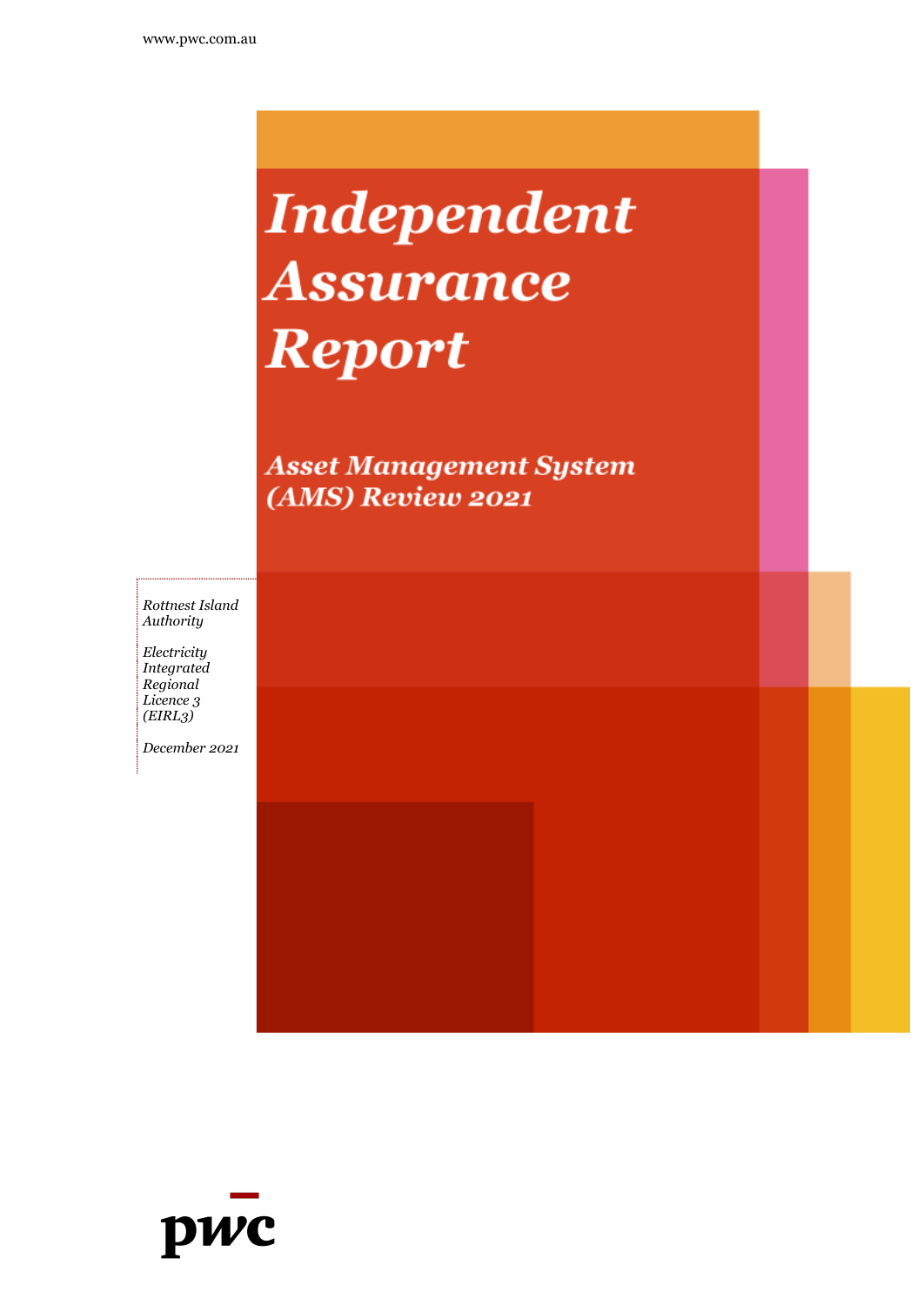

Arvid Hogstrom Director Environment Heritage and Parks Rottnest Island Authority PO Box 693 Fremantle, WA 6959

17 December 2021

#### **Subject: Rottnest Island Authority – Asset Management System Review 2021**

As stated in request DBCARIAQ4421, our offer submission and the acceptance of offer on 18 May 2021, we have completed the Asset Management System Review for the Rottnest Island Authority for the period 1 April 2019 – 31 March 2021 and are pleased to submit our report to you.

I confirm that this report is an accurate presentation of the findings and conclusions from our review procedures.

If you have any questions or wish to discuss anything raised in the report, please contact me on +61 422 002 354.

Yours sincerely



Justin Eve

Partner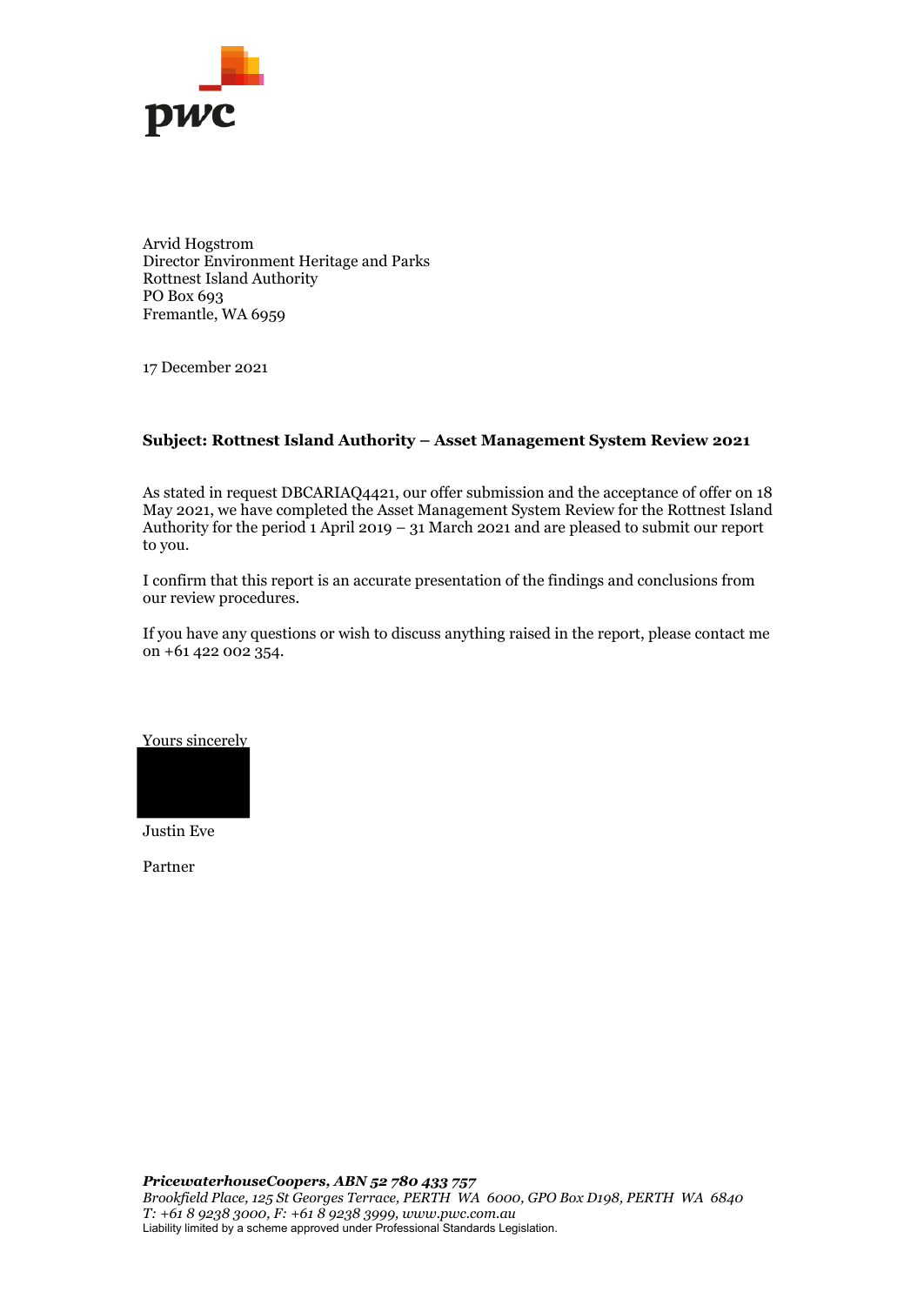# *Contents*

|                          | Independent assurance practitioner's report                                       | 4  |
|--------------------------|-----------------------------------------------------------------------------------|----|
| <b>Executive summary</b> |                                                                                   | 7  |
|                          | Introduction and background                                                       | 7  |
|                          | Summary of actions taken by RIA in response to previous review<br>recommendations | 7  |
|                          | Summary of findings and recommendations arising from current review               | 8  |
|                          | Overall assessment                                                                | 9  |
| Scope of work            |                                                                                   | 10 |
|                          | Scope and Objective                                                               | 10 |
|                          | Review period                                                                     | 10 |
|                          | This report                                                                       | 10 |
|                          | Approach                                                                          | 11 |
|                          | Site visits                                                                       | 11 |
|                          | Personnel and documentation                                                       | 12 |
|                          | Work schedule                                                                     | 13 |
|                          | Recommendations from previous review                                              | 15 |
| Performance Summary      |                                                                                   | 22 |
| Reviewer's observations  |                                                                                   | 27 |
| Recommendations          |                                                                                   | 44 |

#### *Notice to any reader of this report*

This report has been prepared by PricewaterhouseCoopers ABN 52 780 433 757 ("PwC") for the use and benefit of the Rottnest Island Authority ("Client") in accordance with and for the purpose set out in our engagement terms with the Client dated 18 May 2021.

PwC makes no representation concerning the appropriateness of this report for use by anyone other than the Client for the purpose described above. If any other person chooses to use or rely on this report they do so at their own risk. PwC accepts no duty, liability or responsibility in any way whatsoever: (a) in connection with the use of this report by any persons other than the Client; or (b) to the Client for the consequences of using or relying on this report for a purpose other than as referred to above.

This report may be disclosed to the Economic Regulation Authority of Western Australia ("ERA") for the purposes of sections 14(1)(c) and 14(2) of the Electricity Industry Act 2004 (WA).

PwC's liability is limited by a scheme approved under Professional Standards Legislation.

This disclaimer applies: (a) to the maximum extent permitted by law and, without limitation, to liability arising in negligence or under statute; and (b) even if PwC consents to any other party receiving or using this report.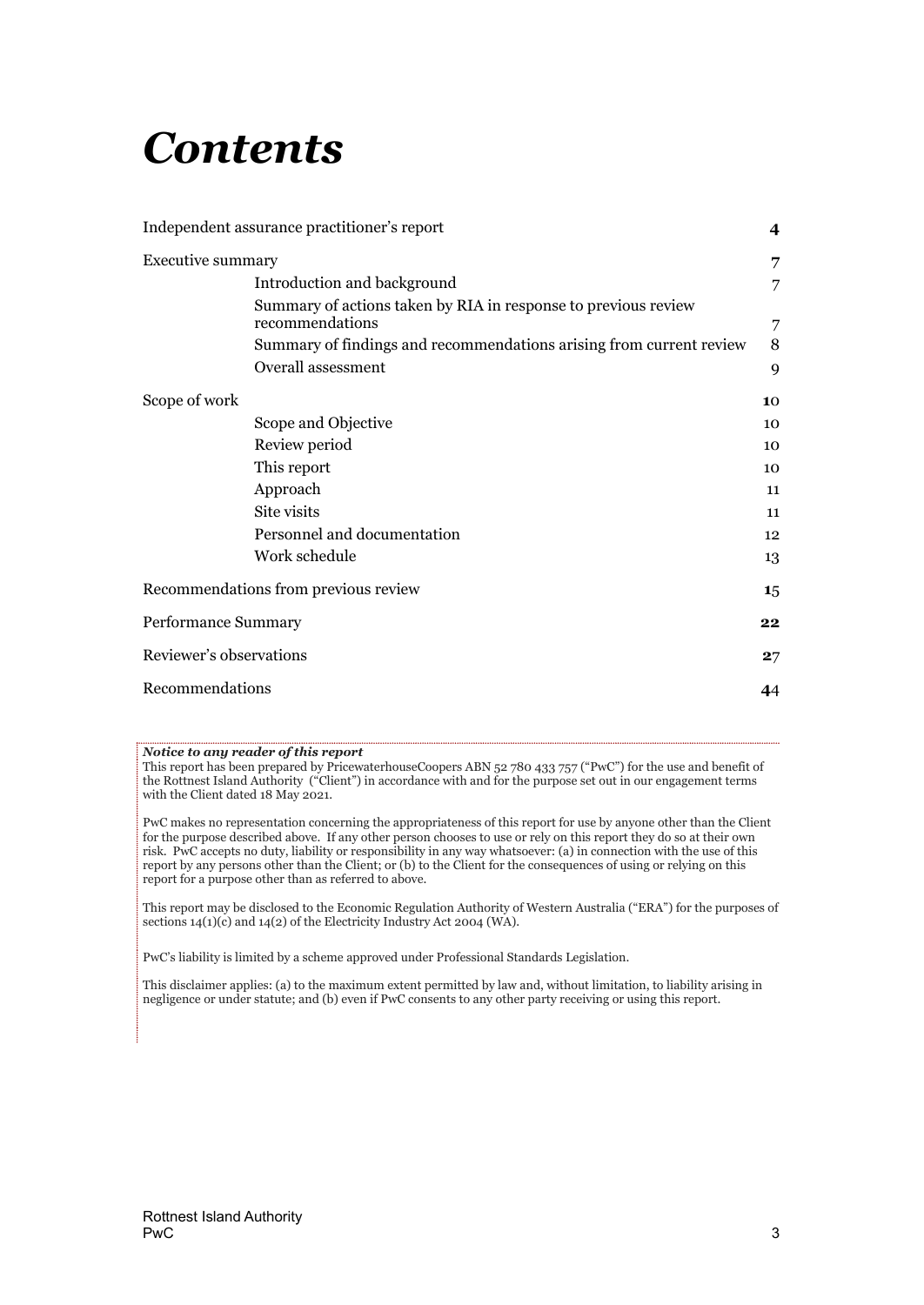# <span id="page-3-0"></span>*1 Independent assurance practitioner's report*

## **Independent assurance report on the Rottnest Island Asset Management System Review 2021**

To Arvid Hogstrom, Director Environment Heritage and Parks:

## **Qualified Conclusion**

Per requirements of Sections  $14(1)(c)$  and  $14(2)$  of the Electricity Industry Act 2004, we have undertaken a limited assurance engagement on the adequacy and effectiveness of the Rottnest Island Authority's (RIA) asset management system, in all material respects, as evaluated against the criteria defined in Table 23 of the "Economic Regulation Authority (ERA or the Authority) Audit and Review Guidelines: Electricity and Gas Licences (March 2019)" (the Guidelines) for the period 1 April 2019 to 31 March 2021.

Based on the procedures we have performed and the evidence we have obtained, except for the matters outlined in our Basis for Qualified Conclusion paragraph, nothing has come to our attention that causes us to believe that RIA's asset management system is not adequate and effective, in all material respects, as evaluated against the Guidelines throughout the period 1 April 2019 to 31 March 2021.

## **Basis for Qualified Conclusion**

During the period 1 April 2019 to 31 March 2021, RIA did not have elements of an adequate and effective asset management system in the following instances (rated as 'C - requiring significant improvement', or '3 - corrective action required'), as evaluated against the Guidelines:

| <b>Asset management process or effectiveness</b><br>criterion (and ref#) |                                                                                                                         | <b>Issue</b>                                                                                                                                                                                                                                                                                                                                                       |
|--------------------------------------------------------------------------|-------------------------------------------------------------------------------------------------------------------------|--------------------------------------------------------------------------------------------------------------------------------------------------------------------------------------------------------------------------------------------------------------------------------------------------------------------------------------------------------------------|
| 1.2                                                                      | Planning processes and objectives reflect<br>the needs of all stakeholders and are<br>integrated with business planning | The lack of detailed lifecycle costing on an asset level and key asset risk modelling<br>to prioritise maintenance tasks leads to the risk that planning processes and<br>objectives may not reflect the needs of all stakeholders.                                                                                                                                |
| 1.5                                                                      | Lifecycle costs of owning and operating<br>assets are assessed                                                          | No evidence was provided to corroborate that a Life Cycle Costing (LLC) model was<br>used during the review period. However, a solution has been in the development<br>phase during the review period.                                                                                                                                                             |
| 1.8                                                                      | Likelihood and consequences of asset<br>failure are predicted                                                           | Ongoing review and risk management of the assets are not being conducted on a<br>routine basis. Some assets listed in the Electrical Assets Register had missing or<br>inappropriate risk ratings.                                                                                                                                                                 |
| 2.2                                                                      | Evaluations include all life-cycle costs                                                                                | No evidence was sighted for consideration of detailed life cycle costs breakdown for<br>operations and maintenance.                                                                                                                                                                                                                                                |
| 3.3                                                                      | Disposal alternatives are evaluated                                                                                     | For one sample tested, we noted that the decommissioning, removing and<br>replacement of the asset was included as part of the quotation documentation<br>obtained. We also noted that an evaluation of disposal alternatives did not appear<br>on the request for quote or the business case and that no asset disposal form was<br>used to dispose of the asset. |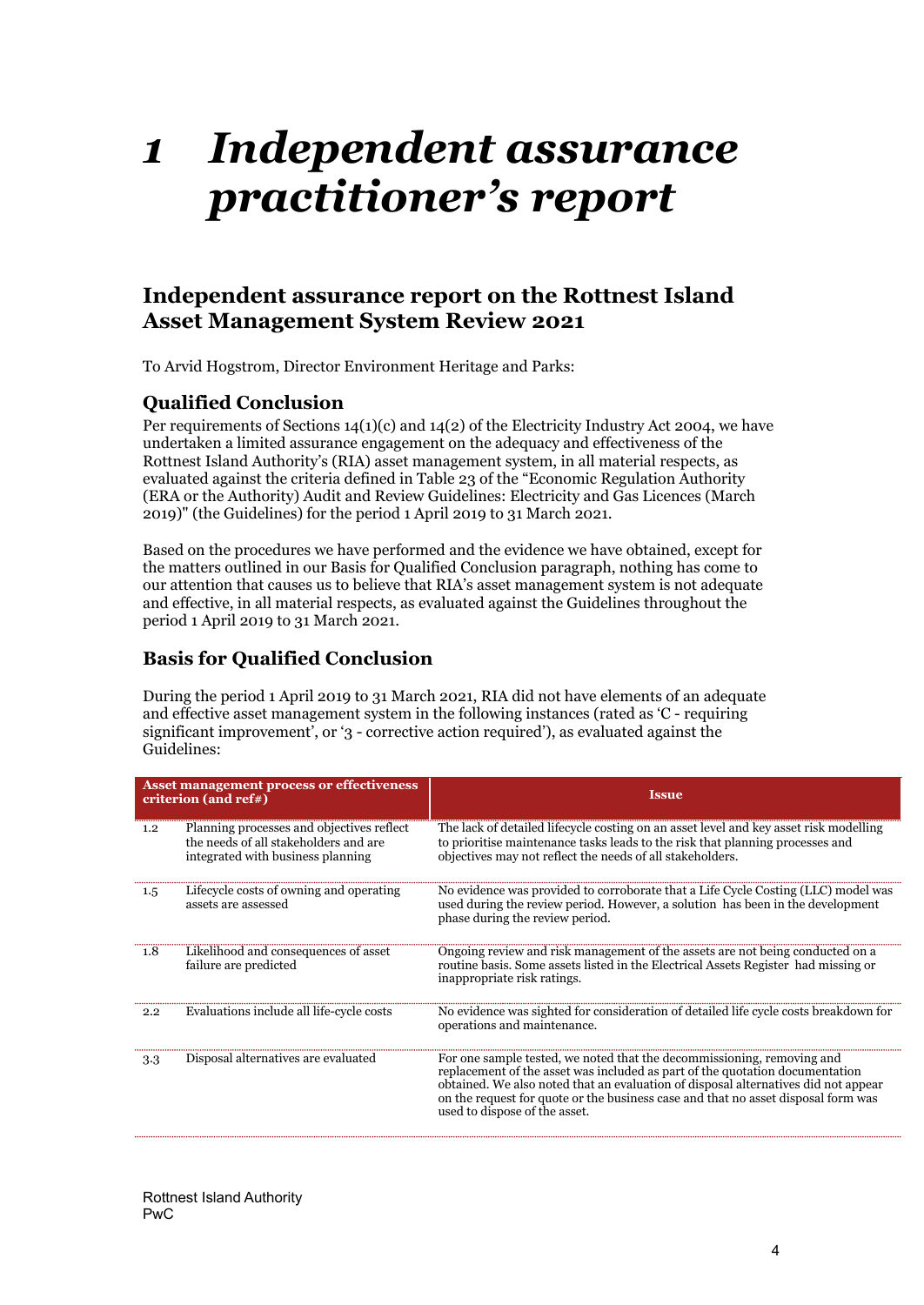| 5.2  | Risk management is applied to prioritise<br>operations tasks                                                                             | Our review of the Maximo asset register revealed that some assets had missing or<br>inappropriate risk ratings, which indicates that ongoing review and risk<br>management of the assets are not being conducted on a routine basis.                                                                                                                                                                             |
|------|------------------------------------------------------------------------------------------------------------------------------------------|------------------------------------------------------------------------------------------------------------------------------------------------------------------------------------------------------------------------------------------------------------------------------------------------------------------------------------------------------------------------------------------------------------------|
| 6.5  | Risk management is applied to prioritise<br>maintenance tasks                                                                            | Our review of the Maximo asset register revealed that some assets had missing or<br>inappropriate risk ratings, which indicates that ongoing review and risk<br>management of the assets are not being conducted on a routine basis.                                                                                                                                                                             |
| 6.6  | Maintenance costs are measured and<br>monitored                                                                                          | Maintenance costs of electricity production are currently not being captured and<br>reported due to the outcome-based nature of the FUSS contract.                                                                                                                                                                                                                                                               |
| 8.1  | Risk management policies and procedures<br>exist and are applied to minimise internal<br>and external risks                              | A detailed risk modelling in relation to the capacity, availability and load of the<br>diesel generators, is yet to be implemented to ensure that maintenance tasks are<br>prioritised in terms of risk.                                                                                                                                                                                                         |
| 8.3  | Probability and consequences of asset<br>failure are regularly assessed                                                                  | Ongoing review and risk management of the assets are not being conducted on a<br>routine basis as it was noted through our walkthrough and review of the Maximo<br>Electrical Assets Register that some assets had missing or inappropriate risk<br>ratings.                                                                                                                                                     |
| 11.3 | The capital expenditure plan is consistent<br>with the asset life and condition identified<br>in the asset management plan               | No evidence was obtained to confirm that a Life Cycle Costing (LCC) process was<br>conducted during the review period in order to provide detailed and actual lifecycle<br>costing to operate individual assets to inform accurate CAPEX planning for the<br>future years based on the asset age and condition.                                                                                                  |
| 12.1 | A review process is in place to ensure the<br>asset management plan and the asset<br>management system described in it remain<br>current | The Multi Utility Asset Management Plan 2016-2020 (MUAP) and the Strategic<br>Asset Plan 2019-2020 have not been reviewed during the review period, nor did<br>they present an expected frequency of review. These documents were replaced with<br>an appropriate Strategic Asset Management Plan 2021-2030 in October 2020 and<br>an appropriate Electrical Infrastructure Asset Management Plan in March 2021. |

Refer to section 6 and section 7 of this report for further details on elements of the asset management system with ratings 'B' (requires some improvement) and '2' (improvement required).

We conducted our engagement in accordance with Standard on Assurance Engagements ASAE 3500 *Performance Engagements* issued by the Auditing and Assurance Standards Board.

We believe that the evidence we have obtained is sufficient and appropriate to provide a basis for our qualified conclusion.

## **Rottnest Island Authority's responsibilities**

Rottnest Island Authority's management is responsible for:

- a) Establishing and maintaining an adequate and effective asset management system, in accordance with the criteria defined in section 14 of the Electricity Industry Act 2004 (WA) and section 1.5.2 of the Guidelines.
- b) Identification of risks that threaten the adequacy, effectiveness of RIA's asset management system against the criteria defined in the Guidelines, and controls which will mitigate those risks and monitoring ongoing progress.

#### **Our independence and quality control**

We have complied with the independence and other relevant ethical requirements relating to assurance engagements, and apply Auditing Standard ASQC 1 Quality Control for Firms that Perform Audits and Reviews of Financial Reports and Other Financial Information, and Other Assurance Engagements in undertaking this assurance engagement.

## **Our responsibilities**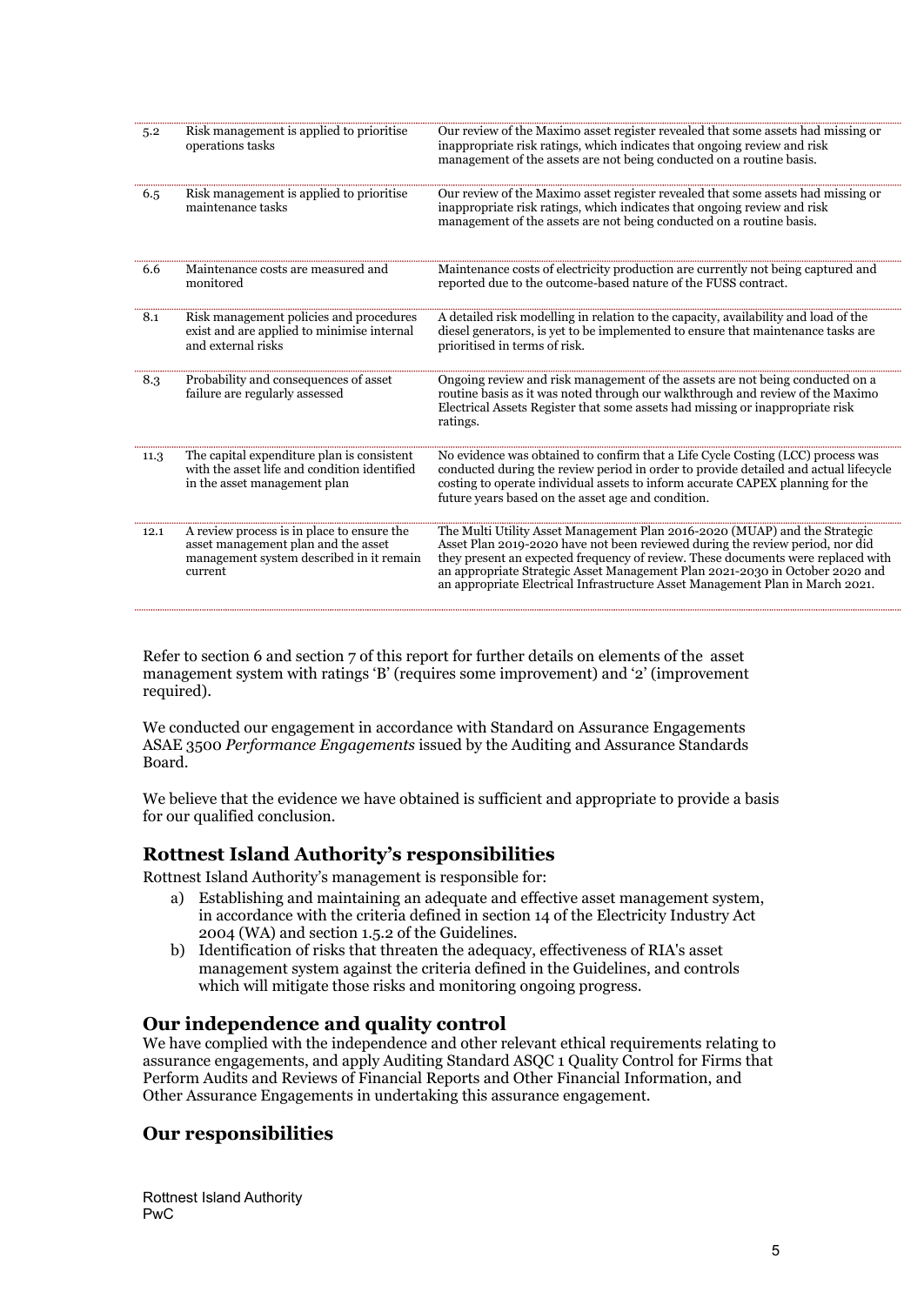Our responsibility is to express a limited assurance conclusion on whether anything has come to our attention that RIA does not have an adequate and effective asset management system, as evaluated against the Guidelines throughout the specified period.

In a limited assurance engagement, the assurance practitioner performs procedures, primarily consisting of discussion and enquiries of management and others within the entity, as appropriate, and observation and walk-throughs and evaluates the evidence obtained. The procedures selected depend on our judgement, including identifying areas where the risk of material inadequacy or ineffectiveness, as evaluated against the Guidelines, are likely to arise.

Given the circumstances of the engagement, in performing the procedures listed above, we:

- Through discussion, enquiries and observation, obtained an understanding of the RIA's asset management framework and internal control environment as evaluated against the effectiveness criteria's defined in ERA's Guidelines
- Through discussion, enquiries, observation and walk-throughs, obtained an understanding of relevant activities that are undertaken as evaluated against the effectiveness criteria's defined in ERA's Guidelines

The procedures performed in a limited assurance engagement vary in nature and timing from, and are less in extent than for, a reasonable assurance engagement and consequently the level of assurance obtained in a limited assurance engagement is substantially lower than the assurance that would have been obtained had a reasonable assurance engagement been performed. Accordingly, we do not express a reasonable assurance opinion on whether the RIA has an adequate and effective asset management system in accordance with the Guidelines.

## **Inherent limitations**

Because of the inherent limitations of an assurance engagement, together with the internal control structure it is possible that fraud, error, or inadequacy and ineffectiveness of the asset management system in accordance with the Guidelines may occur and not be detected.

A limited assurance engagement throughout the specified period does not provide assurance on the adequacy and effectiveness of the assessment management system, in accordance with the Guidelines, will continue in the future.

## **Use of report**

This report has been prepared for use by the Rottnest Island Authority, for the purpose of Sections  $14(1)(c)$  and  $14(2)$  of the Electricity Industry Act 2004 (WA). We disclaim any assumption of responsibility for any reliance on this report to any person other than the Rottnest Island Authority, or for any other purpose than that for which it was prepared.





Partner 17 December 2021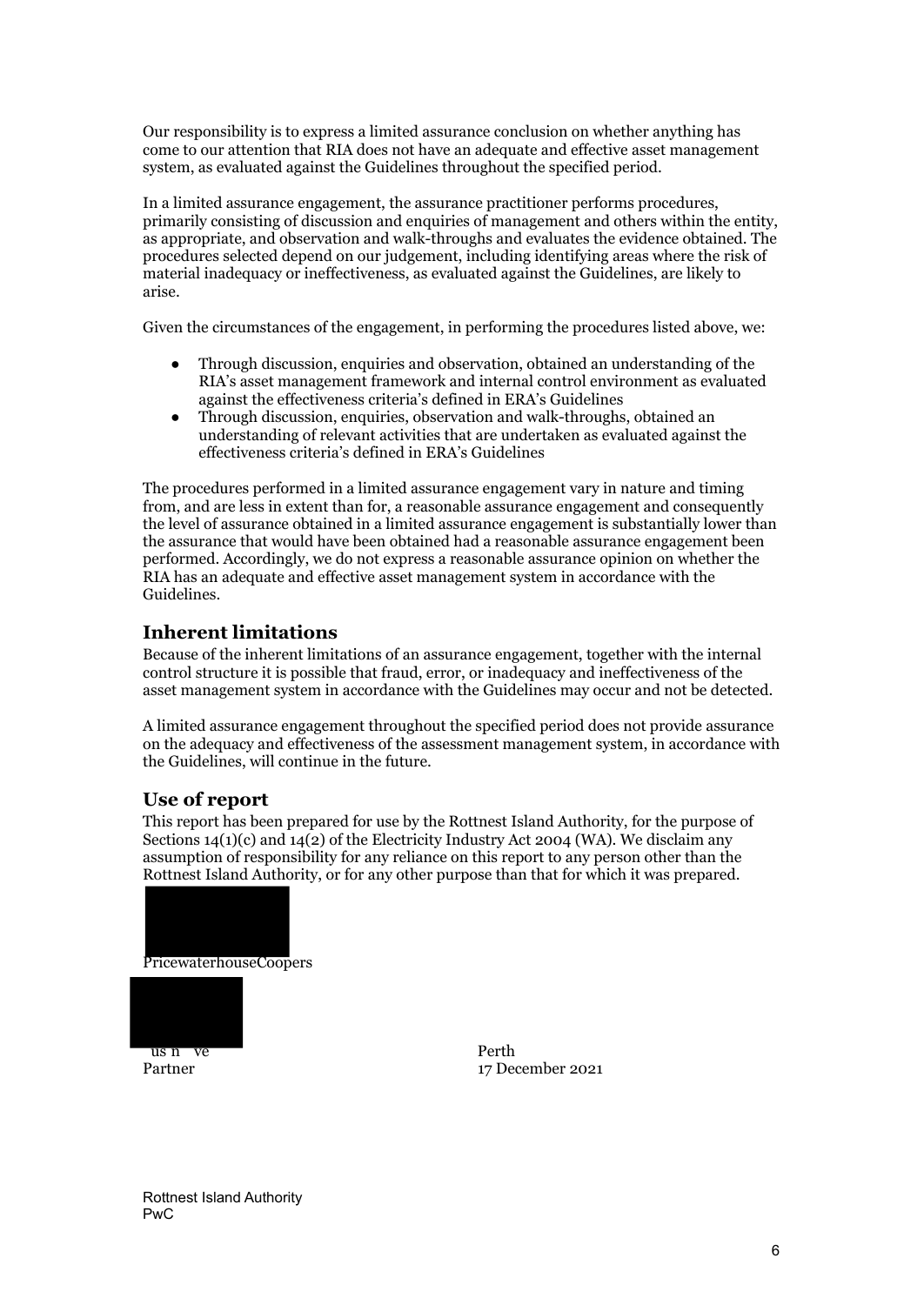# <span id="page-6-0"></span>*2 Executive summary*

## <span id="page-6-1"></span>*2.1 Introduction and background*

The Rottnest Island Authority (RIA or the licensee) holds an Electricity Integrated Regional Licence (EIRL3) issued by the Economic Regulation Authority (ERA or the Authority) required under sections 7 of the Electricity Industry Act 2004 (WA) (the Act).

Under Section 14(1)(c) of the Electricity Industry Act 2004 (WA) the RIA is required to provide to the Authority an Asset Management System Review of the Rottnest Island EIRL3 Licence. Under the conditions of the licence, RIA's systems are subject to independent asset management system reviews at 24-month intervals or other period as determined by the Authority. The asset management system review is to determine the effectiveness of the licensee's asset management system.

The licence has been granted for the area covering Rottnest Island, 18 km offshore of Fremantle, Western Australia and applies to the generation, retail and distribution services provided by RIA. The generation and distribution facilities are operated by Programmed Facility Management (PFM) which have been contracted to provide the operation and maintenance services under a service availability agreement.

The power station consists of seven diesel generators providing 2040 kW, one wind turbine generator operationally rated at 600 kW and a solar farm operationally rated at 600 kW for a total generating capacity of 3240 kW. Section 3 of the Act defines a distribution system as infrastructure associated with the transportation of electricity at nominal voltages less than 66kV. Electricity on Rottnest Island is supplied over an 11 kV high voltage (HV) distribution system, both underground and overhead, a number of substations and a 415V low voltage (LV) distribution system.

It was noted that there have been no substantial or material changes to the assets and the business (RIA) since the previous review in 2019.

PricewaterhouseCoopers (PwC) has been engaged by RIA to conduct asset management system review (the review) in accordance with the Authority's "Audit and Review Guidelines: Electricity and Gas Licences (2019)" (the Guidelines) for the period 1 April 2019 to 31 March 2021. The Authority approved PricewaterhouseCoopers to undertake the review in May 2021.

## <span id="page-6-2"></span>*2.2 Summary of actions taken by RIA in response to previous review recommendations*

This review considered RIA's progress in completing the action plans detailed in the 2019 asset management system review report and post review implementation plan.

Based on our examination of the relevant documents, discussion with staff and consideration of the results of this review's observations against the associated asset management system review components, we have determined that RIA has completed nine (9) action plans detailed in the 2019 asset management system review report and post review implementation plan.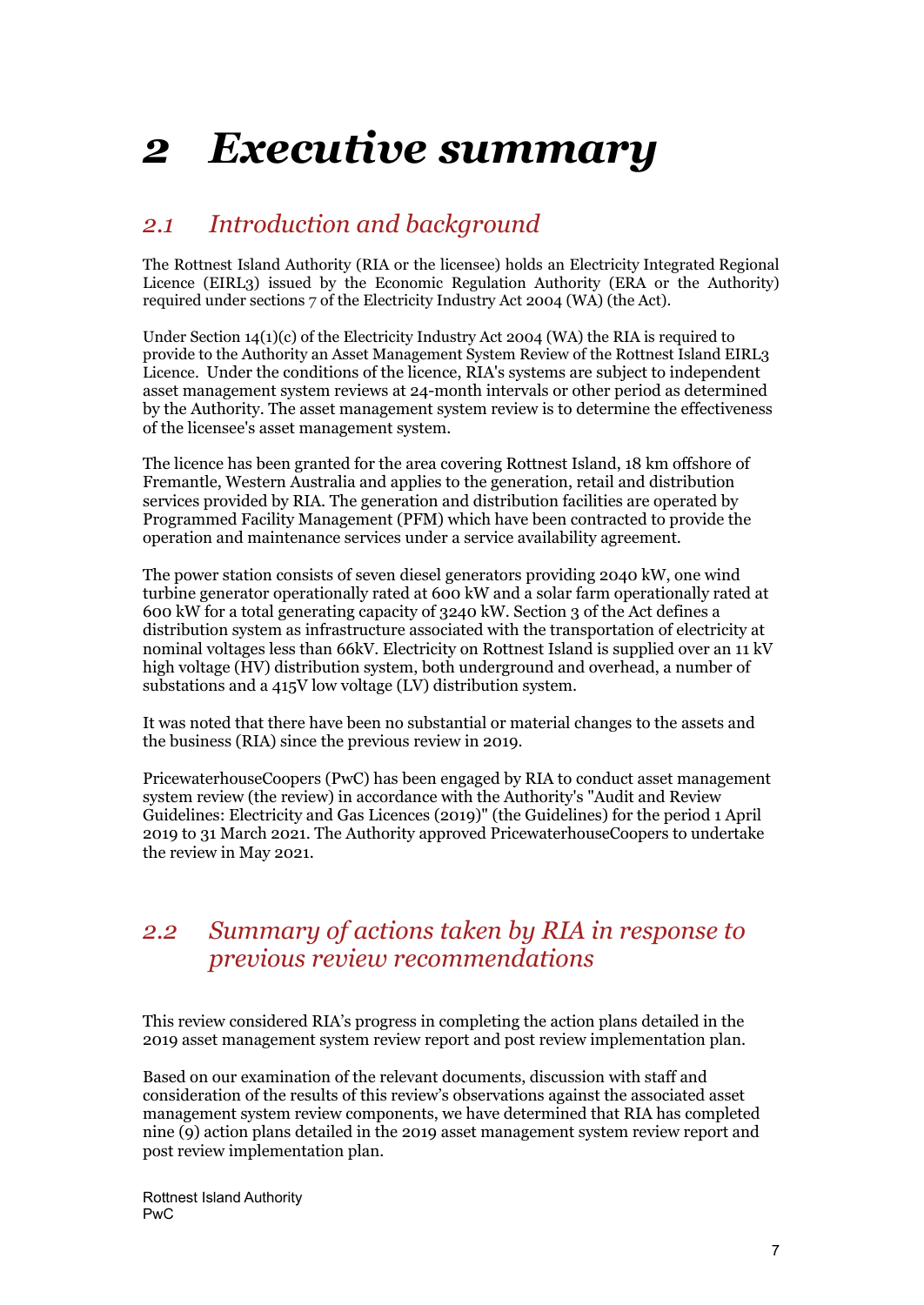However, there are fifteen (15) action plans still outstanding at the end of the review period. These are either currently still in progress or we were unable to obtain sufficient evidence to support the completion of the relevant action plans.

Refer to section 5 of this report for further detail.

## <span id="page-7-0"></span>*2.3 Summary of findings and recommendations arising from current review*

A total number of twelve (12) individual recommendations against asset management system review components were raised in this review, which have a performance rating of 3, or a process and policy rating of C, as well as a total of five (5) recommendations with a performance rating of 2, or a process and policy rating of B.

A key finding and recommendation which was applicable to a number of asset management system components was on the need for detailed life cycle costing on a key individual asset level, capturing actual operational and maintenance costs of the assets which can then be regularly reviewed against forecasted values. This helps to inform RIA's capital expenditure planning for the future years on assets requiring increased maintenance. We note that this key finding was carried forward from the prior Asset Management System Review conducted in 2019, as RIA is still to implement a permanent Life Cycle Costing (LCC) modelling solution. Nevertheless, we note that RIA is in the process of developing a solution to this through the ASSETIC EAM system, which will provide lifecycle costing of key assets once implemented (implementation is expected to occur in November 2021).

Refer to section 6 and section 7 of this report for further detail.

Table 1 below sets out the rating scales used to rate the adequacy of a RIA's processes and policies; and Table 2 sets out the rating scales used to rate RIA's performance. These rating scales are defined by the ERA in the Audit and Review Guidelines (2019).

| Rating       | <b>Description</b>                  | Criteria                                                                                                                                                                                                                                                                                                                                                      |
|--------------|-------------------------------------|---------------------------------------------------------------------------------------------------------------------------------------------------------------------------------------------------------------------------------------------------------------------------------------------------------------------------------------------------------------|
| $\mathbf{A}$ | Adequately defined                  | Processes and policies are documented.<br>Processes and policies adequately document the required<br>performance of the assets.<br>Processes and policies are subject to regular reviews, and updated<br>where necessary.<br>The asset management information system(s) are adequate in<br>relation to the assets being managed.                              |
| B            | Requires some<br>improvement        | Processes and policies require improvement.<br>Processes and policies do not adequately document the required<br>performance of the assets.<br>Reviews of processes and policies are not conducted regularly<br>enough.<br>The asset management information system(s) requires minor<br>improvements (taking into consideration the assets being<br>managed). |
| $\mathbf C$  | Requires substantial<br>improvement | Processes and policies are incomplete or require substantial<br>improvement.<br>Processes and policies do not document the required performance<br>of the assets.<br>Processes and policies are considerably out of date.                                                                                                                                     |

#### **Table 1: Process and policy rating scale (reviews)**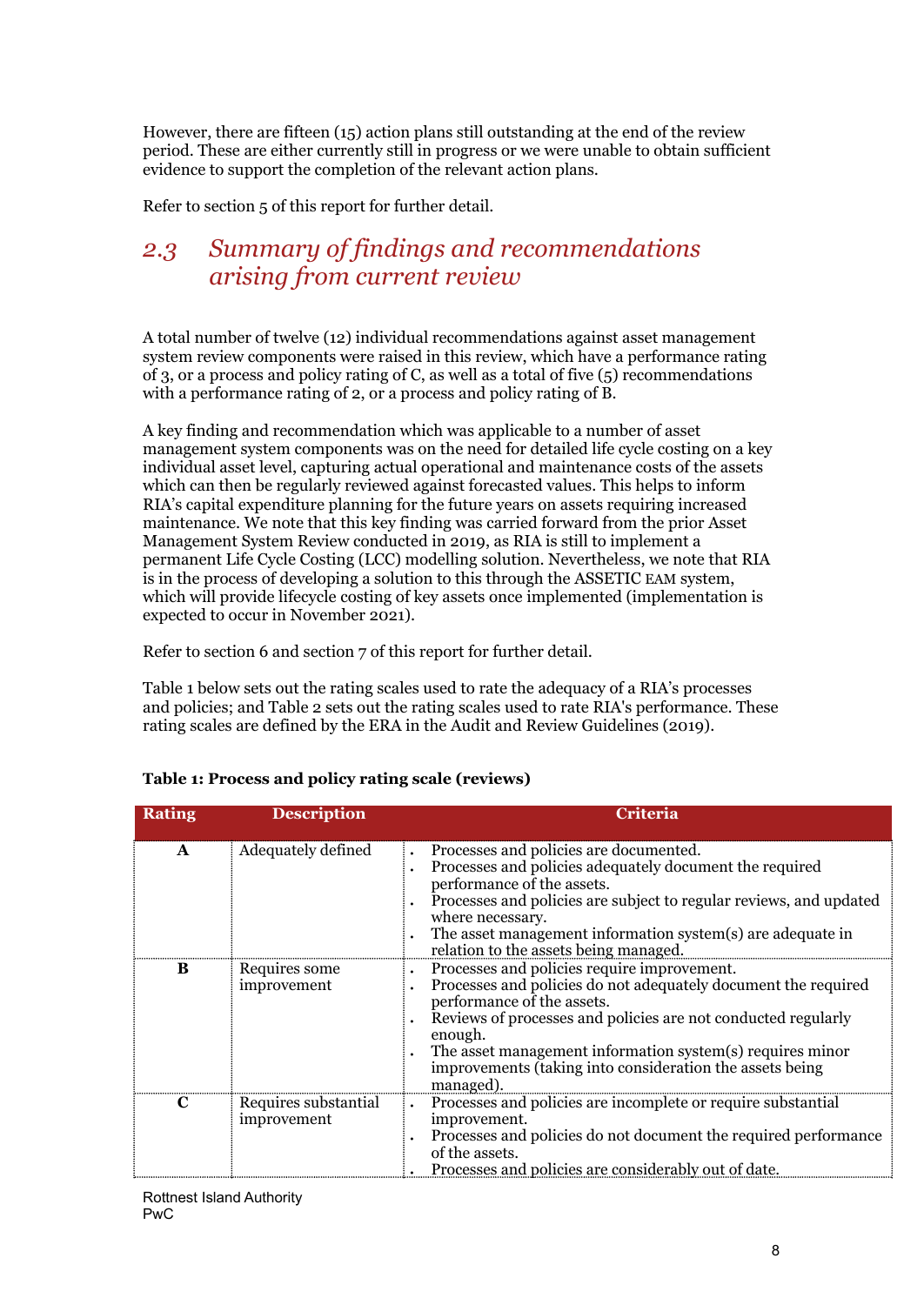|            | The asset management information system(s) requires substantial<br>improvements (taking into consideration the assets being<br>managed                                   |
|------------|--------------------------------------------------------------------------------------------------------------------------------------------------------------------------|
| Inadequate | Processes and policies are not documented.<br>The asset management information system(s) is not fit for<br>purpose (taking into consideration the assets being managed). |

#### **Table 2: Performance rating scale (reviews)**

| <b>Rating</b> | <b>Description</b>            | <b>Criteria</b>                                                                                                                                                                                                                      |
|---------------|-------------------------------|--------------------------------------------------------------------------------------------------------------------------------------------------------------------------------------------------------------------------------------|
|               | Performing effectively        | The performance of the process meets or exceeds the required<br>levels of performance.<br>Process effectiveness is regularly assessed, and corrective action<br>taken where necessary.                                               |
| 2             | Improvement<br>required       | The performance of the process requires some improvement to<br>meet the required level.<br>Process effectiveness reviews are not performed regularly enough.<br>Recommended process improvements are not implemented.                |
| 3             | Corrective action<br>required | The performance of the process requires substantial improvement<br>to meet the required level.<br>Process effectiveness reviews are performed irregularly, or not at<br>all.<br>Recommended process improvements are not implemented |
|               | Serious action<br>required    | Process is not performed, or the performance is so poor the<br>process is considered to be ineffective.                                                                                                                              |

## <span id="page-8-0"></span>*2.4 Overall assessment*

In considering the RIA's internal controls procedures, structure and environment, its compliance culture and its information systems specifically relevant to asset management system components relevant to the review, except for the matters outlined in part  $\frac{1}{4}$  (table 3.B) and part 7 of this report, nothing has come to our attention that causes us to believe that RIA has not established and maintained an effective asset management system, as evaluated by the effectiveness criteria defined in Table 23 of the Guidelines, throughout the period 1 April 2019 to 31 March 2021. Please refer to part 4 (table 3.B) and part  $\overline{7}$  of his report for further details.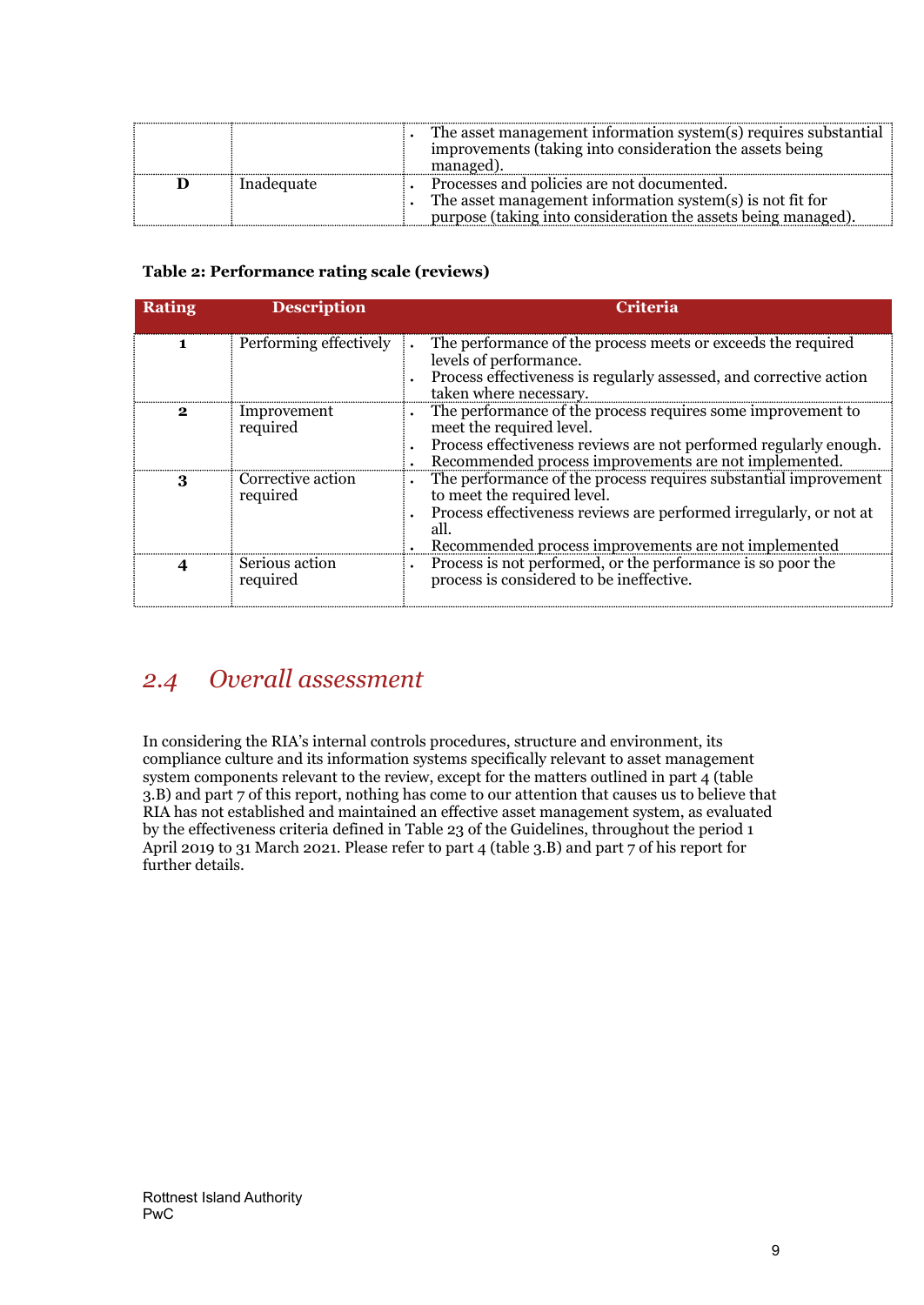# <span id="page-9-0"></span>*3 Scope of work*

## <span id="page-9-1"></span>*3.1 Scope and Objective*

The purpose of the asset management system review was to undertake a limited assurance audit in accordance with ASAE 3500 Performance Engagements) to assess the adequacy and effectiveness of the RIA's asset management system against the criteria defined in Table 23 of the ERA Audit and Review Guidelines: Electricity and Gas Licences (March 2019).

The scope of the review has included an assessment of the adequacy and effectiveness of the asset management system by evaluating the following asset management processes that are stipulated in the Guidelines::

- asset planning
- asset creation/acquisition
- asset disposal
- environmental analysis
- asset operations
- asset maintenance
- asset management information system
- risk management
- contingency planning
- financial planning
- capital expenditure planning
- review of the asset management system.

Each of the system processes were evaluated against effectiveness criteria defined in the ERA Audit and Review Guidelines (March 2019).

## <span id="page-9-2"></span>*3.2 Review period*

The asset management system review covered the period 1 April 2019 to 31 March 2021.

## <span id="page-9-3"></span>*3.3 This report*

The report includes:

- A summary of the objectives and scope of the review;
- Key observations and recommendations from the review; and
- Separately, a post review implementation plan prepared by the licensee listing the review recommendations and the responses and actions proposed by RIA to the asset management deficiencies identified in this review (including those carried forward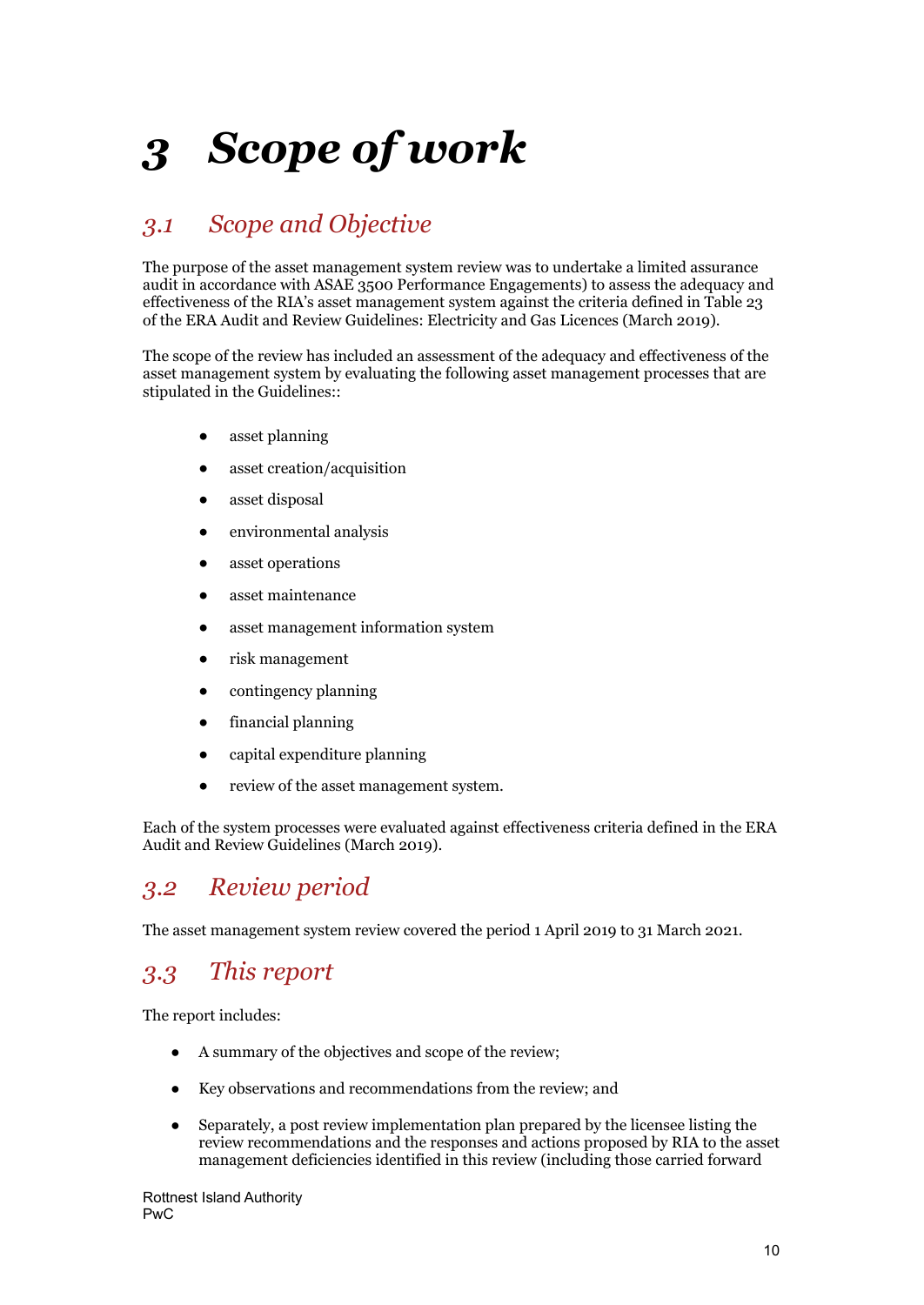from the 2019 review). The plan does not form part of the report and was provided separately by the licensee.

## <span id="page-10-0"></span>*3.4 Approach*

A risk-based approach was applied to planning and conducting the review. PwC determined the review priority for each asset management process by assessing the relevant risk factors and controls in place. The focus of the review was on higher priorities, with less extensive coverage of medium and lower priorities.

To achieve consistency of risk assessment across the different utility sectors and licences, a risk evaluation model was applied, per Appendix 3 in ERA Audit and Review Guidelines (2019).

## <span id="page-10-1"></span>*3.5 Site visits*

The following facilities were visited during the review:

- RIA head office, Fremantle:
- RIA Power utility facilities at Rottnest Island; and
- PFM head office, Burswood.

## <span id="page-10-2"></span>*3.6 Personnel and documentation*

## *Key contacts and Review Team*

On behalf of the licensee, key contacts for the asset management system review were:

#### *Rottnest Island*

- Elise Luscombe Acting Environment, Health and Compliance Coordinator
- Rebecca Gabbitus Acting Environment, Sustainability and Compliance Manager
- Sydney McDowell Director of Infrastructure
- Roger Petit Manager Electricity and Fuel Infrastructure
- Eammon Williams Manager Contracts
- Orrin Neal Manager Compliance
- Luke Bennett Trust Accounts
- Angla Sicree Leasing and Planning Assistant

#### *The Review team will comprise the following personnel:*

- Justin Eve Engagement Leader
- Cameron Jones Quality Review Partner
- Kate Barton Team Manager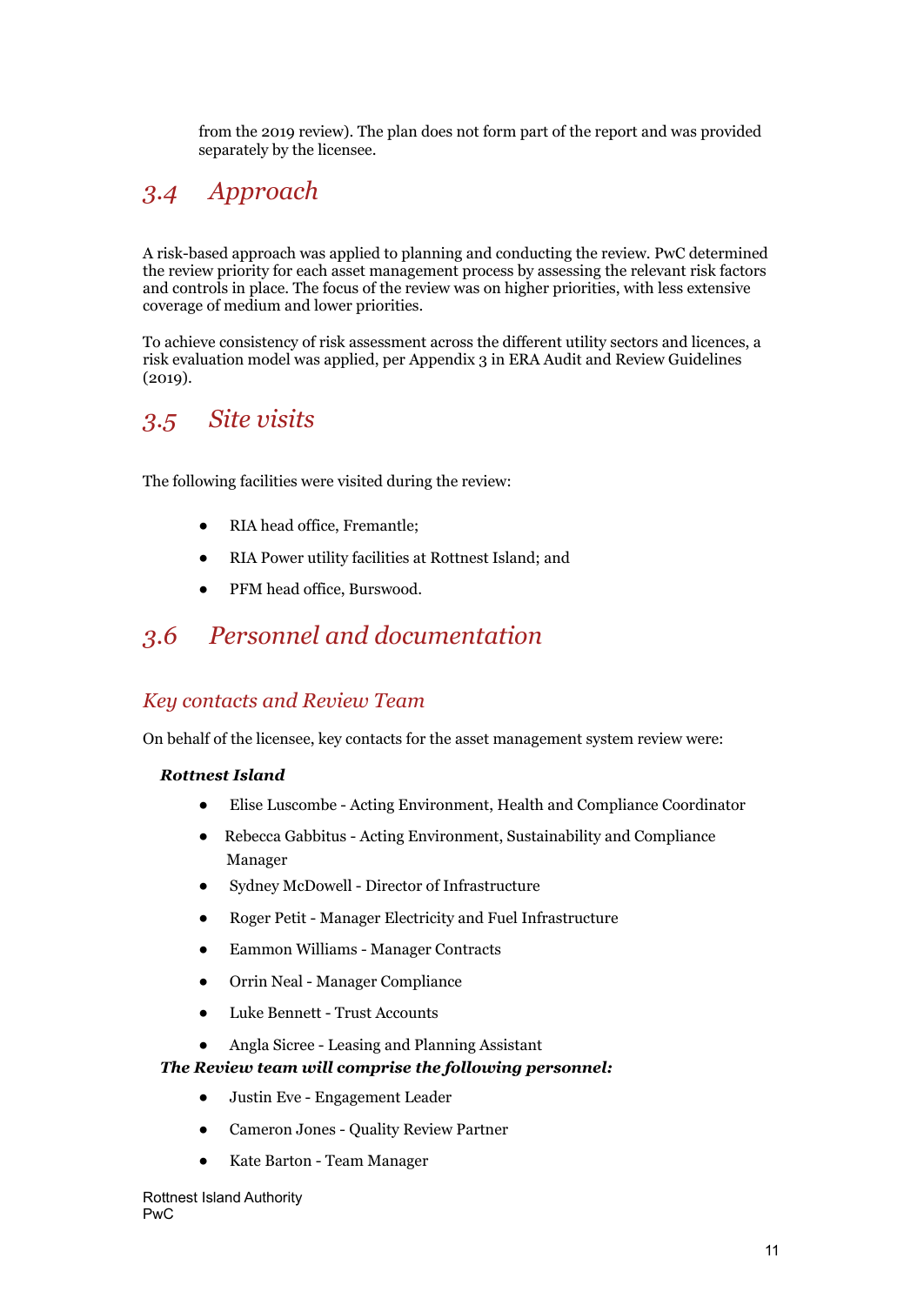- Mily Foeng Vergel Senior Consultant
- Adwait Vaidya Senior Consultant
- Quentin Thony Senior Consultant

### *Documentation*

Key documents that were reviewed as part of the review included the following (see below). Additional documents were included in the list as the review progressed.

#### *Asset Management System Review documentation:*

- 2017 Asset Management Review report.
- 2019 Asset Management Review Final Report (PwC).
- Asset Disposal Form.
- Board approval of the FY21 Budget.
- Business Case Generator 6 Replacement.
- CFO Report March 2021.
- CMS Example of calendar reminder.
- CMS Examples of quarterly email sent by compliance.
- Commissioning tests.
- Competency Matrix.
- Compliance Management System Manual Framework.
- Compliance Management System Register.
- Electrical Service Recovery and Contingency Plan.
- Electricity Business Continuity Drill Testing evidence.
- Electrical Infrastructure Asset Management Plan (EIAMP).
- **Emergency Generator Installation Procedure.**
- Evidence of timely report submissions.
- Facilities Utilities and Support Services (FUSS) contract.
- Finance Management Manual.
- FUSS KPI Report.
- FUSS Service Report.
- FY21 Infrastructure Budget.
- Gen 6 Sage Screenshot.
- Generator 6 Replacement Business Case.
- Generator 6 Request for Tender.
- Hotel Transformer Business Case.
- Maximo Electrical Assets Register.
- Maximo Priority Definitions.
- Maximo System Walkthrough Screenshots.
- Network Quality and Reliability of Supply Report.
- NOW Risk Register.
- Operational Risk Register.
- Outages Register**.**
- PFM Emergency Response Plan.
- PFM Risk Management Plan.
- PFM Risk Management Procedure.
- Planned Outage Notification Procedure.
- Restoration Priority Register Electrical Services Procedure.
- RIA Annual Report 2019-2020.
- RIA asset disposal procedure.
- RIA Management Plan 2020-2024.
- RIA Risk Management Framework.
- RIA Risk Management Policy.
- RIA Risk Register.
- Rottnest Generation Development Study Report.
- Rottnest Island Electrical Infrastructure Business Case.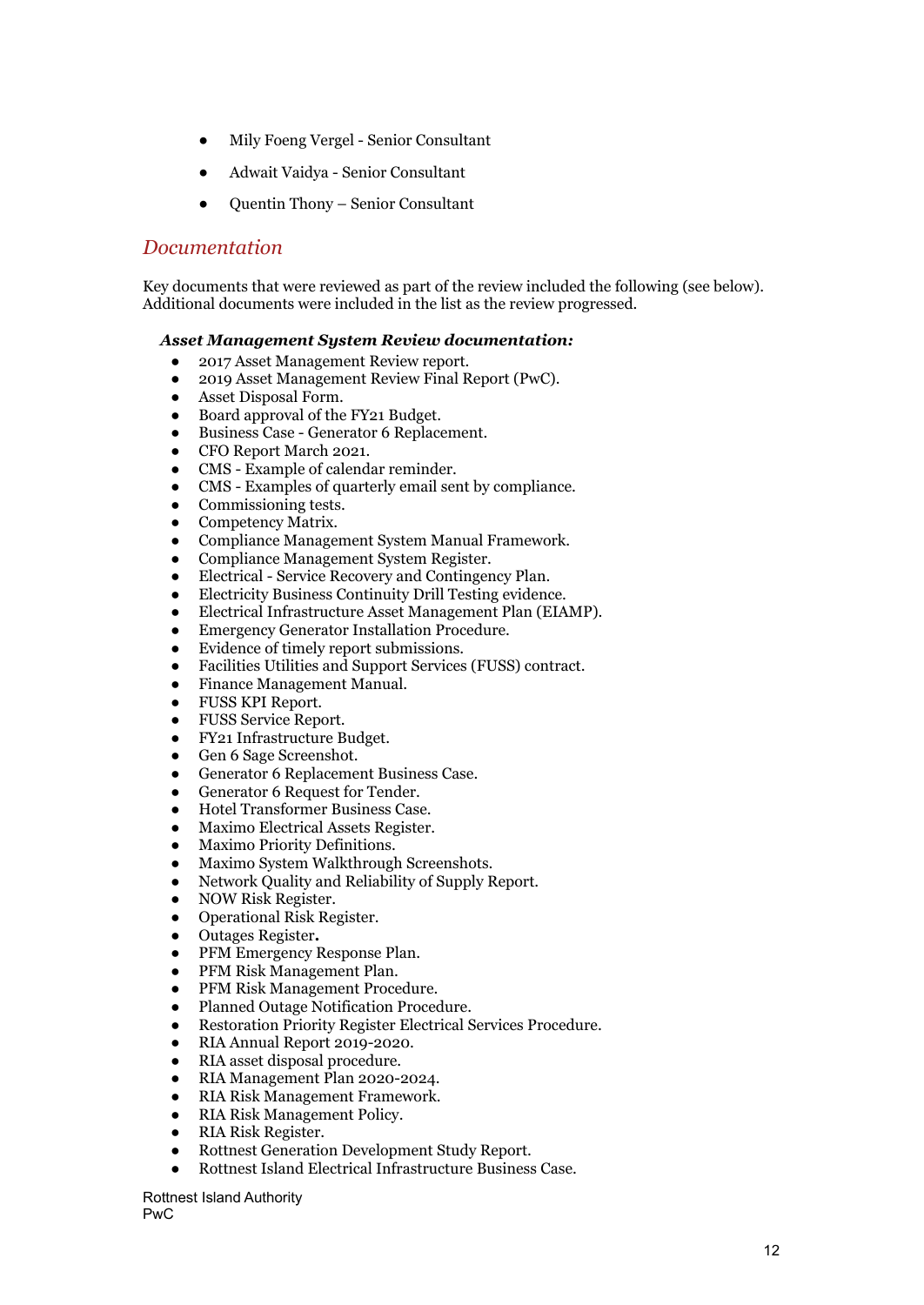- Rottnest Island Management Plan (RIMP).
- Rottnest Multi Utility Asset Management Plan (MUAMP).
- Strategic Asset Management Plan (SAMP).
- Strategic Asset Plans (SAP).
- WA Budget papers.

## <span id="page-12-0"></span>*3.7 Work schedule*

| <b>Activity</b>                                                                 | <b>Team Member</b>                                                                                                                                                             | <b>Start Date</b> | <b>Completion</b><br><b>Date</b> | <b>Actual</b><br>Time (hrs) |
|---------------------------------------------------------------------------------|--------------------------------------------------------------------------------------------------------------------------------------------------------------------------------|-------------------|----------------------------------|-----------------------------|
| Project start                                                                   | Justin Eve, Partner<br>Kate Barton, Senior<br>Manager<br>Mily Foeng Vergel,<br>Senior Consultant<br>Adwait Vaidya,<br>Senior Consultant                                        | 09/06/2021        | N/A                              | N/A                         |
| Preliminary<br>Assessment                                                       | Justin Eve, Partner<br>Cameron Jones,<br>QRP<br>Kate Barton, Senior<br>Manager<br>Mily Foeng Vergel,<br>Senior Consultant                                                      | 09/06/2021        | 09/06/2021                       | 10                          |
| Review Plan -<br><b>Issued First Draft</b><br>to RIA                            | Justin Eve, Partner<br>Kate Barton, Senior<br>Manager<br>Mily Foeng Vergel,<br>Senior Consultant<br>Adwait Vaidya,<br>Senior Consultant<br>Quentin Thony,<br>Senior Consultant | 09/06/2021        | 02/07/2021                       | 22.5                        |
| Review meetings<br>and documentation<br>review                                  | Justin Eve, Partner<br>Cameron Jones,<br>QRP<br>Kate Barton, Senior<br>Manager<br>Mily Foeng Vergel,<br>Senior Consultant<br>Quentin Thony,<br>Senior Consultant               | 02/07/2021        | 31/08/2021                       | 198                         |
| Report - First<br>Draft to RIA/ERA<br>and Post Review<br>Implementation<br>Plan | Justin Eve,<br>Partner<br>Cameron Jones,<br>QRP<br>Kate Barton,<br>Senior Manager                                                                                              | 30/07/2021        | 14/09/2021                       | 42.5                        |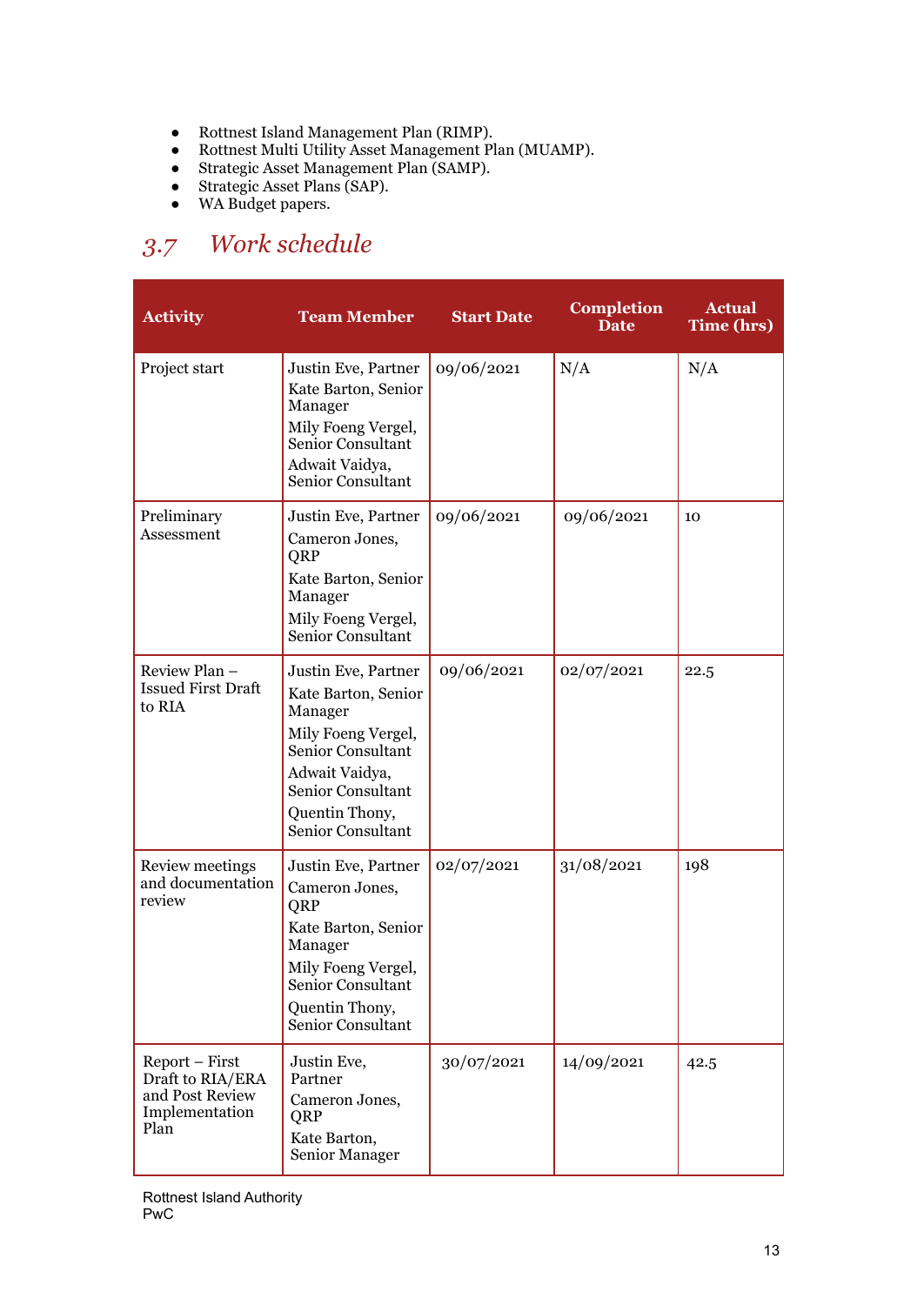|                                        | Mily Foeng Vergel,<br>Senior Consultant  |            |            |     |
|----------------------------------------|------------------------------------------|------------|------------|-----|
| Report – Final<br>Issue to RIA/ERA     | Justin Eve,<br>Partner<br>Cameron Jones, | 28/09/2021 | 12/10/2021 | 125 |
|                                        | QRP                                      |            |            |     |
|                                        | Kate Barton,<br>Senior Manager           |            |            |     |
|                                        | Mily Foeng Vergel,<br>Senior Consultant  |            |            |     |
| Report - Post<br>Review                | Justin Eve,<br>Partner                   | 12/10/2021 | 26/10/2021 | 10  |
| Implementation<br>Plan (if applicable) | Cameron Jones,<br>QRP                    |            |            |     |
|                                        | Kate Barton,<br>Senior Manager           |            |            |     |
|                                        | Mily Foeng Vergel,<br>Senior Consultant  |            |            |     |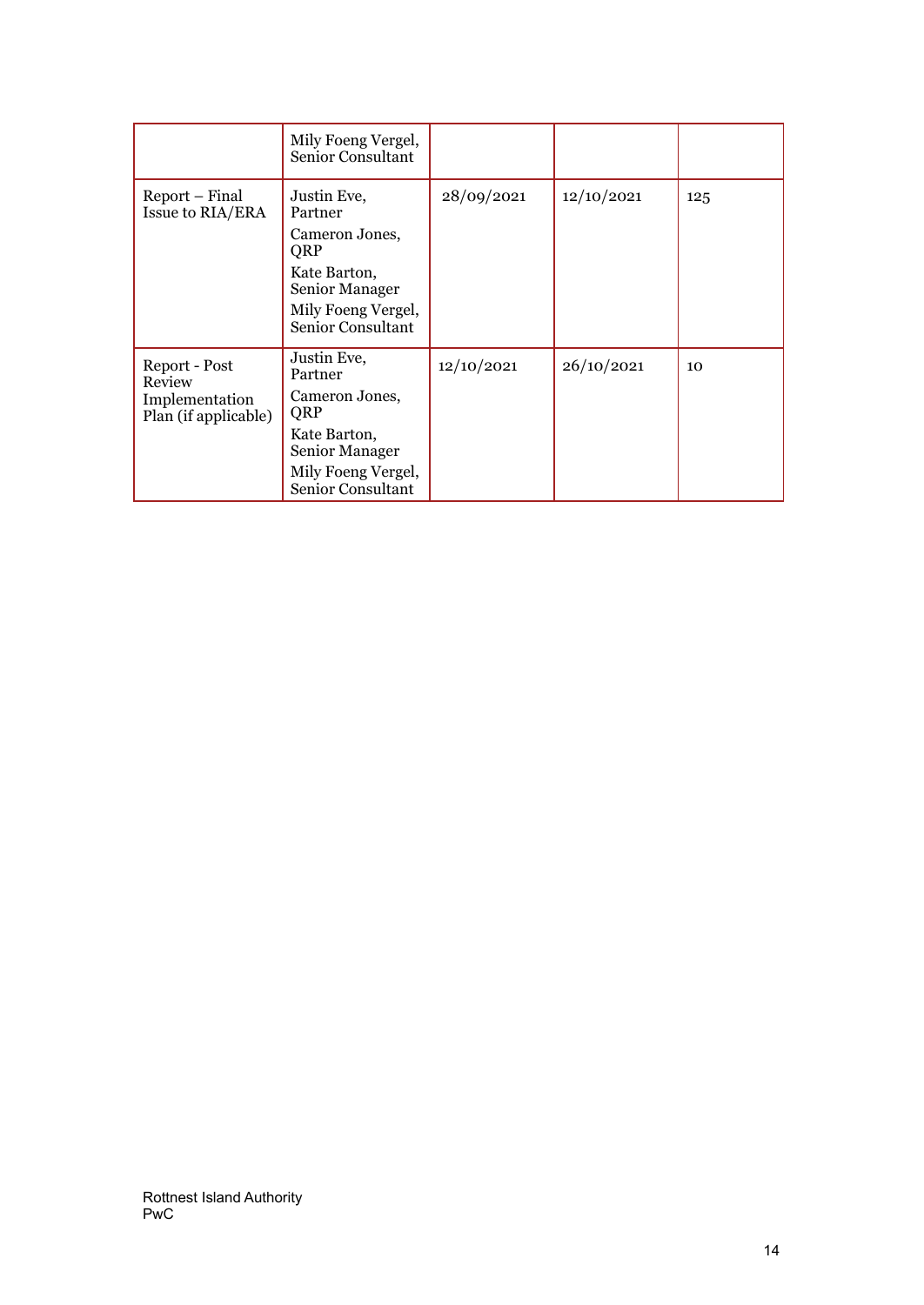# *4 Recommendations from previous review*

Table below outlines RIA's progress in completing the action plans detailed in the 2019 asset management system review report and post review implementation plan. We note that for part B of this table, our recommendations have been updated where applicable, to reflect RIA's progress on the implementation of their agreed action plan from the previous review period.

#### **Table 3: Status of recommendations from previous review**

<span id="page-14-0"></span>

| A. Resolved during current review period |                                                                                                                                                                                                                                                                                                                                                                                                                                            |                                                                                                                                                                                                                               |                                      |  |  |
|------------------------------------------|--------------------------------------------------------------------------------------------------------------------------------------------------------------------------------------------------------------------------------------------------------------------------------------------------------------------------------------------------------------------------------------------------------------------------------------------|-------------------------------------------------------------------------------------------------------------------------------------------------------------------------------------------------------------------------------|--------------------------------------|--|--|
| reference                                | Recommendation Process and policy deficiency / Performance deficiency                                                                                                                                                                                                                                                                                                                                                                      | Date resolved and action taken by licensee                                                                                                                                                                                    | <b>Reviewer's</b><br>comments        |  |  |
| 01/2019                                  | B2 Asset Planning - Does the asset management plan cover all key<br>requirements?<br>The Multi Utility Asset Management Plan (MUAMP) is review each year and is<br>a very comprehensive and large document. For efficiency reasons RIA propose<br>to extend the review period from 1 year to 2 years.                                                                                                                                      | Completed March 2021:<br>Individual asset management plans for electricity,<br>water and waste water were completed 30 March<br>2021                                                                                          | <b>No Further Action</b><br>required |  |  |
| 04/2019                                  | B <sub>2</sub><br>Asset Planning - Are the plans being regularly reviewed and<br>updated?<br>The MUAMP does not clearly articulate the review cycle of every 2 years                                                                                                                                                                                                                                                                       | Completed March 2021:<br>An Electricity Infrastructure Asset Management<br>Plan has been developed along with a long term<br>Strategic Asset Management plan which both<br>include next review dates and frequency of review. | <b>No Further Action</b><br>required |  |  |
| 05/2019                                  | B2 Asset Planning - Is the capability of the plant adequate to meet<br>future demand?<br>The review found that the network is not N-1 compliant N-1 refers to an<br>abnormal situation in which one asset that otherwise contributes to the system<br>is out-of-service; the analysis is conducted under the assumption that the asset<br>with the largest impact is out-of-service, thereby identifying the most<br>conservative outcome. | Completed March 2021:<br>The Entura Electricity Generation Development<br>study has been completed. The final report is<br>dated 19 April 2021, and the final draft was<br>provided in March 2021.                            | <b>No Further Action</b><br>required |  |  |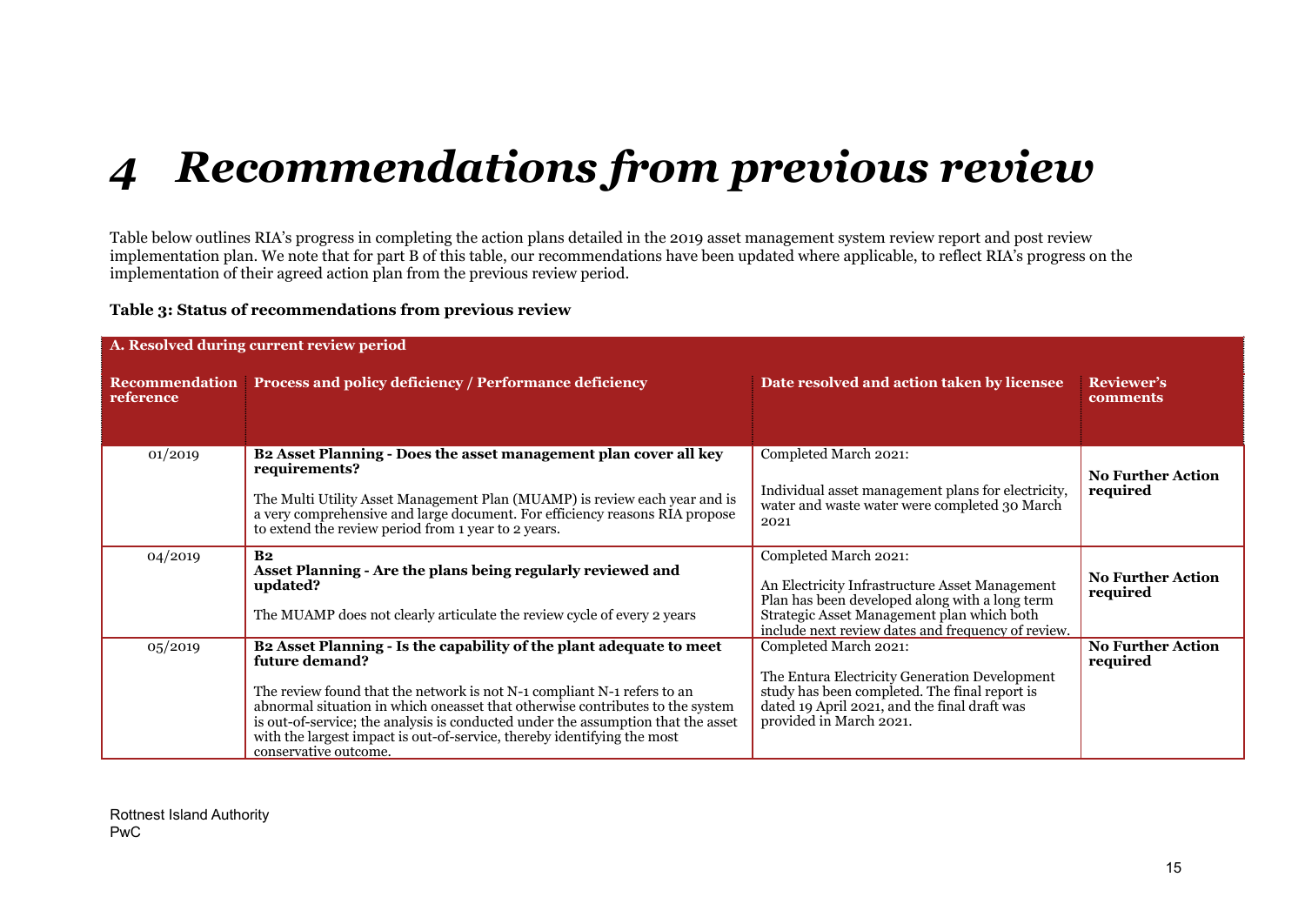| 12/2019 | B <sub>1</sub><br>Risk Management - Are risks documented in a risk register and are<br>treatment plans actioned and monitored?                                                                                                                                                                                                                                                                                                                                                                                                                                      | Completed April 2020:<br>RIA risk register was updated in April 2020 to<br>include action owners, specified tasks, due dates                                                                                                                                                                                                            | <b>No Further Action</b><br>required |
|---------|---------------------------------------------------------------------------------------------------------------------------------------------------------------------------------------------------------------------------------------------------------------------------------------------------------------------------------------------------------------------------------------------------------------------------------------------------------------------------------------------------------------------------------------------------------------------|-----------------------------------------------------------------------------------------------------------------------------------------------------------------------------------------------------------------------------------------------------------------------------------------------------------------------------------------|--------------------------------------|
|         | Appropriate high level risks were identified and treatments listed in the Power<br>Risk Matrix. Risk ratings were determined however future action and risk<br>owner were not clearly defined which may lead to confusion of implementation                                                                                                                                                                                                                                                                                                                         | and updates on progress.                                                                                                                                                                                                                                                                                                                |                                      |
| 14/2019 | B <sub>1</sub><br>Review of AMS - Is there a review process in place to ensure that the<br>asset management plan and the asset are the management systems<br>described therein kept?<br>The MUAMP does not mandate a set review period                                                                                                                                                                                                                                                                                                                              | Completed March 2021:<br>An Electricity Infrastructure Asset Management<br>Plan has been developed along with a long term<br>Strategic Asset Management plan which both<br>include next review dates and frequency of review.                                                                                                           | <b>No Further Action</b><br>required |
|         | B <sub>3</sub><br>(1.9) Asset Planning-Asset management plan is regularly reviewed<br>and updated                                                                                                                                                                                                                                                                                                                                                                                                                                                                   | Completed March 2021:                                                                                                                                                                                                                                                                                                                   | <b>No Further Action</b><br>required |
| 17/2019 | It was noted that the Multi Utility Asset Management Plan 2016-2010<br>(finalised December 2016) has not been reviewed for over two and a half years<br>at the time of review. It was also noted that the expectation on the frequency<br>of review is not outlined. Furthermore, the Strategic Asset Management Plan<br>2016-2017 (authorised September 2016) is outdated and some minor content<br>within the document was noted to be outdated at the time of review.                                                                                            | An Electricity Infrastructure Asset Management<br>Plan has been developed along with a long term<br>Strategic Asset Management plan which both<br>include next review dates and frequency of review.                                                                                                                                    |                                      |
| 20/2019 | B <sub>3</sub> (3.3) Asset Disposal - Disposal alternatives are evaluated<br>PFM's Asset Disposal Procedure outlines the options available to dispose of<br>assets, including sale by tender, auction or direct sale, salvage parts to use as<br>spares, scrapping or donations. Professional valuation is performed to<br>determine market value of an item before disposal. However, based on<br>inquiries with the Asset Manager, it was noted that disposal alternatives are<br>assessed on an ad-hoc, as needs basis by PFM staff, depending on the asset type | Completed March 2021:<br>Complete. There is no authority under the FUSS<br>Contract for PFM to dispose of RIA assets without<br>permission or direction from RIA which would<br>need to be documented, including the disposal<br>method. Any RIA asset that is to be disposed must<br>complete the appropriate RIA asset disposal form. | <b>No Further Action</b><br>required |
| 21/2019 | C <sub>3</sub> (4.3) Environmental Analysis - Compliance with statutory and<br>regulatory requirements<br>RIA maintains an Electrical, Water, Gas Licence Compliance Register which<br>lists high-level compliance requirements and timing. However, no evidence was<br>found on the identification, monitoring and reporting of ongoing regulatory<br>obligations                                                                                                                                                                                                  | Completed March 2021:<br>Complete. The CMS is 100% complete and it is<br>being implemented.                                                                                                                                                                                                                                             | <b>No Further Action</b><br>required |
| 24/2019 | B <sub>3</sub> (12.1) AMS Review - A review process is in place to ensure the<br>asset management plan and the asset management system<br>described in it remain current.                                                                                                                                                                                                                                                                                                                                                                                           | Completed March 2021:                                                                                                                                                                                                                                                                                                                   | <b>No Further Action</b><br>required |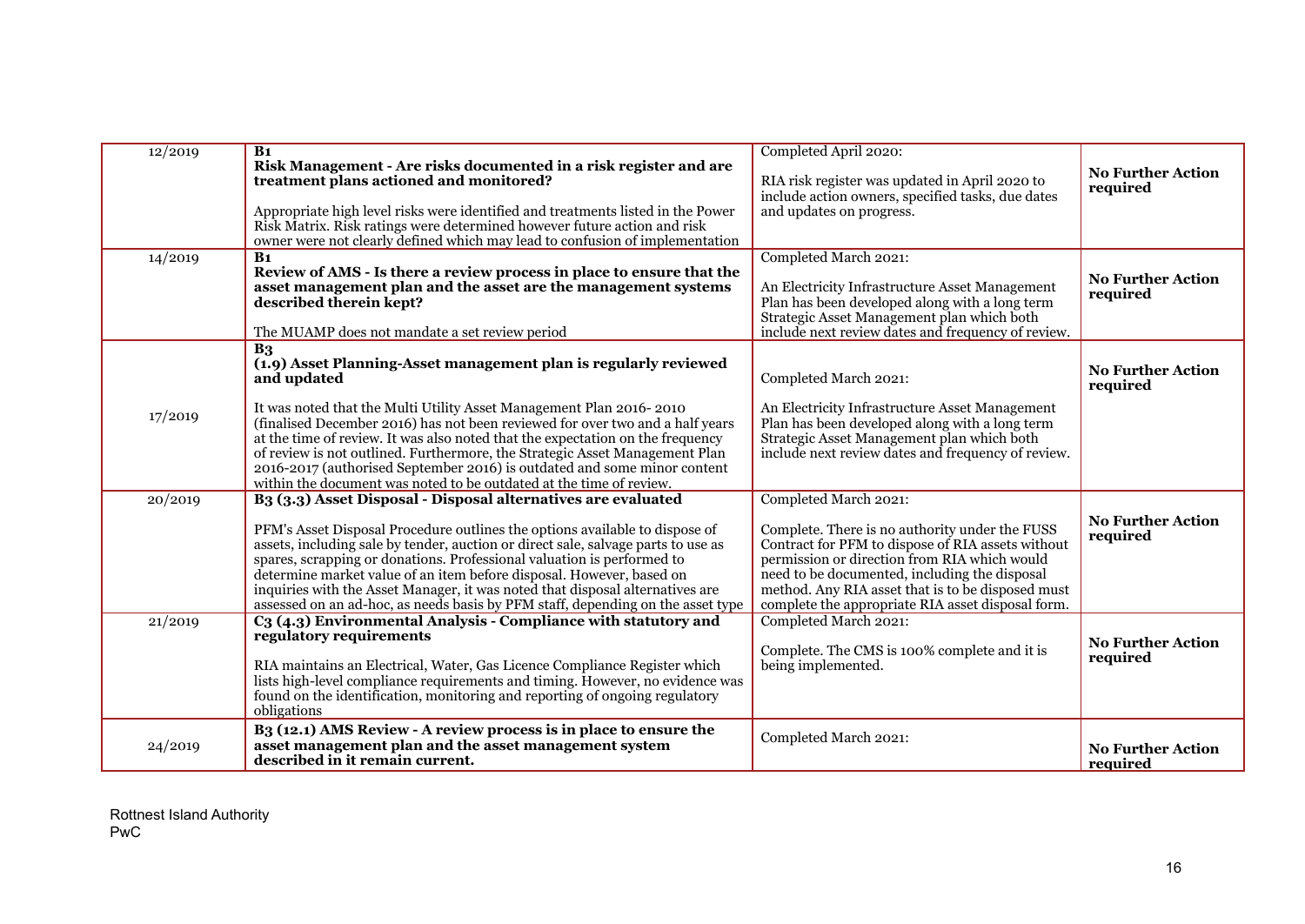| MUAMP 2016-2020 was last updated in December 2016. SAMP was last<br>updated in July 2016. | . An Electricity Infrastructure Asset Management<br>Plan has been developed along with a long term<br>Strategic Asset Management plan which both |  |
|-------------------------------------------------------------------------------------------|--------------------------------------------------------------------------------------------------------------------------------------------------|--|
|                                                                                           | include next review dates and frequency of review.                                                                                               |  |

| B. Unresolved at end of current review period |                                                                                                                                                                                                                                     |                                                                                                                                                                                                                                                                                                                                                                                 |                                                                                                                                                                                                                                                                                                                                                                  |  |  |  |
|-----------------------------------------------|-------------------------------------------------------------------------------------------------------------------------------------------------------------------------------------------------------------------------------------|---------------------------------------------------------------------------------------------------------------------------------------------------------------------------------------------------------------------------------------------------------------------------------------------------------------------------------------------------------------------------------|------------------------------------------------------------------------------------------------------------------------------------------------------------------------------------------------------------------------------------------------------------------------------------------------------------------------------------------------------------------|--|--|--|
| <b>Recommendation</b><br>reference            | <b>Process and policy deficiency / Performance</b><br>deficiency                                                                                                                                                                    | <b>Reviewer's recommendation</b>                                                                                                                                                                                                                                                                                                                                                | Action taken by the licensee by end of<br>review period                                                                                                                                                                                                                                                                                                          |  |  |  |
| 02/2019                                       | B <sub>2</sub><br>Asset Planning - Have the lifecycle costs of owning<br>and operating assets been assessed?<br>The Life Cycle Costing (LCC) model uses predicted costs and<br>actual costs are not always recorded                 | Capture actual operational and<br>maintenance costs of electricity production<br>and regularly review against forecasted<br>values.<br><b>Updated recommendation:</b><br>Continue the development of the ASSETIC<br>EAM system for the purpose of key assets<br>risk management and lifecycle costing<br>modelling to be implemented by the<br>agreed due date (November 2021). | In Progress (to be completed 30 November 2021)<br>LCC models for key electrical assets are to be<br>produced using the Assetic EAM system currently<br>in implementation. Models due to be provided by<br>November 2021. Note that the models will use<br>estimates for actual PFM maintenance costs as<br>discussed previously.<br>(see recommendation 01/2021) |  |  |  |
| 03/2019                                       | B <sub>2</sub><br><b>Asset Planning - Have the likelihood and</b><br>consequences of asset failure been predicted?<br>The Enterprise Risk Management Plan (ERMP) does not<br>report residual risk after the application of controls | Assess and document the residual risk for<br>risks identified in the ERMP<br><b>Updated recommendation:</b><br>Continue the development of the ASSETIC<br>EAM system for the purpose of key assets<br>risk management and lifecycle costing<br>modelling to be implemented by the<br>agreed due date (November 2021).                                                           | June 2022- RIA to amend ERMP to include<br>reporting of residual risk.<br>(see recommendation 02/2021)                                                                                                                                                                                                                                                           |  |  |  |
| 06/2019                                       | A <sub>2</sub><br><b>Asset Creation &amp; Acquisition - Do evaluations include</b><br>all lifecycle costs?<br>Actual operational and maintenance costs are not always<br>captured.                                                  | Capture actual operational and<br>maintenance cost of electricity production<br>and regularly review against forecasted<br>values<br><b>Updated recommendation:</b>                                                                                                                                                                                                             | In Progress: (to be completed in 30 November<br>2021) LCC models for key electrical assets are to<br>be produced using the Assetic EAM system<br>currently in implementation. Models due to be<br>provided by November 2021. Note that the<br>models will use estimates for actual PFM<br>maintenance costs as discussed previously.                             |  |  |  |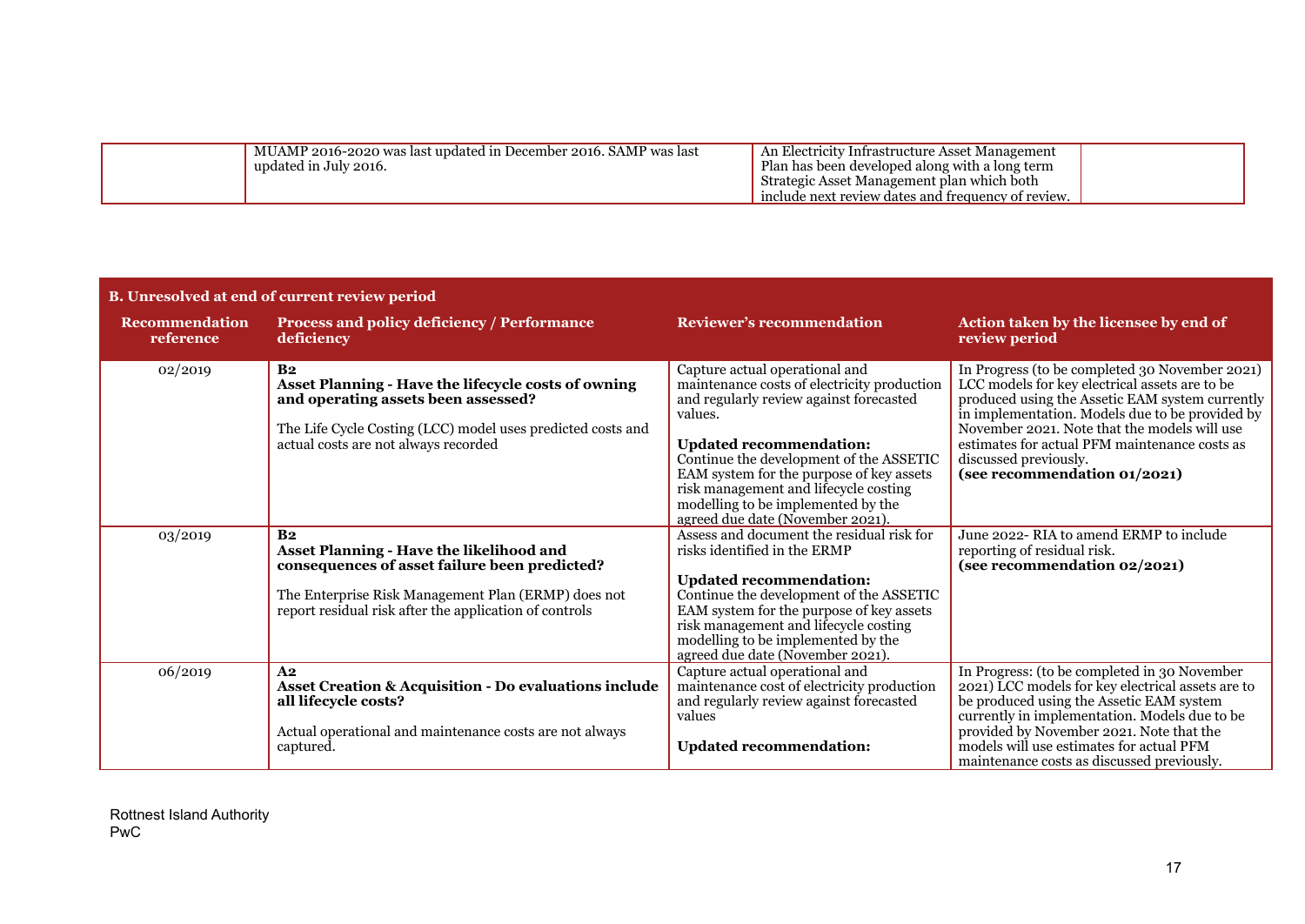|         |                                                                                                                                                                                                                                                                                                                    | Continue the development of the ASSETIC<br>EAM system for the purpose of key assets<br>risk management and lifecycle costing<br>modelling to be implemented by the<br>agreed due date (November 2021).                                                                                                                                                                                  | (see recommendation 05/2021)                                                                                                                                                                                                                                                                                                                                                                                                                                                                                                              |
|---------|--------------------------------------------------------------------------------------------------------------------------------------------------------------------------------------------------------------------------------------------------------------------------------------------------------------------|-----------------------------------------------------------------------------------------------------------------------------------------------------------------------------------------------------------------------------------------------------------------------------------------------------------------------------------------------------------------------------------------|-------------------------------------------------------------------------------------------------------------------------------------------------------------------------------------------------------------------------------------------------------------------------------------------------------------------------------------------------------------------------------------------------------------------------------------------------------------------------------------------------------------------------------------------|
| 07/2019 | B <sub>2</sub><br>Asset Disposal - Are underutilised and<br>underperforming assets identified as part of a<br>regular systematic review process?<br>The LCC model only focuses on the assets in the Powerhouse.<br>No other evidence of other underutilised and<br>underperforming assets processes were provided. | 1. Continue with identification of legacy<br>cable and joint locations.<br>2. Update network drawings to show cable<br>and joint locations.<br><b>Updated recommendation:</b><br>Continue the development of the ASSETIC<br>EAM system for the purpose of key assets<br>risk management and lifecycle costing<br>modelling to be implemented by the<br>agreed due date (November 2021). | In Progress as of July 2021: Installation of the<br>new 11 kV feeder cables associated with the State<br>recovery water supply upgrade has not yet<br>started. However, during/upon installation cable<br>routes and cable joint locations will be recorded<br>on the relevant drawings. Surveys have been<br>conducted and drawings updated to record their<br>location for existing cables. This is an ongoing<br>activity to ensure drawings are current. The<br>implementation date is November 2021.<br>(see recommendation 01/2021) |
| 08/2019 | B <sub>2</sub><br>Asset Disposal - Is there a replacement strategy for<br>assets?<br>There is an active program to replace wooden poles but no<br>documented plan to replace aged underground legacy cables                                                                                                        | Develop a program to identify<br>underground legacy cables and joints and<br>plan for their replacement.<br><b>Updated recommendation:</b><br>Continue the development of the ASSETIC<br>EAM system for the purpose of key assets<br>risk management and lifecycle costing<br>modelling to be implemented by the<br>agreed due date (November 2021).                                    | In Progress Status remains in progress as of July<br>2021 - no updates since March 2021.<br>In progress (March 2021)<br>A staged network development plan has been<br>prepared for the northern HV ring. The<br>implementation date is November 2021.<br>(see recommendation 02/2021)                                                                                                                                                                                                                                                     |
| 09/2019 | B <sub>2</sub><br><b>Asset Operations - Are operational costs measured</b><br>and monitored?<br>Some operational costs are monitored and captured on<br>separate spreadsheets with, in some cases, predicted values<br>used.                                                                                       | Capture actual operational costs of<br>electricity production.<br><b>Updated recommendation:</b><br>Continue the development of the ASSETIC<br>EAM system for the purpose of key assets<br>risk management and lifecycle costing<br>modelling to be implemented by the<br>agreed due date (November 2021).                                                                              | In progress: See 2/2019 (to be completed 30<br>November 2021.) LCC models for key electrical<br>assets are to be produced using the Assetic EAM<br>system currently in implementation. Models due<br>to be provided by November 2021. The models<br>will use estimates for actual PFM maintenance<br>costs.<br>(see recommendation 03/2021)                                                                                                                                                                                               |
| 10/2019 | B <sub>2</sub><br>Asset Maintenance - Are the maintenance costs<br>measured and monitored?                                                                                                                                                                                                                         | Capture actual maintenance costs of<br>electricity production.<br><b>Updated recommendation:</b><br>Continue the development of the ASSETIC<br>EAM system for the purpose of key assets                                                                                                                                                                                                 | In progress: (to be completed in 30 November<br>2021) LCC models for key electrical assets are to<br>be produced using the Assetic EAM system<br>currently in implementation. Models due to be<br>provided by November 2021. Note that the                                                                                                                                                                                                                                                                                                |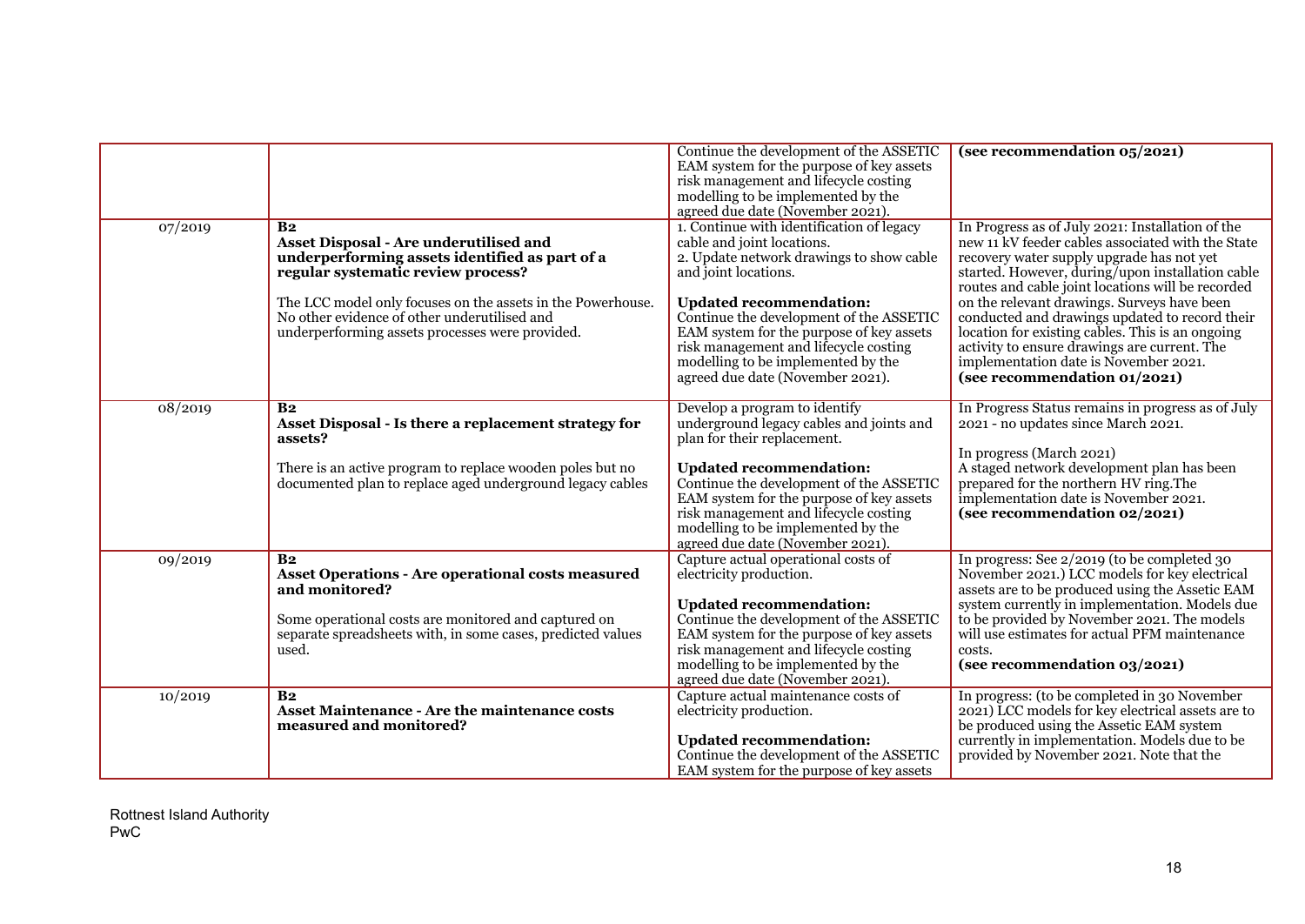|         | Some maintenance costs are captured and noted in a separate<br>spreadsheet. Information on labour hours and parts is entered<br>into Navision, a system that is separate from Maximo                                                                                                                                                                                                                                                                                                                                                                                                                                                                                                                       | risk management and lifecycle costing<br>modelling to be implemented by the<br>agreed due date (November 2021).                                                                                                                                                                                                                                                                                                                                                                                                                                                                                                                                                                                                                          | models will use estimates for actual PFM<br>maintenance costs as discussed previously.<br>(see recommendation 03/2021)                                                                                                       |
|---------|------------------------------------------------------------------------------------------------------------------------------------------------------------------------------------------------------------------------------------------------------------------------------------------------------------------------------------------------------------------------------------------------------------------------------------------------------------------------------------------------------------------------------------------------------------------------------------------------------------------------------------------------------------------------------------------------------------|------------------------------------------------------------------------------------------------------------------------------------------------------------------------------------------------------------------------------------------------------------------------------------------------------------------------------------------------------------------------------------------------------------------------------------------------------------------------------------------------------------------------------------------------------------------------------------------------------------------------------------------------------------------------------------------------------------------------------------------|------------------------------------------------------------------------------------------------------------------------------------------------------------------------------------------------------------------------------|
| 11/2019 | C <sub>3</sub><br><b>Asset Management Information System - Does the</b><br>physical security access control appear adequate?<br>All assets inspected had mechanical devices fitted for locking.<br>A main switchboard outer cabinet was found to be unlocked,<br>all others were secure.                                                                                                                                                                                                                                                                                                                                                                                                                   | 1. Formal notification to be sent to PFM<br>from RIA highlighting non-compliance to<br>electricity safety standards (maintain the<br>security of assets with reference to<br>unlocked main switchboard).<br>2. Appropriate training to be provided to<br>relevant personnel regarding asset<br>security.                                                                                                                                                                                                                                                                                                                                                                                                                                 | Completed: RIA has completed an audit on<br>switchboard security (by precinct). The audit was<br>completed during the June 2021 and July 2021<br>period.<br>No Further Action required                                       |
| 13/2019 | B <sub>2</sub><br>Capital Expenditure Planning - Is the capital<br>expenditure plan consistent with the asset life and<br>condition identified in the asset management plan.<br>The underground paper-lead cables are legacy technology and<br>are subject to failure at the joints. This ageing asset may not<br>be adequately reflected in the capital expenditure plan,<br>however, it will get assigned to capital expenditure if RIA<br>aligns with PFM. Clear supporting evidence of the plan being<br>supported by current asset condition reports with future asset<br>life expectancy was not sighted. A high level of reliance on<br>emergency back-up (mainly portable generators) was evident. | 1.RIA to interrogate the PFM provided<br>detailed condition reports including<br>estimated remaining operating life to<br>support in confirming asset capital<br>replacement planning, including the paper<br>support in confirming asset capital<br>replacement planning, including the<br>paper-lead cables. 2.RIA to revise their<br>capital expenditure plan and commence<br>actions to secure appropriate future capital<br>expenditure to meet the requirements of<br>the updated plan<br><b>Updated recommendation:</b><br>Continue the development of the ASSETIC<br>EAM system for the purpose of key assets<br>risk management and lifecycle costing<br>modelling to be implemented by the<br>agreed due date (November 2021). | In Progress Status remains in progress as of July<br>2021.<br>In progress (March 2021)<br>GHD consultants have produced a draft business<br>plan for submission to Treasury to seek funding.<br>(see recommendation 06/2021) |
| 15/2019 | C <sub>3</sub><br>(1.4) Asset Planning - Non asset options (E.g. demand<br>management) are considered<br>Through inquiry and walkthrough with the Asset Manager, it<br>was noted that PFM has implemented a system called COMEC<br>which monitors power usage and demand, and controls<br>engines and power supply on Rottnest Island. Therefore, the<br>site has an active system in place automatically controlling<br>assets to dynamically adjust the system to site demand levels.<br>No evidence was found on RIA formally considering non-asset                                                                                                                                                     | RIA should formally consider non-asset<br>options in its asset planning processes, i.e.<br>demand side management instead of<br>assets to increase the supply side capacity.                                                                                                                                                                                                                                                                                                                                                                                                                                                                                                                                                             | Complete (July 2021). Demand Management<br>covered in Electrical Asset Management Plan<br>section 3.4<br><b>No Further Action required</b>                                                                                   |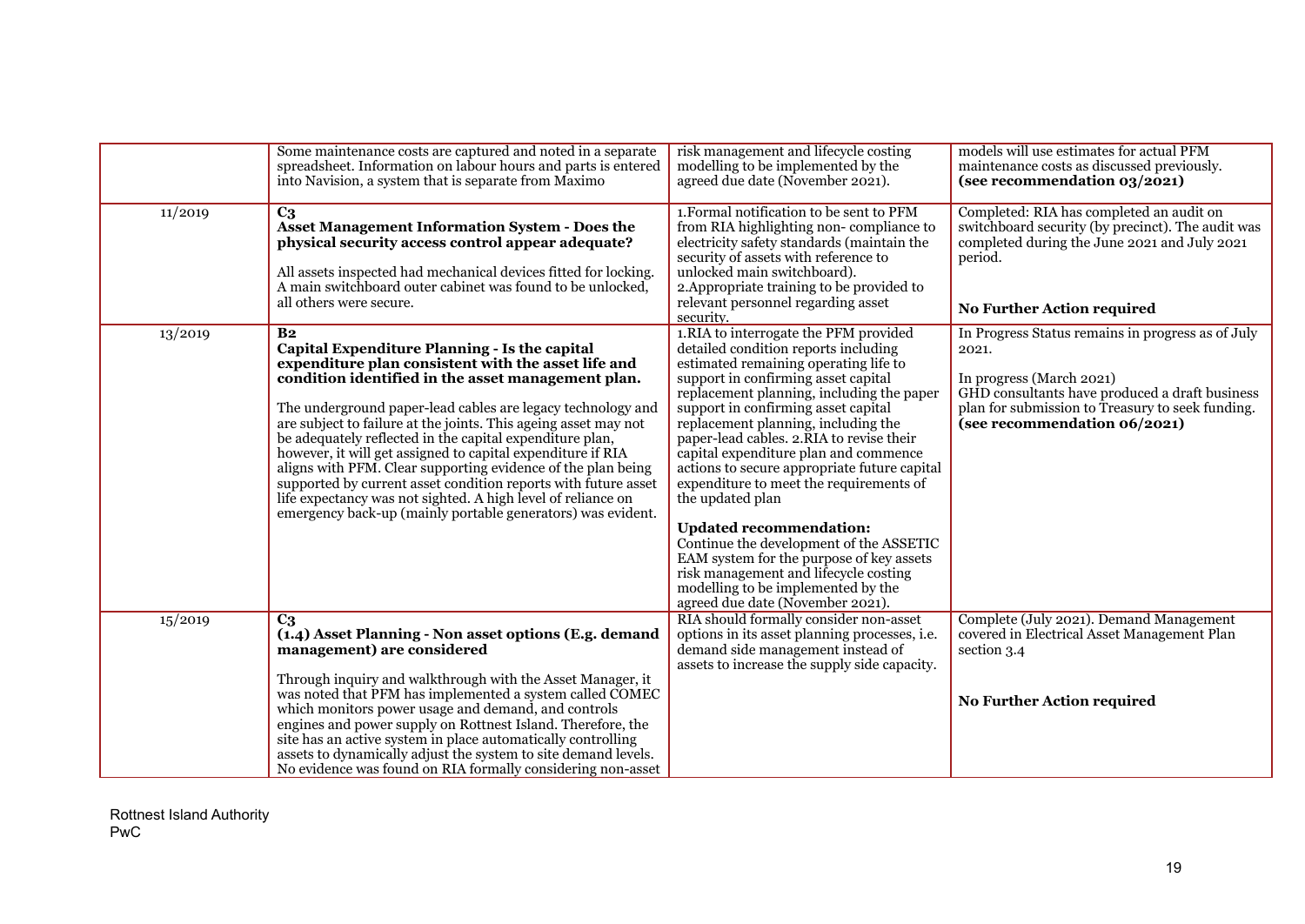|         | options in its asset planning processes, i.e. demand side<br>management instead of assets to increase the supply side<br>capacity.                                                                                                                                                                                                                                                                                                                                                                                          |                                                                                                                                                                                                                                                                                                                                                                                                                                                                                                                                                               |                                                                                                                                                                                                                                                                                                                                                                               |
|---------|-----------------------------------------------------------------------------------------------------------------------------------------------------------------------------------------------------------------------------------------------------------------------------------------------------------------------------------------------------------------------------------------------------------------------------------------------------------------------------------------------------------------------------|---------------------------------------------------------------------------------------------------------------------------------------------------------------------------------------------------------------------------------------------------------------------------------------------------------------------------------------------------------------------------------------------------------------------------------------------------------------------------------------------------------------------------------------------------------------|-------------------------------------------------------------------------------------------------------------------------------------------------------------------------------------------------------------------------------------------------------------------------------------------------------------------------------------------------------------------------------|
| 16/2019 | C <sub>3</sub><br>(1.5) Asset Planning - Lifecycle costs of owning and<br>operating assets are assessed<br>A Life cycle costing (LCC) model is maintained by PFM and<br>reviewed on a quarterly basis. This model details asset<br>information, risk assessment and serviceability on major<br>assets e.g. Generators, HV Power distribution, Wind Turbine.<br>However, it was noted that the LCC does not provide detailed<br>and actual life cycle costing to operate individual assets at an<br>engineering level.       | It is recommended that life cycle costing of<br>assets are prepared and reviewed on a key<br>individual asset level (e.g. generator No 1).<br>This should capture actual operational and<br>maintenance costs of the assets which can<br>then be regularly reviewed against<br>forecasted values. This would inform<br>planning for the future years on assets<br>requiring increased maintenance due to<br>age or network changes e.g. renewable<br>solutions (wind and solar) added to the<br>network, which in turn impact the load of<br>existing assets. | In progress: (to be completed in 30 November<br>2021) LCC models for key electrical assets are to<br>be produced using the Assetic EAM system<br>currently in implementation. Models due to be<br>provided by SNovember 2021. Note that the<br>models will use estimates for actual PFM<br>maintenance costs as discussed previously.<br>(see recommendation 04/2021)         |
| 18/2019 | B <sub>3</sub><br>(2.2) Asset creation and acquisition - Evaluations<br>include all life-cycle costs<br>Two RIA Business Case templates are available for use;<br>Project short form $(\$50k - \$250k)$ and Project long form<br>(over \$250k). The two Business Cases sighted include areas<br>such as investment proposal, scope (including cost benefit<br>analysis) and a finance plan. However, no evidence was<br>sighted on consideration of detailed breakdown of lifecycle<br>costs on operations and maintenance. | Consider capturing actual operational and<br>maintenance cost of electricity production<br>and regularly review against forecasted<br>values.<br><b>Updated recommendation:</b><br>Continue the development of the ASSETIC<br>EAM system for the purpose of key assets<br>risk management and lifecycle costing<br>modelling to be implemented by the<br>agreed due date (November 2021).                                                                                                                                                                     | In Progress. (To be completed December 2021)<br>RIA had ACIL Allen product and activity based<br>costing approach to electricity production. The<br>absence of actual costs at the asset level from<br>FUSS contractor means some estimation will be<br>required. RIA driven costs will be based on its<br>own ABC based model and reporting.<br>(see recommendation 05/2021) |
| 19/2019 | C <sub>3</sub><br>(2.5) Asset creation and acquisition - Ongoing legal /<br>environmental / safety obligations of the asset<br>owner are assigned and understood<br>RIA maintains an Electrical, Water, Gas Licence Compliance<br>Register which lists high-level compliance requirements and<br>timing. However, no evidence was found on the<br>identification, monitoring and reporting of ongoing legal /<br>environmental and safety obligations from an asset<br>management level.                                    | Consider identification, monitoring and<br>reporting of ongoing legal / environmental<br>and safety obligations from an asset<br>management level.                                                                                                                                                                                                                                                                                                                                                                                                            | Complete (July 2021) RIA strategic and asset<br>management plans overview the legislative<br>obligations and link to the RIA Compliance<br><b>Management System</b><br><b>No Further Action required</b>                                                                                                                                                                      |
| 22/2019 | B <sub>3</sub> (8.2) Risk management-Risks are documented in<br>a risk register and treatment plans are implemented<br>and monitored                                                                                                                                                                                                                                                                                                                                                                                        | Assign individual action owners to the<br>risks on the Power Risk Register and                                                                                                                                                                                                                                                                                                                                                                                                                                                                                | Complete (April 2021)<br>RIA has conducted its own comprehensive<br>electrical assets risk review in April 2021 and has                                                                                                                                                                                                                                                       |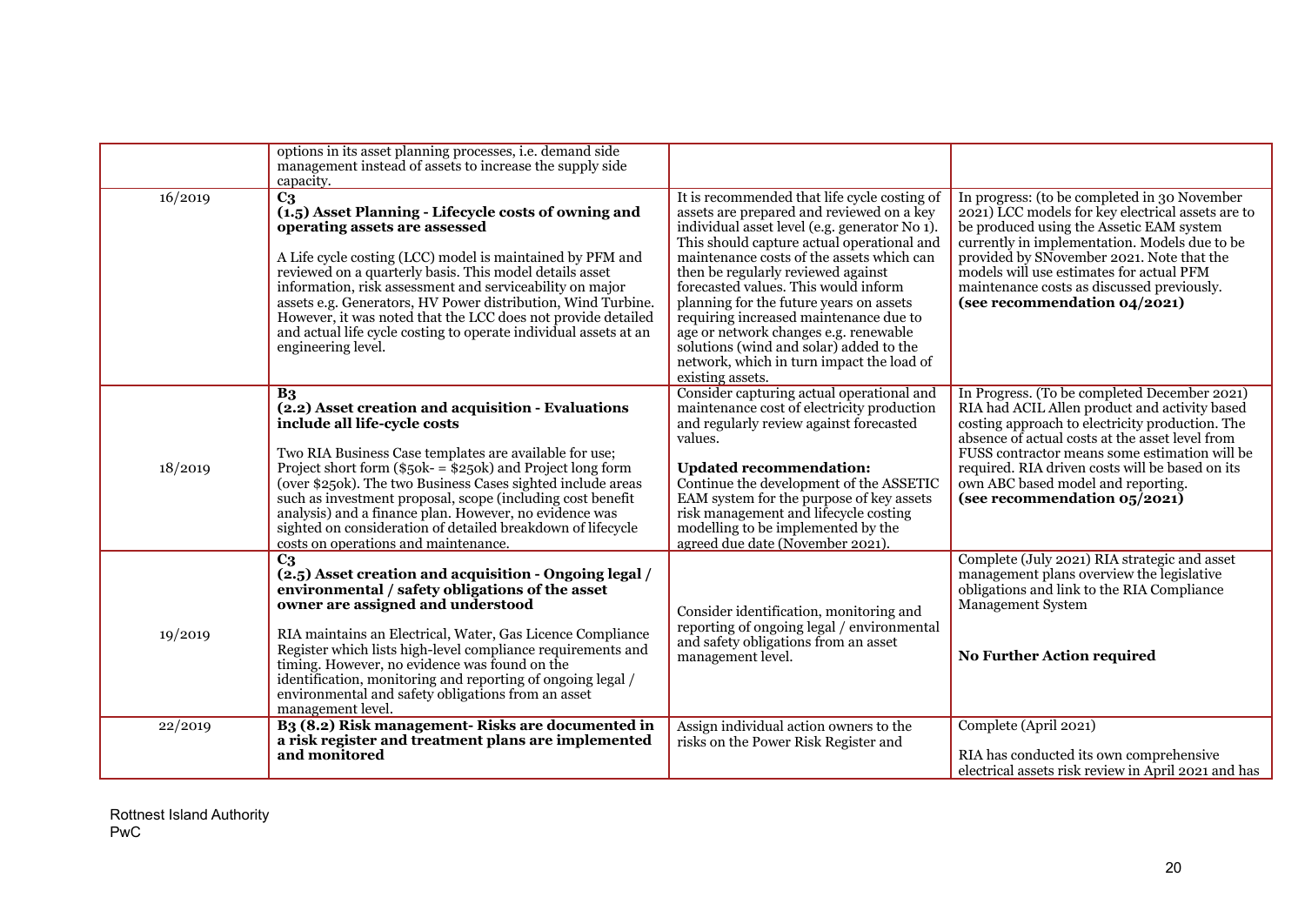|         | The Rottnest Island Power Risk Register outlines detailed<br>risks on an individual asset level. The Programmed Risk<br>Management Framework is applied to this register which<br>includes assessing the severity, likelihood, inherent risk,<br>mitigation options, action plan and responsible owners of<br>each individual asset risk. The most recent risk assessment<br>was performed in April 2019. However, no evidence could be<br>sighted on the Power risk register of individual action<br>owners being assigned and treatment plans being<br>implemented and monitored.                                                                                   | document evidence of regular monitoring<br>of treatment plans.                                                                                                                                                                                                                                                                                                                                                                                                                                                                                                                                                                                                                                                                                                                                                  | allocated risk owners for all the treatment plans<br>Minutes of future risk review meetings will be<br>maintained.<br><b>No Further Action required</b>                                                                                                                                                                                                                                                                                                                                                                                                                                                                                 |
|---------|-----------------------------------------------------------------------------------------------------------------------------------------------------------------------------------------------------------------------------------------------------------------------------------------------------------------------------------------------------------------------------------------------------------------------------------------------------------------------------------------------------------------------------------------------------------------------------------------------------------------------------------------------------------------------|-----------------------------------------------------------------------------------------------------------------------------------------------------------------------------------------------------------------------------------------------------------------------------------------------------------------------------------------------------------------------------------------------------------------------------------------------------------------------------------------------------------------------------------------------------------------------------------------------------------------------------------------------------------------------------------------------------------------------------------------------------------------------------------------------------------------|-----------------------------------------------------------------------------------------------------------------------------------------------------------------------------------------------------------------------------------------------------------------------------------------------------------------------------------------------------------------------------------------------------------------------------------------------------------------------------------------------------------------------------------------------------------------------------------------------------------------------------------------|
| 23/2019 | C <sub>3</sub><br>(11.3) Capital expenditure planning-The capital<br>expenditure plan is consistent with the asset life and<br>condition identified in the asset management plan<br>A Life cycle costing (LCC) model is maintained by PFM and<br>reviewed on a quarterly basis. This model details asset<br>information, risk assessment and serviceability on major<br>assets e.g. Generators, HV Power distribution, Wind<br>Turbine. However, it was noted that the LCC does not<br>provide detailed and actual life cycle costing to operate<br>individual assets to inform accurate CAPEX planning for the<br>future years based on the asset age and condition. | It is recommended that life cycle costing of<br>assets are prepared and reviewed on a key<br>individual asset level (e.g. generator No 1).<br>This should capture actual operational and<br>maintenance costs of the assets which can<br>then be regularly reviewed against<br>forecasted values. This would inform<br>CAPEX planning for the future years on<br>assets requiring increased maintenance<br>due to age or network changes e.g.<br>renewable solutions (wind and solar)<br>added to the network, which in turn<br>impact the load of existing assets.<br><b>Updated recommendation:</b><br>Continue the development of the ASSETIC<br>EAM system for the purpose of key assets<br>risk management and lifecycle costing<br>modelling to be implemented by the<br>agreed due date (November 2021). | In progress: (to be completed in 30 November<br>2021) LCC models for key electrical assets are to<br>be produced using the Assetic EAM system<br>currently in implementation. Models due to be<br>provided by November 2021. Note that the<br>models will use estimates for actual PFM<br>maintenance costs as discussed previously. In<br>progress (March 2021) RIA driven costs being<br>tracked at granular level with new Financial BU<br>categories established. Still waiting for PFM to<br>provide actual costs for maintenance. May not<br>get this until the next contract for FUSS is issued.<br>(see recommendation 06/2021) |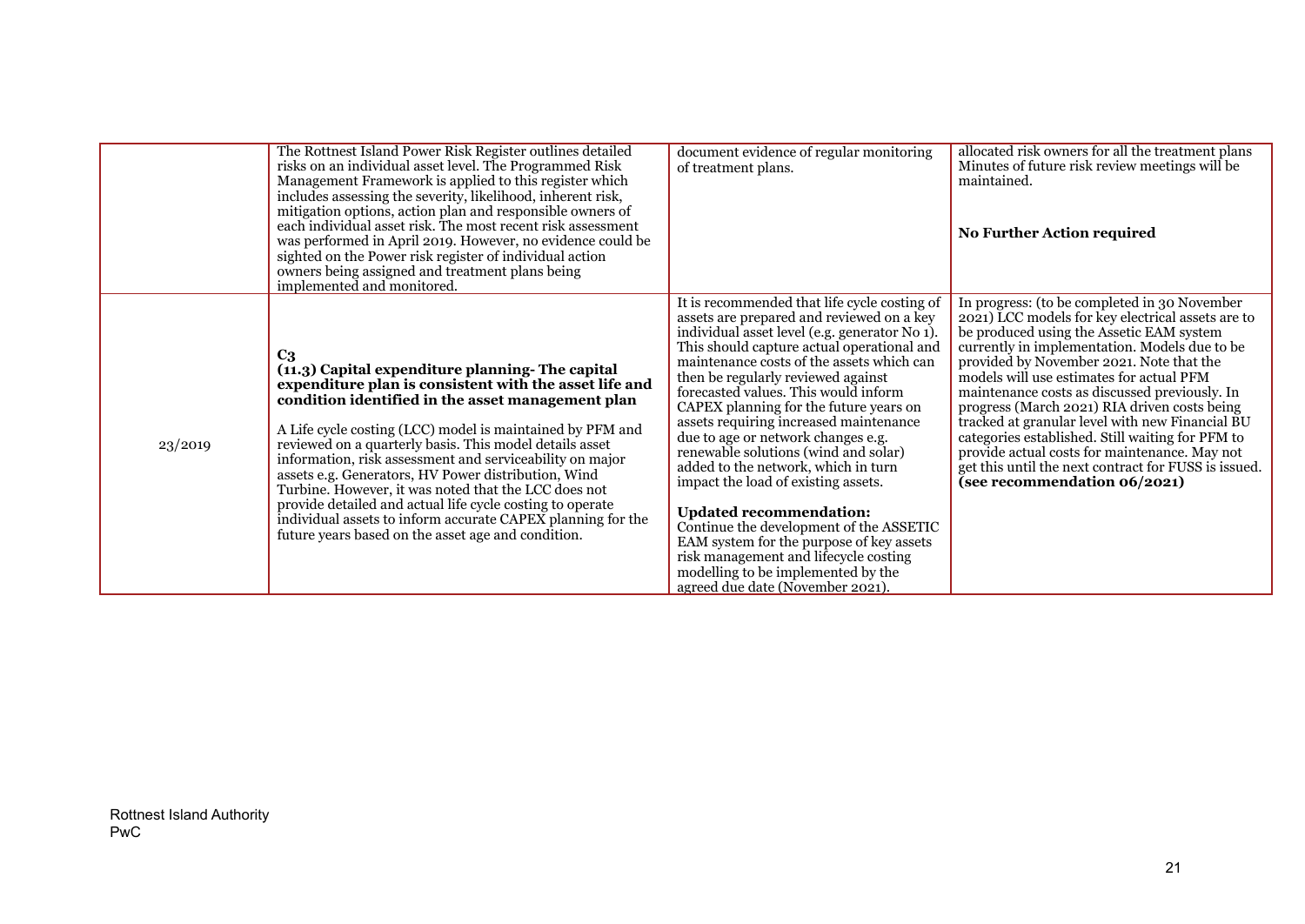# *5 Performance Summary*

Table below outlines the performance summary table listing our ratings to each asset management process and effectiveness criterion arising from the current review.

The ratings were assigned in accordance to the rating scales defined by the ERA in the Audit and Review Guidelines (2019).

#### **Table 4: Performance summary table - ratings**

<span id="page-21-0"></span>

| <b>Reference</b> |                                                                                                                      |              |  |                           | <b>Process &amp; Policy Rating</b> |               | <b>Performance Rating</b> |              |   |   |                 |
|------------------|----------------------------------------------------------------------------------------------------------------------|--------------|--|---------------------------|------------------------------------|---------------|---------------------------|--------------|---|---|-----------------|
| no.              | <b>Asset Management Process &amp; Effectiveness Criteria</b>                                                         | $\mathbf{A}$ |  | $\mathbf{B}$ $\mathbf{C}$ | $\mathbf{D}$                       | $\frac{N}{D}$ | $\mathbf{1}$              | $\mathbf{2}$ | 3 | 4 | $\mathbf N_{I}$ |
| 1                | <b>Asset Planning</b>                                                                                                |              |  |                           |                                    |               |                           |              |   |   |                 |
| 1.1              | Asset management plan covers the processes in this table                                                             |              |  |                           |                                    |               |                           |              |   |   |                 |
| 1.2              | Planning processes and objectives reflect the needs of all stakeholders and are<br>integrated with business planning |              |  |                           |                                    |               |                           |              |   |   |                 |
| 1.3              | Service levels are defined in the asset management plan                                                              |              |  |                           |                                    |               |                           |              |   |   |                 |
| 1.4              | Non-asset options (e.g. demand management) are considered                                                            |              |  |                           |                                    |               |                           |              |   |   |                 |
| 1.5              | Lifecycle costs of owning and operating assets are assessed                                                          |              |  |                           |                                    |               |                           |              |   |   |                 |
| 1.6              | Funding options are evaluated                                                                                        |              |  |                           |                                    |               |                           |              |   |   |                 |
| 1.7              | Costs are justified and cost drivers identified                                                                      |              |  |                           |                                    |               |                           |              |   |   |                 |
| 1.8              | Likelihood and consequences of asset failure are predicted                                                           |              |  |                           |                                    |               |                           |              |   |   |                 |
| 1.9              | Asset management plan is regularly reviewed and updated                                                              |              |  |                           |                                    |               |                           |              |   |   |                 |
| $\mathbf{2}$     | Asset creation and acquisition                                                                                       |              |  |                           |                                    |               |                           |              |   |   |                 |
| 2.1              | Full project evaluations are undertaken for new assets, including comparative<br>assessment of non-asset options     |              |  |                           |                                    |               |                           |              |   |   |                 |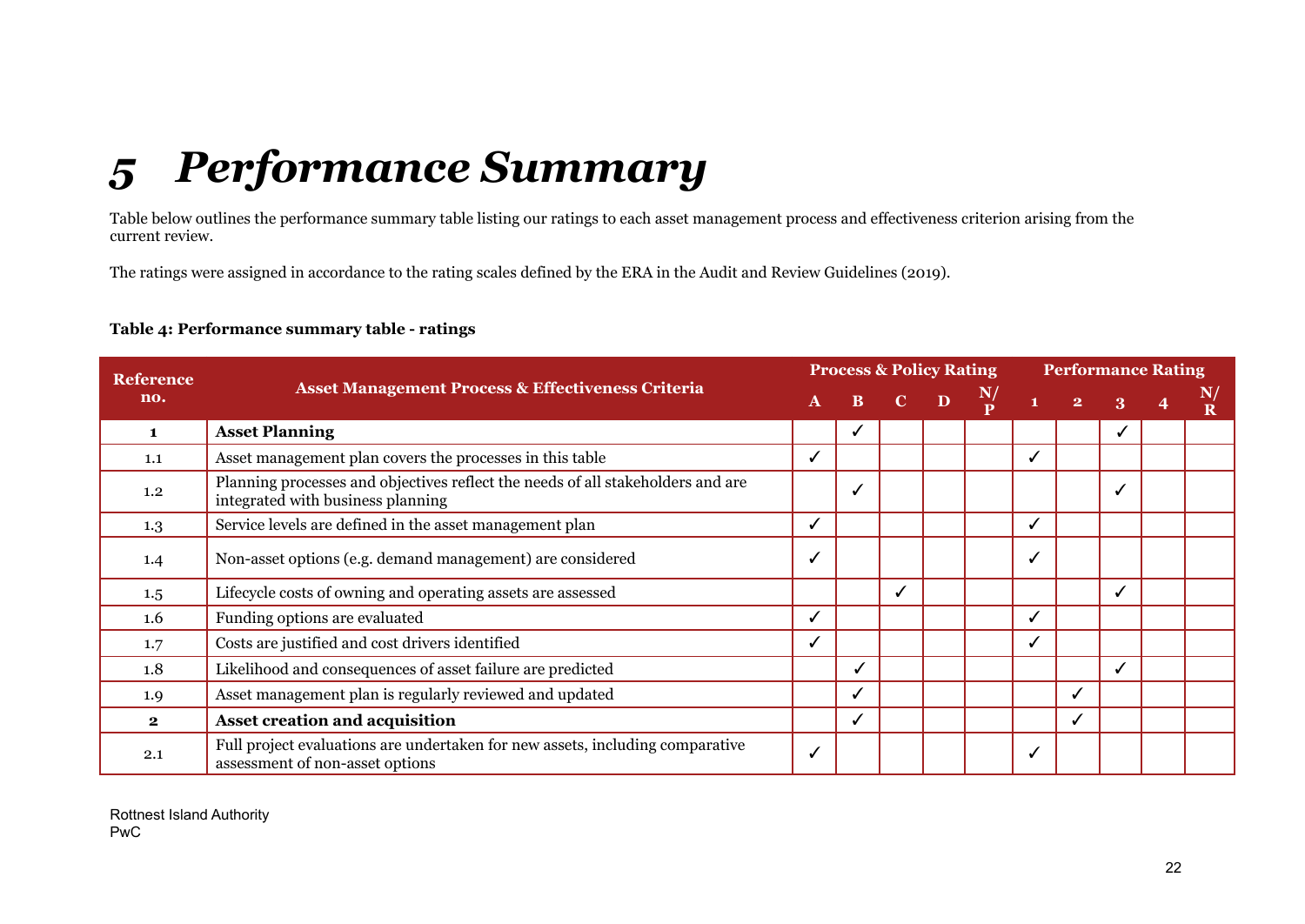| 2.2 | Evaluations include all life-cycle costs                                                                                      |   | ✓            |  |              |   |   |  |
|-----|-------------------------------------------------------------------------------------------------------------------------------|---|--------------|--|--------------|---|---|--|
| 2.3 | Projects reflect sound engineering and business decisions                                                                     | ✓ |              |  | ✓            |   |   |  |
| 2.4 | Commissioning tests are documented and completed                                                                              | ✓ |              |  | ℐ            |   |   |  |
| 2.5 | Ongoing legal / environmental / safety obligations of the asset owner are assigned<br>and understood                          | ✓ |              |  | $\checkmark$ |   |   |  |
| 3   | <b>Asset disposal</b>                                                                                                         |   | ✓            |  |              | ✓ |   |  |
| 3.1 | Under-utilised and under-performing assets are identified as part of a regular<br>systematic review process                   |   | ✓            |  |              | ✓ |   |  |
| 3.2 | The reasons for under-utilisation or poor performance are critically examined and<br>corrective action or disposal undertaken | ✓ |              |  |              |   |   |  |
| 3.3 | Disposal alternatives are evaluated                                                                                           |   | ✓            |  |              |   | ✓ |  |
| 3.4 | There is a replacement strategy for assets                                                                                    |   | $\checkmark$ |  |              | ✓ |   |  |
| 4   | <b>Environmental analysis</b>                                                                                                 | ✓ |              |  |              |   |   |  |
| 4.1 | Opportunities and threats in the asset management system environment are<br>assessed                                          | ✓ |              |  | ✓            |   |   |  |
| 4.2 | Performance standards (availability of service, capacity, continuity, emergency<br>response, etc.) are measured and achieved  | ✓ |              |  |              |   |   |  |
| 4.3 | Compliance with statutory and regulatory requirements                                                                         | ✓ |              |  | ✓            |   |   |  |
| 4.4 | Service standard (customer service levels etc) are measured and achieved                                                      | ✓ |              |  | ✓            |   |   |  |
| 5   | <b>Asset operation</b>                                                                                                        |   | $\checkmark$ |  |              | ✓ |   |  |
| 5.1 | Operational policies and procedures are documented and linked to service levels<br>required                                   | ✓ |              |  |              |   |   |  |
| 5.2 | Risk management is applied to prioritise operations tasks                                                                     |   | ✓            |  |              |   | J |  |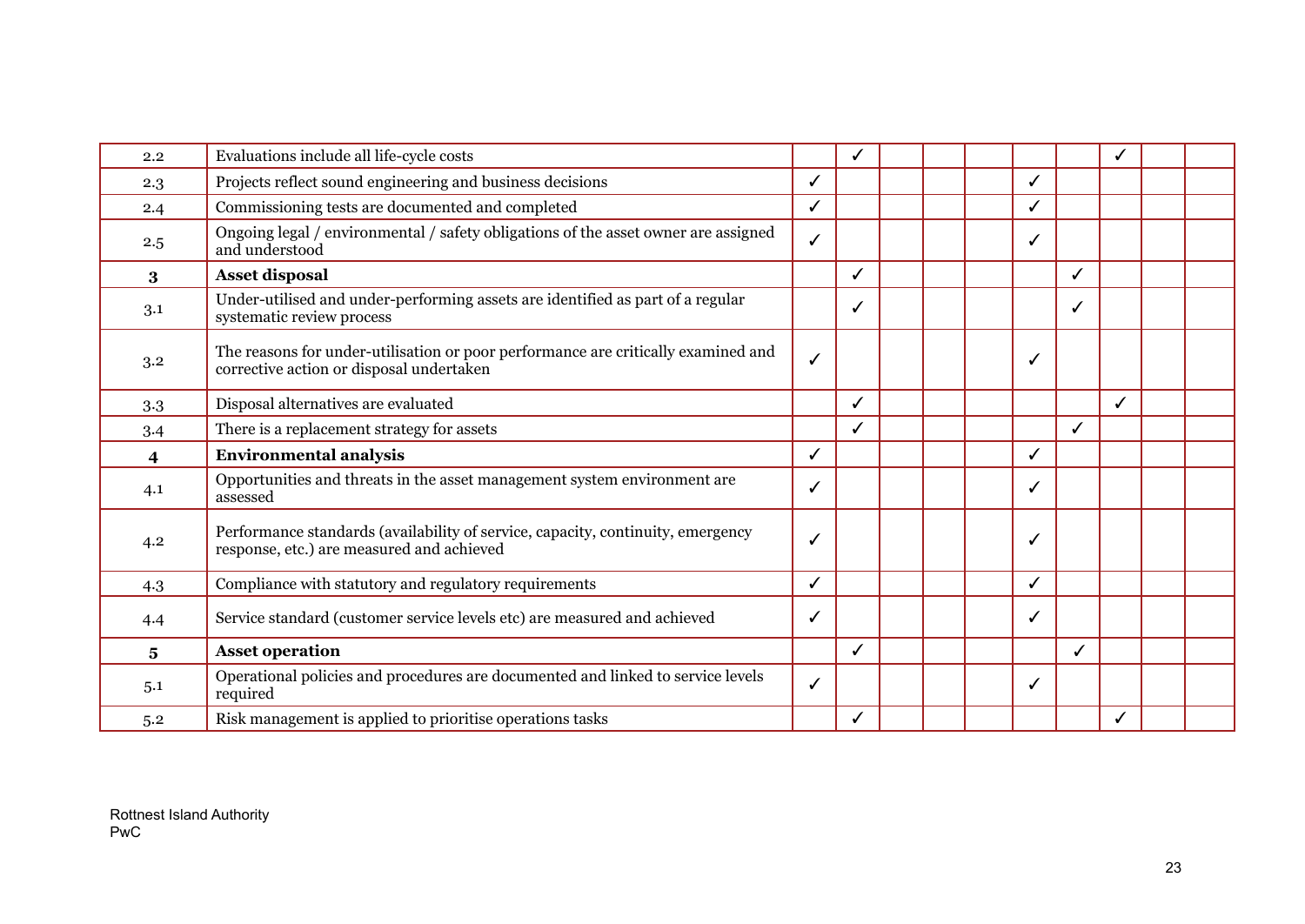| 5.3 | Assets are documented in an asset register including asset type, location, material,<br>plans of components, and an assessment of assets' physical/structural condition | ✓ |   |  |   |              |   |  |
|-----|-------------------------------------------------------------------------------------------------------------------------------------------------------------------------|---|---|--|---|--------------|---|--|
| 5.4 | Accounting data is documented for assets                                                                                                                                | ✓ |   |  | ✓ |              |   |  |
| 5.5 | Operational costs are measured and monitored                                                                                                                            |   | ✓ |  |   |              |   |  |
| 5.6 | Staff resources are adequate and staff receive training commensurate with their<br>responsibilities                                                                     | ✓ |   |  | ✓ |              |   |  |
| 6   | <b>Asset maintenance</b>                                                                                                                                                |   | ✓ |  |   | $\checkmark$ |   |  |
| 6.1 | Maintenance policies and procedures are documented and linked to service levels<br>required                                                                             | ✓ |   |  | ✓ |              |   |  |
| 6.2 | Regular inspections are undertaken of asset performance and condition                                                                                                   | ✓ |   |  | ✓ |              |   |  |
| 6.3 | Maintenance plans (emergency, corrective and preventative) are documented and<br>completed on schedule                                                                  | ✓ |   |  | ✓ |              |   |  |
| 6.4 | Failures are analysed and operational/maintenance plans adjusted where<br>necessary                                                                                     | ℐ |   |  | √ |              |   |  |
| 6.5 | Risk management is applied to prioritise maintenance tasks                                                                                                              |   | ✓ |  |   |              | ✓ |  |
| 6.6 | Maintenance costs are measured and monitored                                                                                                                            |   |   |  |   | ✓            |   |  |
| 7   | Asset management information system                                                                                                                                     | ✓ |   |  | ℐ |              |   |  |
| 7.1 | Adequate system documentation for users and IT operators                                                                                                                | ✓ |   |  | ✓ |              |   |  |
| 7.2 | Input controls include suitable verification and validation of data entered into the<br>system                                                                          | ✓ |   |  | ✓ |              |   |  |
| 7.3 | Security access controls appear adequate, such as passwords                                                                                                             | J |   |  | J |              |   |  |
| 7.4 | Physical security access controls appear adequate                                                                                                                       | ✓ |   |  | ✓ |              |   |  |
| 7.5 | Data backup procedures appear adequate and backups are tested                                                                                                           | ✓ |   |  | √ |              |   |  |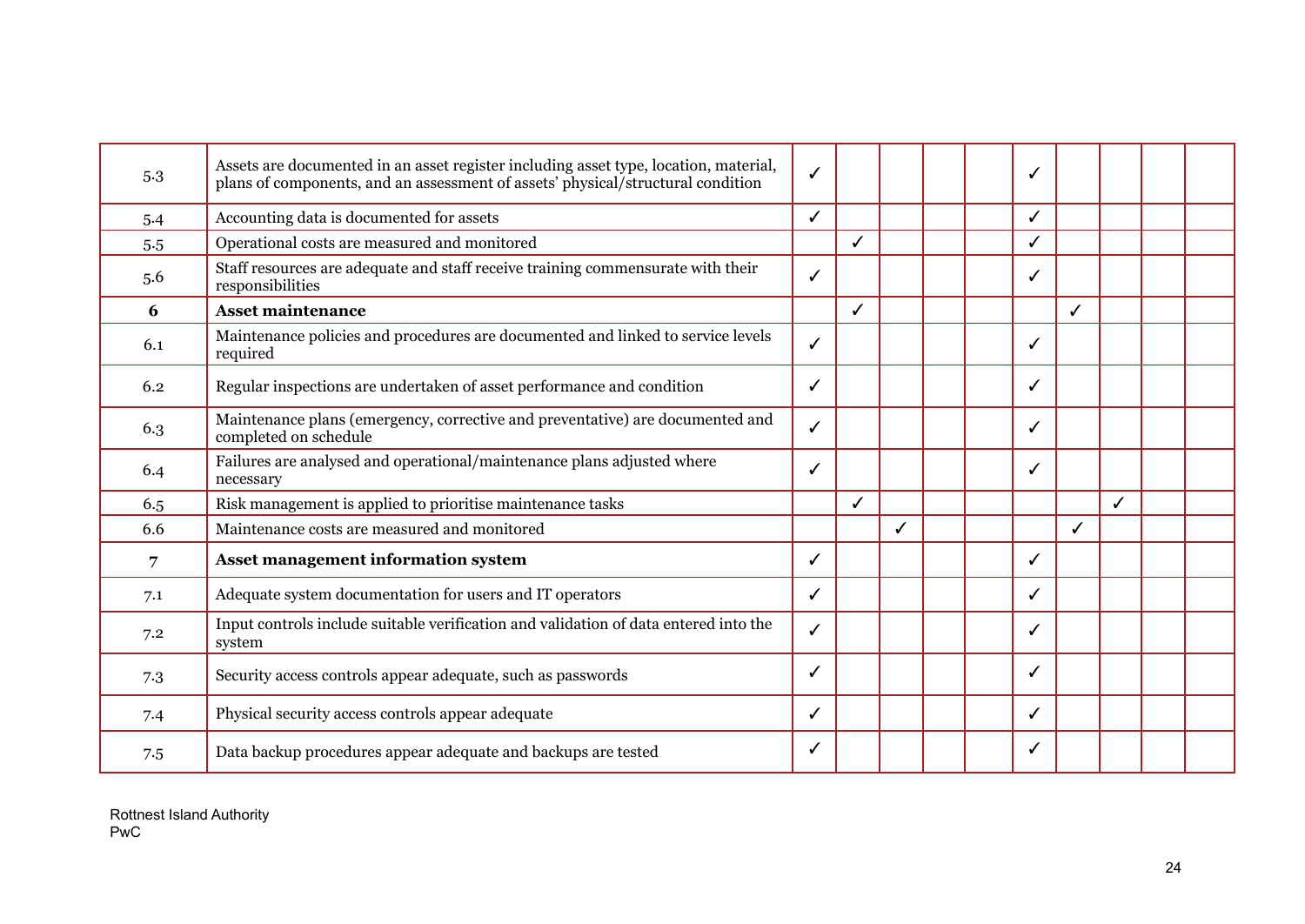| 7.6  | Computations for licensee performance reporting are accurate                                                                              |   |   |  |   |   |  |  |
|------|-------------------------------------------------------------------------------------------------------------------------------------------|---|---|--|---|---|--|--|
| 7.7  | Management reports appear adequate for the licensee to monitor licence<br>obligations                                                     | ✓ |   |  | ✓ |   |  |  |
| 7.8  | Adequate measures to protect asset management data from unauthorised access or<br>theft by persons outside the organisation               |   |   |  |   |   |  |  |
| 8    | <b>Risk Management</b>                                                                                                                    |   | ✓ |  |   | ✓ |  |  |
| 8.1  | Risk management policies and procedures exist and are applied to minimise<br>internal and external risks                                  |   | ✓ |  |   |   |  |  |
| 8.2  | Risks are documented in a risk register and treatment plans are implemented and<br>monitored                                              |   | ✓ |  |   | ✓ |  |  |
| 8.3  | Probability and consequences of asset failure are regularly assessed                                                                      |   |   |  |   |   |  |  |
|      |                                                                                                                                           |   |   |  |   |   |  |  |
| 9    | <b>Contingency planning</b>                                                                                                               | ✓ |   |  | ✓ |   |  |  |
| 9.1  | Contingency plans are documented, understood and tested to confirm their<br>operability and to cover higher risks                         |   |   |  |   |   |  |  |
| 10   | <b>Financial planning</b>                                                                                                                 | ✓ |   |  | ℐ |   |  |  |
| 10.1 | The financial plan states the financial objectives and identifies strategies and<br>actions to achieve those                              | ✓ |   |  | ✓ |   |  |  |
| 10.2 | The financial plan identifies the source of funds for capital expenditure and<br>recurrent costs                                          |   |   |  | ℐ |   |  |  |
| 10.3 | The financial plan provides projections of operating statements (profit and loss)<br>and statement of financial position (balance sheets) | ✓ |   |  |   |   |  |  |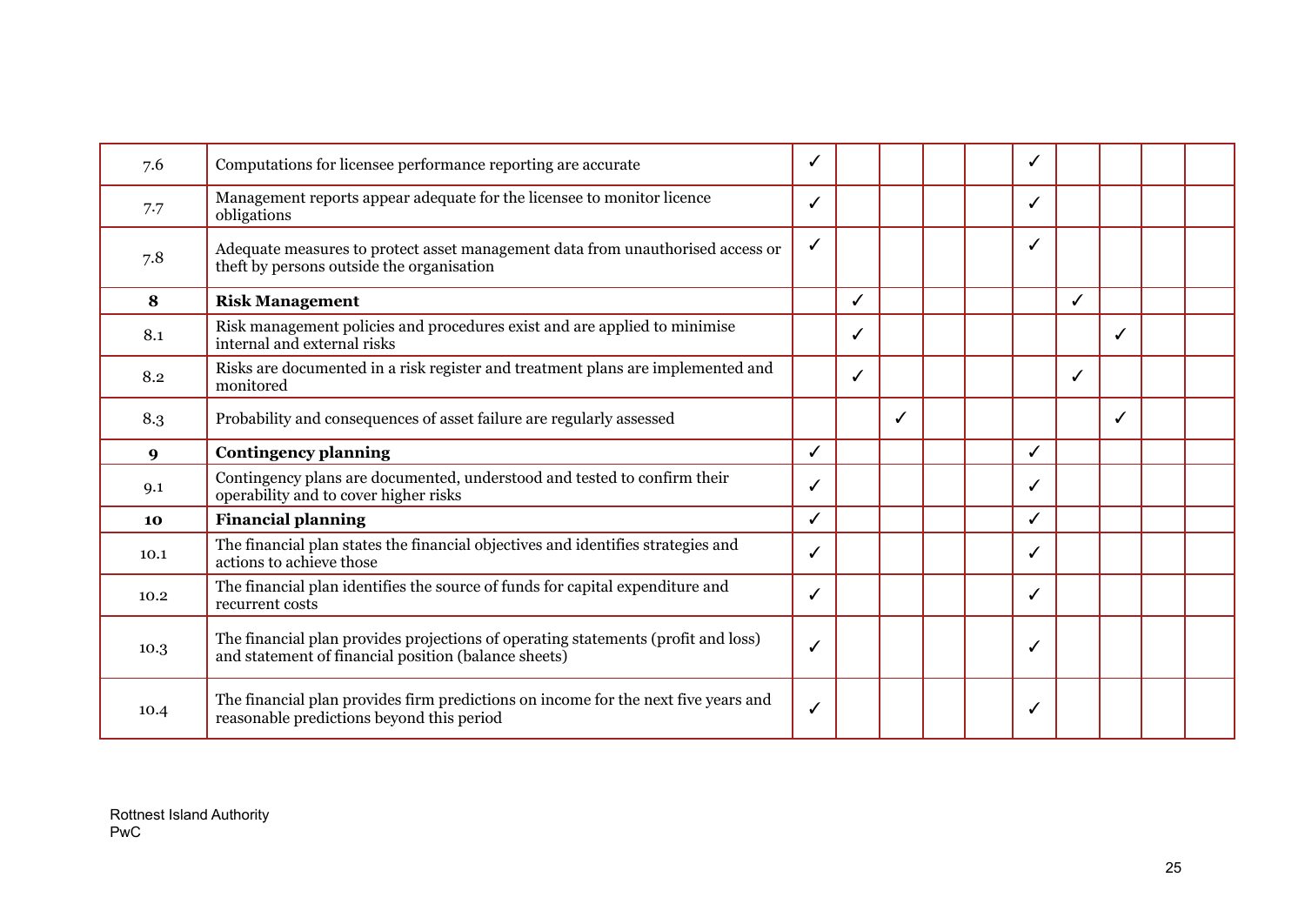| 10.5 | The financial plan provides for the operations and maintenance, administration<br>and capital expenditure requirements of the services |   |  |  |   |  |  |
|------|----------------------------------------------------------------------------------------------------------------------------------------|---|--|--|---|--|--|
| 10.6 | Large variances in actual/budget income and expenses are identified and<br>corrective action taken where necessary                     |   |  |  |   |  |  |
| 11   | Capital expenditure planning                                                                                                           | ✓ |  |  | ✓ |  |  |
| 11.1 | There is a capital expenditure plan covering works to be undertaken, actions<br>proposed, responsibilities and dates                   |   |  |  |   |  |  |
| 11.2 | The capital expenditure plan provides reasons for capital expenditure and timing<br>of expenditure                                     |   |  |  |   |  |  |
| 11.3 | The capital expenditure plan is consistent with the asset life and condition<br>identified in the asset management plan                |   |  |  |   |  |  |
| 11.4 | There is an adequate process to ensure the capital expenditure plan is regularly<br>updated and implemented                            |   |  |  |   |  |  |
| 12   | <b>Review of AMS</b>                                                                                                                   | ✓ |  |  | ✔ |  |  |
| 12.1 | A review process is in place to ensure the asset management plan and the asset<br>management system described in it remain current     |   |  |  |   |  |  |
| 12.2 | Independent reviews (e.g. internal audit) are performed of the asset management<br>system                                              |   |  |  |   |  |  |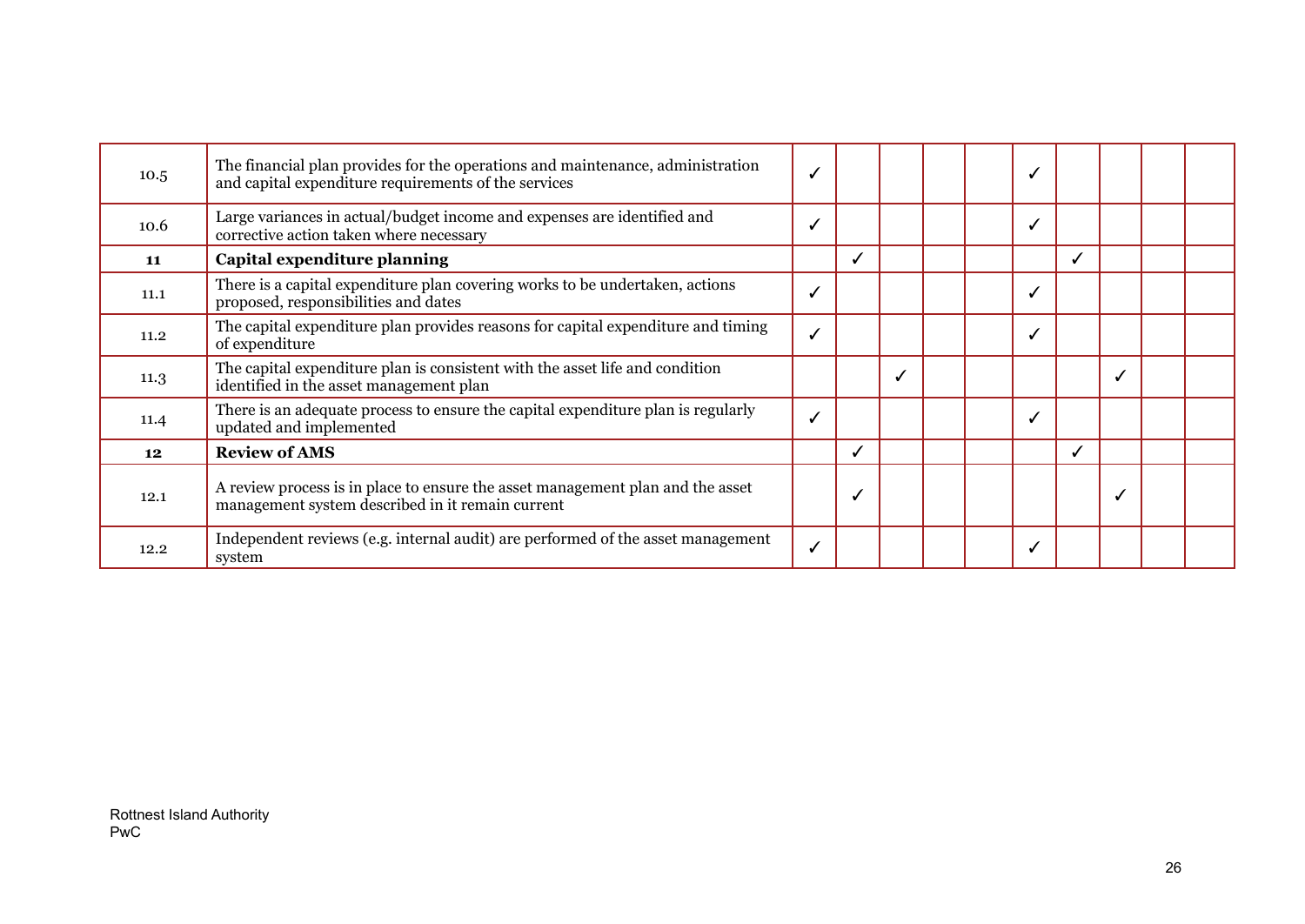# *6 Reviewer's observations*

Table below outlines the observations and recommendations arising from the current review. When assessing the effectiveness of the licensee's asset management system, both the adequacy of the licensee's processes and policies (process and policy rating) and the licensee's performance (performance rating) were rated for each asset management process and effectiveness criterion. The ratings were assigned in accordance to the rating scales defined by the ERA in the Audit and Review Guidelines (2019).

#### **Table 5: Observations and recommendations**

<span id="page-26-0"></span>

| <b>Reference</b><br>no. | <b>Asset management</b><br>process or effectiveness<br>criterion                                                                 | <b>Review</b><br>priority | <b>Observations &amp; Recommendations</b>                                                                                                                                                                                                                                                                                                                                                                                                                                                                                                                                                                                                                 | <b>Process and</b><br>policy rating | <b>Performance</b><br>rating |
|-------------------------|----------------------------------------------------------------------------------------------------------------------------------|---------------------------|-----------------------------------------------------------------------------------------------------------------------------------------------------------------------------------------------------------------------------------------------------------------------------------------------------------------------------------------------------------------------------------------------------------------------------------------------------------------------------------------------------------------------------------------------------------------------------------------------------------------------------------------------------------|-------------------------------------|------------------------------|
|                         | <b>Asset Planning</b>                                                                                                            | 4                         |                                                                                                                                                                                                                                                                                                                                                                                                                                                                                                                                                                                                                                                           | B                                   | 3                            |
| 1.1                     | Asset management<br>plan covers the<br>processes in this table                                                                   | 3                         | A Multi Utility Asset Management Plan (MUAMP) is in place for 2019/20 and an Electrical<br>Infrastructure Asset Management Plan (EIAMP) is in place for 2020/21. This is supported by<br>an overarching 10 year Strategic Asset Management Plan (SAMP) covering long term asset<br>management goals and objectives, as well as annual Strategic Asset Plans (SAP) covering<br>short term asset strategy. These documents combined generally cover the processes as listed<br>per table 23 of the ERA's 2019 Audit and Review Guidelines - Electricity and Gas Licences.                                                                                   | A                                   |                              |
| 1.2                     | Planning processes<br>and objectives reflect<br>the needs of all<br>stakeholders and are<br>integrated with<br>business planning | $\overline{4}$            | A Multi Utility Asset Management Plan (MUAMP) is in place for 2019/20 and an Electrical<br>Infrastructure Asset Management Plan (EIAMP) is in place for 2020/21, supported by a<br>Strategic Asset Management Plan (SAMP), Strategic Asset Investment Plan 2019 to 2022<br>(SAPs) and an Asset Management Policy. These documents outline short-term and long-term<br>planning processes and objectives and outline key asset management processes and<br>strategies. The SAMP also includes a stakeholder analysis detailing RIA's stakeholder<br>categories, their related needs and level of engagement to be applied to each stakeholder<br>category. | B                                   | 3                            |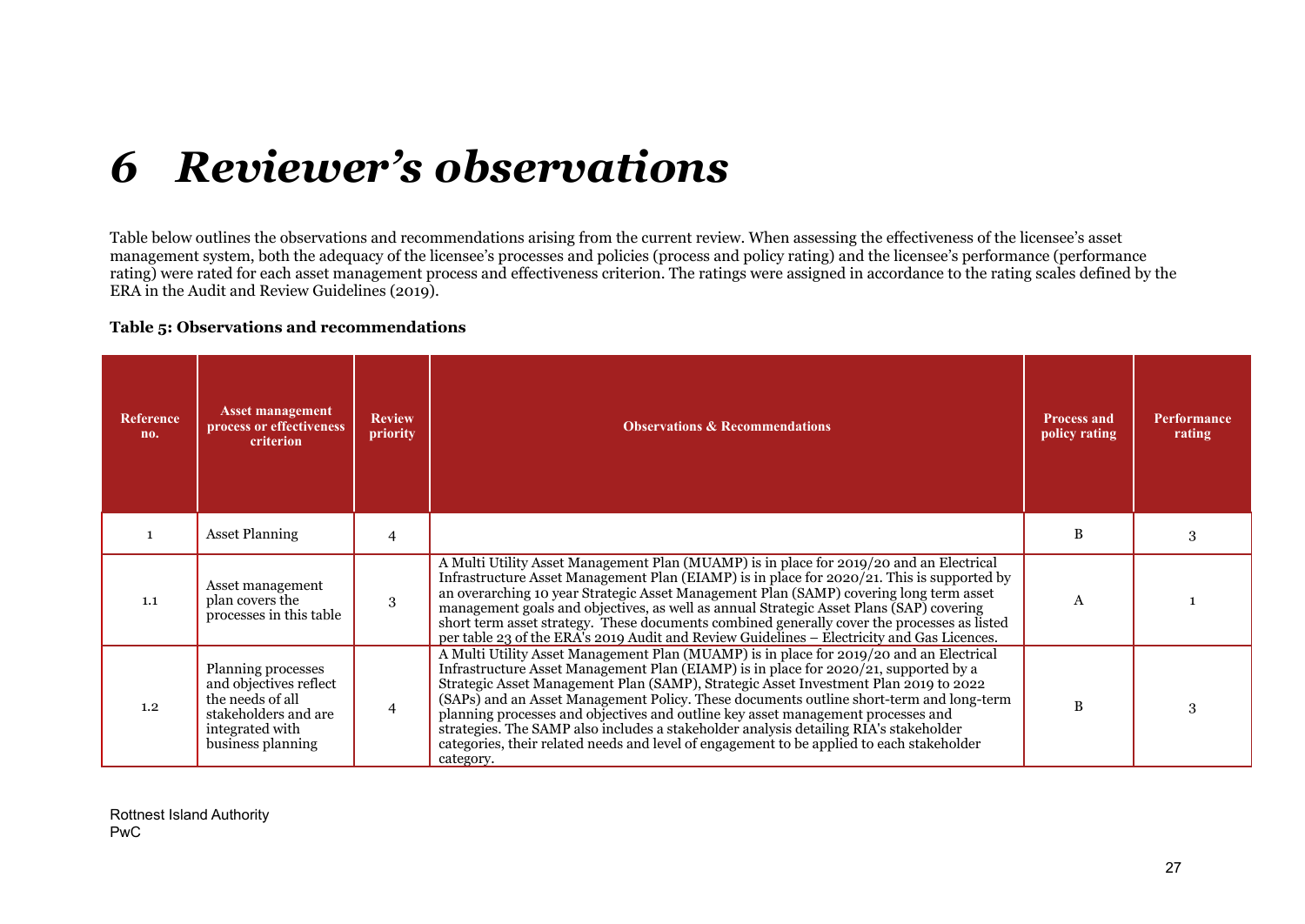|     |                                                                    |                | However, it was noted from inquiry and walkthrough that deferred asset maintenance occurs,<br>which leads to an increase in asset deterioration rates on key asset classes (HV switchgear<br>and Generators). Furthermore, a number of capital works have been deferred, including<br>replacements required on a number of assets. We note that this could be due to the lack of<br>detailed lifecycle costing on an asset level and key asset risk modelling to prioritise<br>maintenance tasks, as mentioned further throughout our observations. This leads to the risk<br>that planning processes and objectives may not reflect the needs of all stakeholders.<br><b>Recommendation 01/2021:</b> Continue the development of the ASSETIC EAM system for<br>the purpose of key assets risk management and lifecycle costing modelling to be implemented<br>by the agreed due date (November 2021).                                                                                                                             |                  |              |
|-----|--------------------------------------------------------------------|----------------|------------------------------------------------------------------------------------------------------------------------------------------------------------------------------------------------------------------------------------------------------------------------------------------------------------------------------------------------------------------------------------------------------------------------------------------------------------------------------------------------------------------------------------------------------------------------------------------------------------------------------------------------------------------------------------------------------------------------------------------------------------------------------------------------------------------------------------------------------------------------------------------------------------------------------------------------------------------------------------------------------------------------------------|------------------|--------------|
| 1.3 | Service levels are<br>defined in the asset<br>management plan      | $\overline{4}$ | Service levels are defined in the SAMP and further categorised in the EIAMP. Additionally,<br>the Rottnest Island Facilities Utilities and Support Services (FUSS) contract between RIA and<br>PFM defines service levels which are measured to KPI's and reported on a monthly basis as<br>required by the PFM KPI Performance Reporting Manual. Furthermore, the monthly FUSS<br>service report outlines utilities performance such as planned and unplanned outages, trips,<br>capacity, availability and outputs, updates, innovations and risk and opportunities.                                                                                                                                                                                                                                                                                                                                                                                                                                                             | A                |              |
| 1.4 | Non-asset options<br>(e.g. demand<br>management) are<br>considered | 3              | RIA's electrical infrastructure has an embedded strategy automatically managed by COMAP<br>(a program controlling diesel electricity generation) and an overarching hybrid controller<br>system, which monitors energy production between diesel, solar and wind and diverts<br>renewables production between water desalination and the grid as a result of fluctuations in<br>consumption demand. Additionally, the EIAMP considers non-asset options in relation to<br>consumption demand management through strategies to change consumer behaviour to<br>minimise their consumption during peak hour. However, due to the seasonal and touristic<br>nature of electricity consumption on the island, although considered, such non-asset<br>strategies are hard to implement.                                                                                                                                                                                                                                                 | $\boldsymbol{A}$ | $\mathbf{1}$ |
| 1.5 | Lifecycle costs of<br>owning and operating<br>assets are assessed  | 3              | A risk register is kept which details asset information, risk assessment and serviceability on<br>major assets e.g. Generators, HV Power distribution, Wind Turbine. However, this risk<br>register does not provide detailed and actual lifecycle costing to operate individual assets at<br>an engineering level. PFM claims that a Life cycle costing (LCC) model was maintained for a<br>portion of the review period; however, we note that the person in charge of upkeeping the<br>LLC model left PFM in January 2020 and this task is no longer performed. We also note that<br>PFM was unable to provide any evidence that this LLC model was performed during the<br>review period.<br>Recommendations 04/2021:<br>1. Continue the development of the ASSETIC EAM system for the purpose of key assets risk<br>management and lifecycle costing modelling.<br>2. Develop and implement a formal handover process upon termination of an employee to<br>ensure business continuity and the passing of critical knowledge. | ${\bf C}$        | 3            |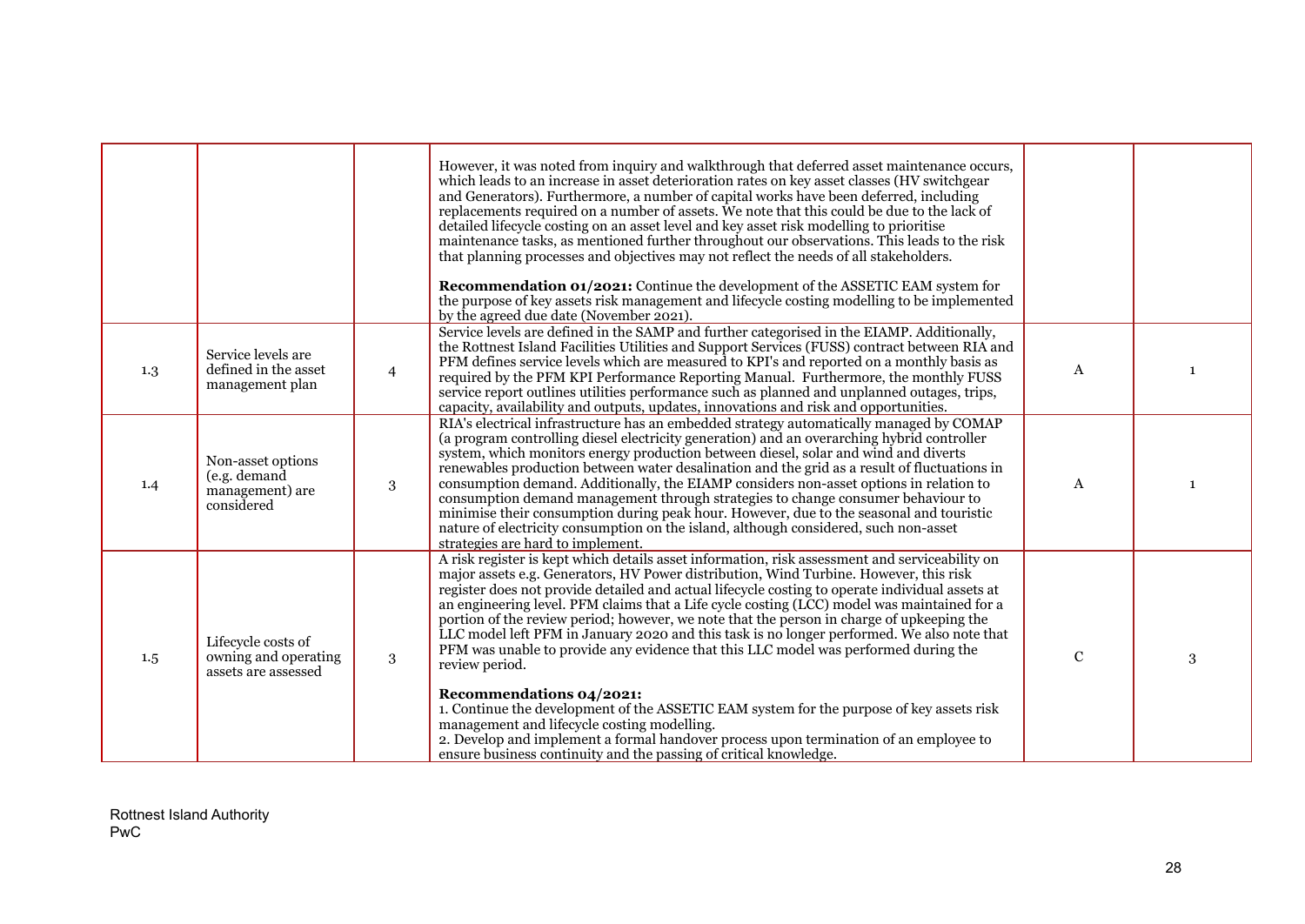| 1.6 | Funding options are<br>evaluated                                 | $\overline{4}$ | The Rottnest Island Management Plan (RIMP) 2019 outlines the 20 year vision of the RIA in<br>terms of asset development and the high level options available to the RIA for funding<br>operations and capital expenditure. Furthermore, Business cases for large expenditure<br>projects are included in the long term SAMP (2021-2030), as well as in the short term SAPs<br>(2019-2022). PFM develops the cyclical asset management plans and macro-level lifecycle<br>costings and determines budgets for replacements and works, which are supported by<br>business cases presented to RIA for review and approval.                                                                                                                                                                                                                                                                                                                                                                                                                                                                                                                                                                                                                                                                                                                                                                                                                                                          | A            | 1              |
|-----|------------------------------------------------------------------|----------------|----------------------------------------------------------------------------------------------------------------------------------------------------------------------------------------------------------------------------------------------------------------------------------------------------------------------------------------------------------------------------------------------------------------------------------------------------------------------------------------------------------------------------------------------------------------------------------------------------------------------------------------------------------------------------------------------------------------------------------------------------------------------------------------------------------------------------------------------------------------------------------------------------------------------------------------------------------------------------------------------------------------------------------------------------------------------------------------------------------------------------------------------------------------------------------------------------------------------------------------------------------------------------------------------------------------------------------------------------------------------------------------------------------------------------------------------------------------------------------|--------------|----------------|
| 1.7 | Costs are justified and<br>cost drivers identified               | $\overline{4}$ | PFM develops the cyclical asset management plans and macro-level lifecycle costings and<br>determines budgets for replacements and works, which are supported by business cases<br>presented to RIA for review and approval.                                                                                                                                                                                                                                                                                                                                                                                                                                                                                                                                                                                                                                                                                                                                                                                                                                                                                                                                                                                                                                                                                                                                                                                                                                                     | A            | $\mathbf{1}$   |
| 1.8 | Likelihood and<br>consequences of asset<br>failure are predicted | $\overline{2}$ | The Rottnest Island Authority Risk Register outlines detailed risks on an individual asset<br>level. The PFM Risk Management Procedure is applied to this register which includes<br>assessing the severity, likelihood, inherent risk, mitigation options, action plan and<br>responsible parties of each individual asset risk. The most recent risk assessment during the<br>review period was performed in April 2020.<br>Furthermore, risk management on an asset level is available and conducted within the asset<br>management system (Maximo) which lists each asset's likelihood and consequence of asset<br>failure. However, it was confirmed with the PFM Compliance Manager that ongoing review<br>and risk management of the assets are not being conducted on a routine basis as it was noted<br>through our walkthrough and review of the Maximo Electrical Assets Register that some<br>assets had missing or inappropriate risk ratings. Nevertheless, going forward it is our<br>understanding that RIA is currently developing an in-house system solution for the purpose<br>of asset risk management and LCC modelling to be implemented in 2021, which will see the<br>use of PFM's Maximo system being discontinued.<br><b>Recommendation 02/2021:</b> Continue the development of the ASSETIC EAM system for<br>the purpose of key assets risk management and lifecycle costing modelling to be implemented<br>by the agreed due date (November 2021). | $\, {\bf B}$ | 3              |
| 1.9 | Asset management<br>plan is regularly<br>reviewed and updated    | 3              | During our review, it was noted that the Multi Utility Asset Management Plan 2016-2020<br>(MUAP) and the Strategic Asset Plan 2019-2020 had not been reviewed during the review<br>period, nor did they present an expected frequency of review.<br>However, as of March 2021, the MUAP has been replaced by individual Asset Management<br>Plans for each class of assets on the island (eg: Electrical Infrastructure Asset Management<br>Plan). We also noted that a Strategic Asset Management Plan was developed for the period<br>2021-2030 and includes a next review date, which has not yet been reached as it was<br>approved and issued in Oct 2020. Additionally, the EIAMP also includes a review date which<br>has not yet been reached. Both documents also include an annual review frequency. As such,<br>no further recommendations were issued in relation to this obligation for the current review<br>period.                                                                                                                                                                                                                                                                                                                                                                                                                                                                                                                                               | $\, {\bf B}$ | $\overline{2}$ |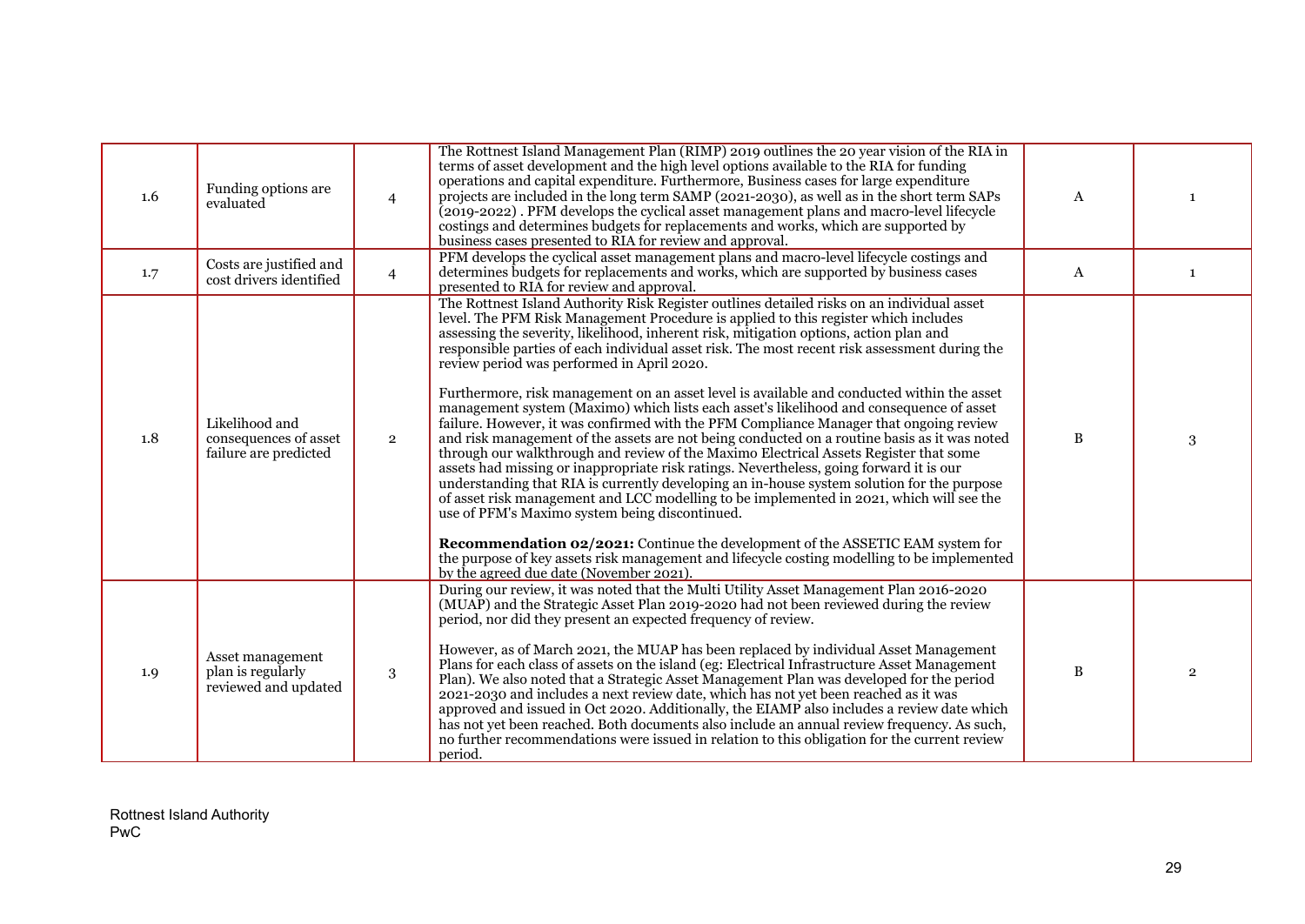| $\overline{2}$ | Asset creation and<br>acquisition                                                                                               | $\overline{4}$ |                                                                                                                                                                                                                                                                                                                                                                                                                                                                                                                                                                                                                                                                                                                                                                                                                                                                                                                                                                                                                                                                                                                                                                                                                                                                                             | $\, {\bf B}$ | $\overline{2}$ |
|----------------|---------------------------------------------------------------------------------------------------------------------------------|----------------|---------------------------------------------------------------------------------------------------------------------------------------------------------------------------------------------------------------------------------------------------------------------------------------------------------------------------------------------------------------------------------------------------------------------------------------------------------------------------------------------------------------------------------------------------------------------------------------------------------------------------------------------------------------------------------------------------------------------------------------------------------------------------------------------------------------------------------------------------------------------------------------------------------------------------------------------------------------------------------------------------------------------------------------------------------------------------------------------------------------------------------------------------------------------------------------------------------------------------------------------------------------------------------------------|--------------|----------------|
| 2.1            | Full project<br>evaluations are<br>undertaken for new<br>assets, including<br>comparative<br>assessment of<br>non-asset options | $\overline{4}$ | The RIA has set funding issued yearly by the Department of Biodiversity Conservation and<br>Attractions, and the capital expenditure ( $CAPE\hat{X}$ plans) considers all budget requirements for<br>every asset type on the island including water, gas, housing, electricity, etc. The RIA<br>holistically reviews those CAPEX plans, sharing the risk priorities across all asset types.<br>CAPEX projects are prioritised according to risk evaluations (low priority projects, high<br>priority projects). The risk priority and related CAPEX budget requirements for the island's<br>electrical assets is detailed in the Electrical Infrastructure Upgrade Business Case, which<br>supports the Rottnest Island Management Plan (2020-2024). Two project RIA Business Case<br>templates are available for use: Project short form (\$50k - \$250k) and Project long form<br>(over \$250k). The two Business Cases sighted include areas such as strategic justification,<br>service impacts, investment proposal, project assumptions, solution options, scope, and<br>procurement/finance plan. If non-asset options are available, these are outlined within the<br>business case under "solution options" to enable a comparative assessment against other<br>options presented. | $\mathbf{A}$ | -1             |
| 2.2            | Evaluations include<br>all life-cycle costs                                                                                     | 3              | Two RIA Business Case templates are available for use; Project short form (\$50k - \$250k)<br>and Project long form (over \$250k). The two Business Cases sighted include areas such as<br>investment proposal, scope (including cost benefit analysis) and a finance plan. However, no<br>evidence was sighted on consideration of detailed break-down of lifecycle costs on operations<br>and maintenance.<br><b>Recommendation 05/2021:</b> Continue the development of the ASSETIC EAM system for<br>the purpose of key assets risk management and lifecycle costing modelling.                                                                                                                                                                                                                                                                                                                                                                                                                                                                                                                                                                                                                                                                                                         | $\, {\bf B}$ | 3              |
| 2.3            | Projects reflect sound<br>engineering and<br>business decisions                                                                 | $\overline{4}$ | Daily maintenance routine identifies areas of concerns in relation to electrical assets. When<br>an area of concern is identified, a job form is filled by a maintenance operator for the asset of<br>interest to be examined by the Island Engineer or a third party SME. Results of this<br>examination and risk prioritisation are collected in the notification of works register, which is<br>presented to the RIA monthly during the electrical subgroup meeting and constitutes the<br>basis of business decisions taken by the RIA. Business cases for asset replacement,<br>modifications or acquisition are typically prepared by the Island Engineer, this includes<br>justification and options analysis. When required, third party engineering expertise is<br>obtained. RIA project prioritisation model follows a risk evaluation model.                                                                                                                                                                                                                                                                                                                                                                                                                                    | A            | $\mathbf{1}$   |
| 2.4            | Commissioning tests<br>are documented and<br>completed                                                                          | $\overline{4}$ | Through walkthrough with the Asset Manager and the Island Compliance Manager, it was<br>noted that commissioning tests of new assets are conducted by an independent body, and<br>results are transmitted to the RIA. The RIA then passes those certifications on to PFM. Assets<br>handover documents (including commissioning tests results and asset operation and<br>maintenance manuals) are held electronically in Maximo (PFM's asset management system)<br>and are also physically provided to PFM.<br>There were a number of new assets commissioned during the review period and it was<br>observed on a sample that commissioning documents (including commissioning testing,                                                                                                                                                                                                                                                                                                                                                                                                                                                                                                                                                                                                    | A            | $\mathbf{1}$   |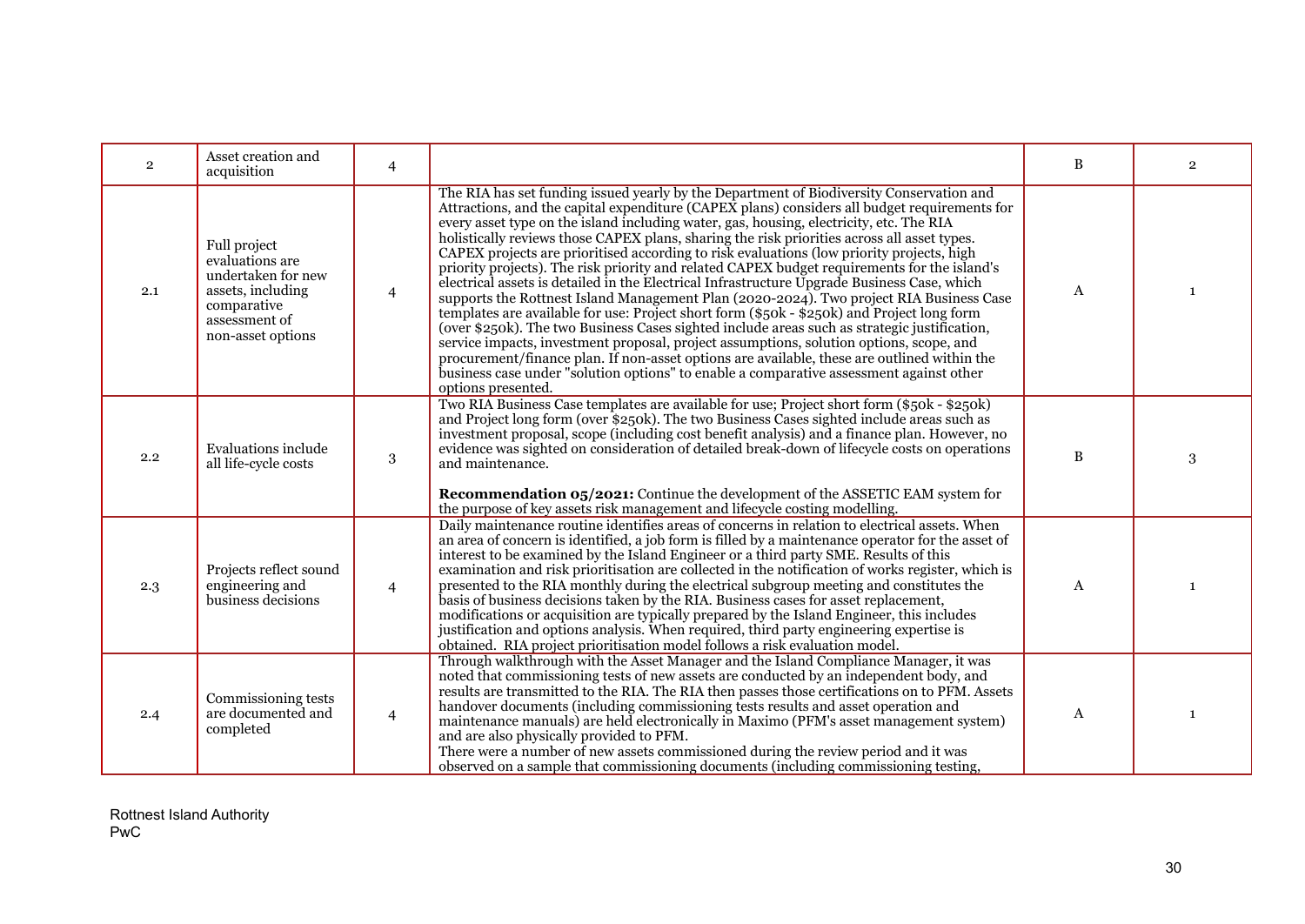|     |                                                                                                                                              |                 | operation and maintenance manual) were physically received and kept by PFM on the<br>powerhouse premises in relation to the commissioning of Generator 6.                                                                                                                                                                                                                                                                                                                                                                                                                                                                                                                                                                                                                                                                                                                                                                                                                                                                                                                                                    |              |                |
|-----|----------------------------------------------------------------------------------------------------------------------------------------------|-----------------|--------------------------------------------------------------------------------------------------------------------------------------------------------------------------------------------------------------------------------------------------------------------------------------------------------------------------------------------------------------------------------------------------------------------------------------------------------------------------------------------------------------------------------------------------------------------------------------------------------------------------------------------------------------------------------------------------------------------------------------------------------------------------------------------------------------------------------------------------------------------------------------------------------------------------------------------------------------------------------------------------------------------------------------------------------------------------------------------------------------|--------------|----------------|
| 2.5 | Ongoing legal /<br>environmental /<br>safety obligations of<br>the asset owner are<br>assigned and<br>understood                             | $\overline{2}$  | RIA maintains an Electrical, Water, Gas Licence Compliance Register which lists high-level<br>compliance requirements and timing. The RIA strategic and asset management plans<br>overview legislative obligations and link to the RIA Compliance Management System. The<br>RIA also maintains a Compliance Management System Register, which was implemented in<br>2018, in relation to ongoing legal, environmental and safety obligations, which is directly<br>linked to a live calendar to ensure those obligations are met and related reporting deadlines<br>are respected. This register considers licence obligations, external agreements, WA<br>legislation, federal Legislation, international agreement and national policies, and also tracks<br>changes applying to those obligations. Through our testing procedures, we selected a sample<br>of 5 scheduled submissions from the Compliance Management System Register in relation to<br>EIRL3 reporting requirements as prescribed by the ERA, and confirmed that all reports were<br>submitted to the ERA within the prescribed timeline. | A            | -1             |
| 3   | Asset disposal                                                                                                                               | $\overline{4}$  |                                                                                                                                                                                                                                                                                                                                                                                                                                                                                                                                                                                                                                                                                                                                                                                                                                                                                                                                                                                                                                                                                                              | B            | $\overline{2}$ |
| 3.1 | Under-utilised and<br>under-performing<br>assets are identified as<br>part of a regular<br>systematic review<br>process                      | $5\phantom{.0}$ | Underutilised and underperforming assets are identified as part of daily operations and<br>maintenance routine, which results are kept in the NOW register. The need for<br>disposal/replacement is justified in the Strategic Asset Plans and in the Electrical<br>Infrastructure Upgrade Business Case. Operationally, routine maintenance and inspection is<br>performed by PFM staff. This allows PFM to identify assets (by visual observation) that are<br>underperforming and/or underutilised. That individual asset is then monitored more closely<br>over a period of time. Once deemed appropriate, the asset is then reported for replacement or<br>action per company process. However, we note that no Life Cycle Costing (LCC) process was<br>conducted in the review period in order to clearly articulate the end of life of assets and<br>economic end of life of assets, in conjunction with the pre-existing ongoing routine asset<br>inspections.                                                                                                                                       | $\, {\bf B}$ | $\overline{2}$ |
| 3.2 | The reasons for<br>under-utilisation or<br>poor performance are<br>critically examined<br>and corrective action<br>or disposal<br>undertaken | $\overline{4}$  | It was discussed and advised that when an asset is identified as under-performing, a formal<br>examination is arranged and performed by the Electrical Engineer, who then reports on the<br>issue to the RIA through the monthly KPI report. The most recent example of this is<br>generator 6. The appropriate corrective action is then considered and, if deemed appropriate<br>(financially and practically) then addressed after appropriate approvals from RIA through<br>either the asset disposal or business case process. With respect to disposal, a formal process is<br>in place with the RIA. This includes Asset Disposal Form and Asset Disposal Procedure (as<br>disclosed in the Financial Management Manual) documents. Furthermore, all observations<br>on poor performance or under-utilised assets are documented in monthly performance<br>reports and incorporated into annual risk assessments.                                                                                                                                                                                     | A            | 1              |
| 3.3 | Disposal alternatives<br>are evaluated                                                                                                       | 3               | PFM's Asset Disposal Procedure outlines the options available to dispose of assets, including<br>sale by tender, auction or direct sale, salvage parts to use as spares, scrapping or donations.<br>Professional valuation is performed to determine market value of an item before disposal.<br>However, based on inquiries with the Asset Manager, it was noted that disposal alternatives                                                                                                                                                                                                                                                                                                                                                                                                                                                                                                                                                                                                                                                                                                                 | $\, {\bf B}$ | 3              |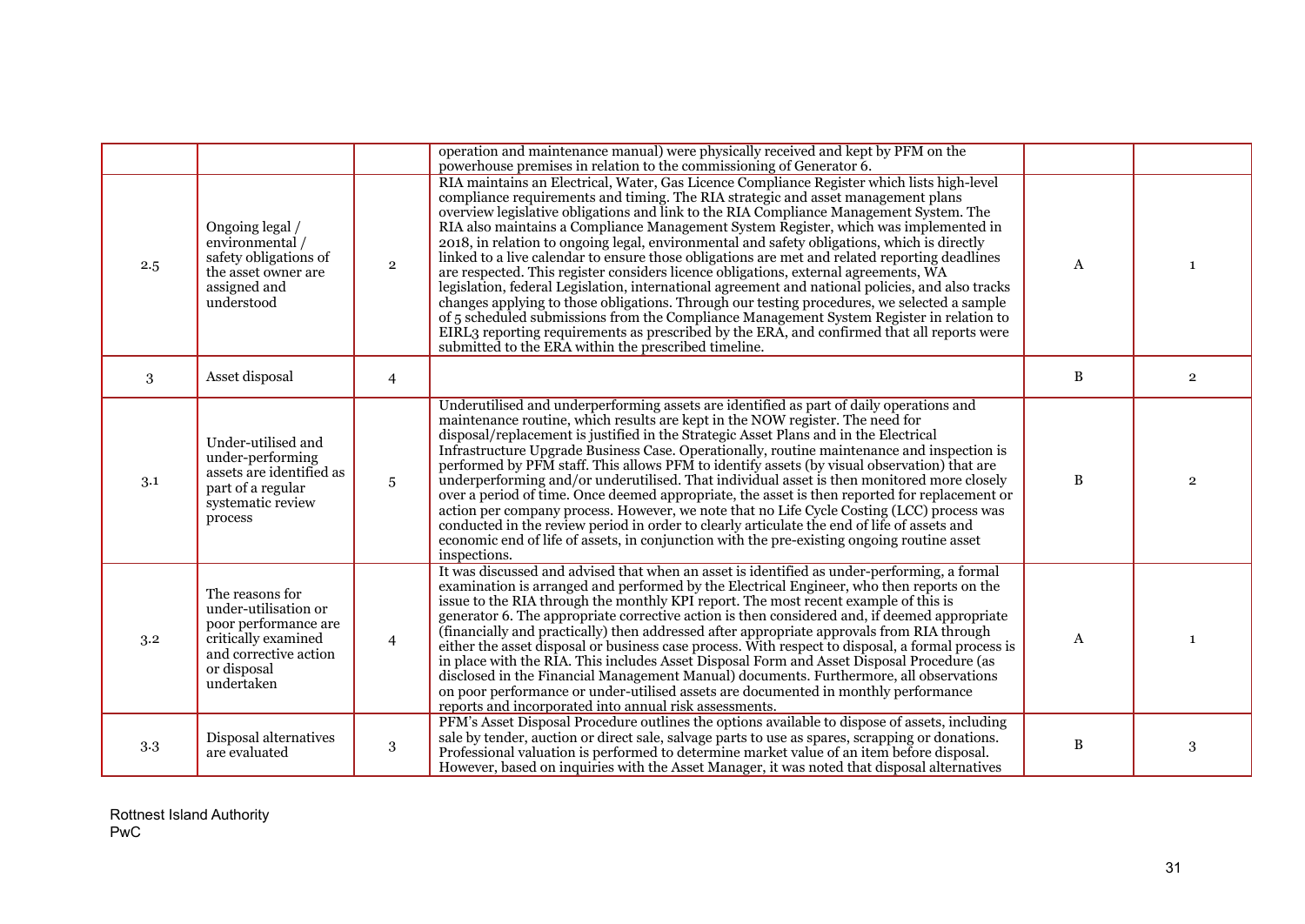|                |                                                                                                                                             |                | are assessed on an ad-hoc, as needs basis by PFM staff, depending on the asset type. We<br>sampled tested one asset disposal (generator 6) and noted that the decommissioning,<br>removing and replacement of the asset was included as part of the quotation documentation<br>obtained. We also noted that an evaluation of disposal alternatives did not appear on the<br>request for quote or the business case and that no asset disposal form was used to dispose of<br>the asset. We note that as of March 2021, any RIA asset that is to be disposed must complete<br>the updated RIA asset disposal form, which includes the requirement to assess disposal<br>alternatives. As such, no further recommendations were made in relation to this obligation<br>for the current review period.                                                                                    |   |                |
|----------------|---------------------------------------------------------------------------------------------------------------------------------------------|----------------|----------------------------------------------------------------------------------------------------------------------------------------------------------------------------------------------------------------------------------------------------------------------------------------------------------------------------------------------------------------------------------------------------------------------------------------------------------------------------------------------------------------------------------------------------------------------------------------------------------------------------------------------------------------------------------------------------------------------------------------------------------------------------------------------------------------------------------------------------------------------------------------|---|----------------|
| 3.4            | There is a<br>replacement strategy<br>for assets                                                                                            | $\overline{2}$ | The Rottnest Island Electrical Infrastructure Business Case and the Rottnest Generation<br>Development Study Report present a high-level strategy and estimated capital spend required<br>to replace and maintain assets. Through inquiries with the Asset Manager, it was noted that<br>PFM conducts routine and regular inspections of assets. PFM core staff on the Island are<br>familiar with assets, which assists them in identifying any assets which are damaged or<br>require replacement in a timely manner. However, a detailed strategy focussing on the end of<br>life replacement for all fixed assets based on detailed asset life-cycle costing is not in place.<br>This is important and would require regular (annual) reviews as some assets on the Island<br>will reach their end of life faster than others based on the asset management system<br>environment. | B | $\overline{2}$ |
| $\overline{4}$ | Environmental<br>analysis                                                                                                                   | $\overline{4}$ |                                                                                                                                                                                                                                                                                                                                                                                                                                                                                                                                                                                                                                                                                                                                                                                                                                                                                        | A | $\mathbf{1}$   |
| 4.1            | Opportunities and<br>threats in the asset<br>management system<br>environment are<br>assessed                                               | $\overline{4}$ | The Multi Utility Asset Management Plan 2016-2020 (MUAMP) identifies opportunities and<br>threats in the asset management system environment through identifying aged condition of<br>electrical infrastructure, financial constraints, customer trends, replacements with key asset<br>risks quantified and strategies formulated to address the issues including recommendation of<br>capital projects. Additionally, opportunities and threats in the asset management system<br>environment are also assessed in of the SAMP, considering:<br>• Long Term Asset Planning;<br>• Management of increased visitor-related demand;<br>• Effective management of the existing asset portfolio;<br>· Significant environmental, cultural and visitor constraints;<br>• Outsourcing approach; and<br>• Renewable Energy.                                                                  | A |                |
| 4.2            | Performance<br>standards (availability<br>of service, capacity,<br>continuity, emergency<br>response, etc.) are<br>measured and<br>achieved | $\overline{4}$ | The Rottnest Island Facilities Utilities and Support Services (FUSS) contract between RIA<br>and PFM defines service levels which are measured to KPI's and reported on the tenth day of<br>each month through the Transitional Services Report and the Service Report. Furthermore,<br>the monthly FUSS service report outlines the utilities performance such as planned<br>maintenance, performance failure, planned and unplanned outages, trips, capacity,<br>availability and outputs, updates, innovations and risk and opportunities. There is also a<br>FUSS Contract Monthly KPI Report that includes the Utilities Summary Data.                                                                                                                                                                                                                                            | A | -1             |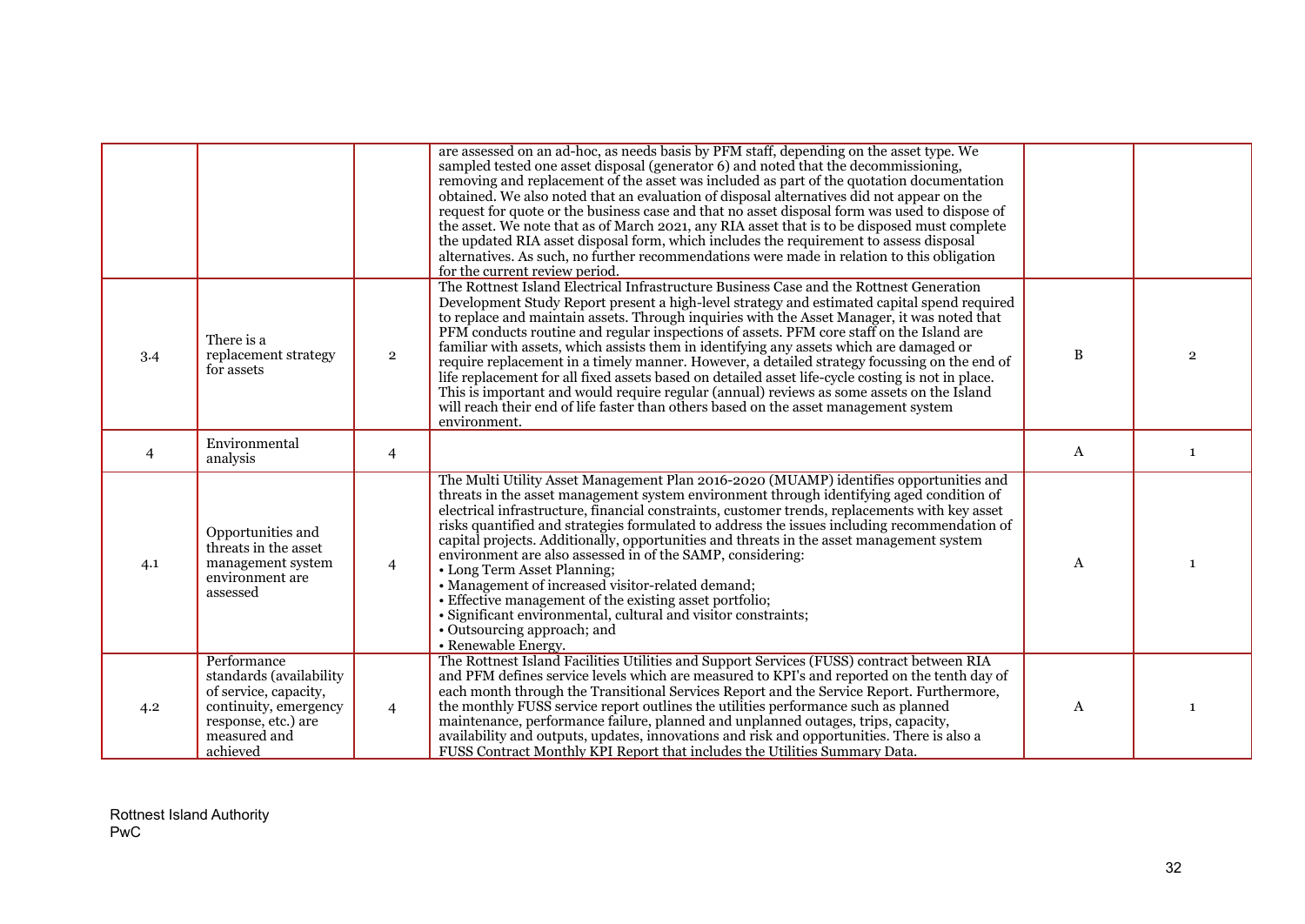| 4.3 | Compliance with<br>statutory and<br>regulatory<br>requirements                                       | 3              | RIA maintains an Electrical, Water, Gas Licence Compliance Register which lists high-level<br>compliance requirements and timing. The RIA strategic and asset management plans<br>overview legislative obligations and link to the RIA Compliance Management System. The<br>RIA also maintains a Compliance Management System Register, which was implemented in<br>2018, in relation to ongoing legal, environmental and safety obligations, which is directly<br>linked to a live calendar to ensure those obligations are met and related reporting deadlines<br>are respected. This register considers licence obligations, external agreements, WA<br>legislation, federal Legislation, international agreement and national policies, and also tracks<br>changes applying to those obligations. Through our testing procedures, we selected a sample<br>of 5 scheduled submissions from the Compliance Management System Register in relation to<br>EIRL3 reporting requirements as prescribed by the ERA, and confirmed that all reports were<br>submitted to the ERA within the prescribed timeline.                                                                                                                                                                                                                                                                                                                                                                                                                                                                                                                                          | $\mathbf{A}$ |                |
|-----|------------------------------------------------------------------------------------------------------|----------------|-------------------------------------------------------------------------------------------------------------------------------------------------------------------------------------------------------------------------------------------------------------------------------------------------------------------------------------------------------------------------------------------------------------------------------------------------------------------------------------------------------------------------------------------------------------------------------------------------------------------------------------------------------------------------------------------------------------------------------------------------------------------------------------------------------------------------------------------------------------------------------------------------------------------------------------------------------------------------------------------------------------------------------------------------------------------------------------------------------------------------------------------------------------------------------------------------------------------------------------------------------------------------------------------------------------------------------------------------------------------------------------------------------------------------------------------------------------------------------------------------------------------------------------------------------------------------------------------------------------------------------------------------------|--------------|----------------|
| 4.4 | Service standard<br>(customer service<br>levels etc) are<br>measured and<br>achieved                 | 4              | Service standards (including customer service levels) are measured, and annually reported by<br>PFM in the Network Quality and Reliability report, which is independently audited by a<br>qualified third party every three years. It was noted through inquiry with the Asset Manager<br>that in the event of loss of service to a customer, and subsequent re-energisation, the duration<br>and lower level of service is recorded within the work order created. The above is logged<br>electronically in Maximo and available for reporting when needed. We note that in case of an<br>outage, the Restoration Priority Register Electrical Services Procedure governs<br>re-energisation priority in line with customer service levels requirements.                                                                                                                                                                                                                                                                                                                                                                                                                                                                                                                                                                                                                                                                                                                                                                                                                                                                                             | A            |                |
| 5   | Asset operation                                                                                      | $\overline{4}$ |                                                                                                                                                                                                                                                                                                                                                                                                                                                                                                                                                                                                                                                                                                                                                                                                                                                                                                                                                                                                                                                                                                                                                                                                                                                                                                                                                                                                                                                                                                                                                                                                                                                       | B            | $\overline{2}$ |
| 5.1 | Operational policies<br>and procedures are<br>documented and<br>linked to service levels<br>required | $\overline{4}$ | The Facilities, Utilities and Support Services (FUSS) contract provides governance and<br>expectations on support services provided by PFM to RIA. Through a walkthrough with the<br>Asset Manager, it was noted that operating manuals and procedures for all major plant and<br>equipment exist. These operating manuals are either attached to the Maximo system, are<br>from the Library at the Power House or are at the various trade buildings. We have physically<br>sighted these manuals at the island's Power House. Appropriate induction and training of all<br>PFM staff and contractors is provided before allowing access to the equipment. Permission<br>must be obtained from RIA via a formal notification process and approval/agreement<br>obtained. The asset management system (Maximo) creates a job plan at a set frequency,<br>which details operational procedures for the particular asset and is in line with the applicable<br>operational manual. Maximo communicates with Promap, which is the iPad interface that the<br>maintenance operators use to perform their scheduled tasks. The tasks are detailed and<br>designed in accordance with the relevant operational manual in relation to the relevant asset.<br>Once a task is complete it is signed off on Promap, and results are communicated back to<br>Maximo.<br>On a higher-level, PFM maintains operational procedures such as the Restoration priority<br>register and the Planned outage notification procedure, which details timelines and service<br>levels to maintain e.g. 72 hours advance notifications to customers prior to planned outages. | A            |                |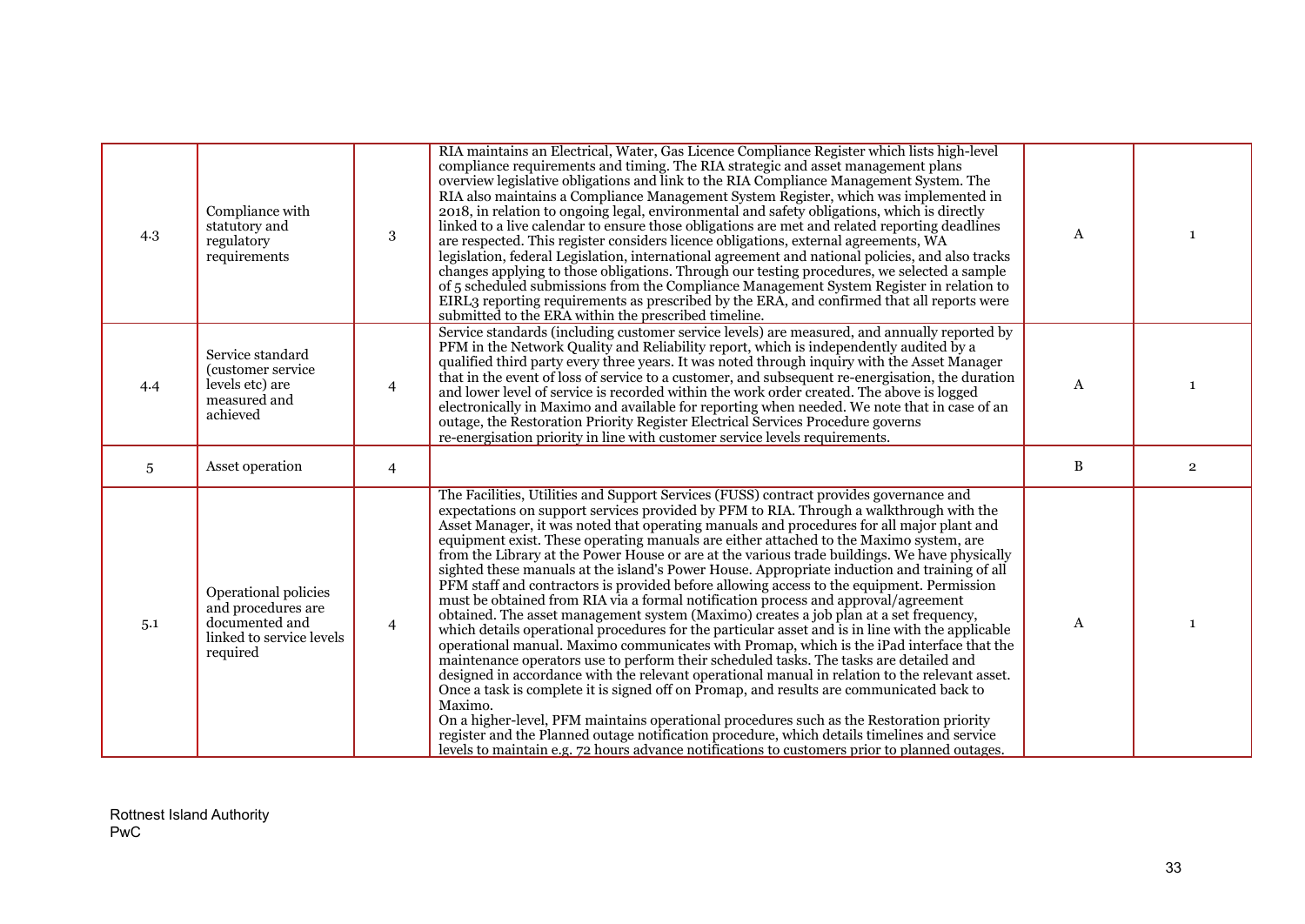| 5.2 | Risk management is<br>applied to prioritise<br>operations tasks                                                                                                                                 | $\overline{4}$ | The Rottnest Island Power Risk Register outlines detailed risks on an individual asset level.<br>The Programmed Risk Management Framework is applied to this register which includes<br>assessing the severity, likelihood, inherent risk, mitigation options, action plan and action<br>owner of each individual asset risk. The most recent risk assessment during the review period<br>was performed in April 2020. Furthermore, risk management on an asset level is available<br>and conducted within the asset management system (Maximo) which lists each asset's<br>likelihood and consequence of asset failure. However, our review of the Maximo asset register<br>revealed that some assets had missing or inappropriate risk ratings, which indicates that<br>ongoing review and risk management of the assets are not being conducted on a routine<br>basis. Through walkthrough with the Asset Manager and the Asset Maintenance Manager, it<br>was observed that informal risk management appears to have been conducted in the power<br>house through the redundancy applied to the diesel generator capacity. However, no formal<br>evidence has been provided that the reliability and availability levels of the generators in<br>relation to the load being managed, i.e. is the appropriate redundancy within the diesel<br>generators reasonable? It is the reviewer's opinion that there are minimal other instances<br>within the electrical installation that require operation during day to day tasks. Therefore<br>there is little requirement in respect to risk management as it is generally only in place for<br>functions such as isolating diesel spills or other incidents.<br><b>Recommendation 07/2021:</b> PFM should create and provide detailed risk modelling in<br>relation to the capacity, availability and load of the diesel generators, to ensure that<br>maintenance tasks are prioritised in terms of risk. We note that this recommendation has not<br>yet been implemented and was carried forward from the prior review period. | $\, {\bf B}$ | 3            |
|-----|-------------------------------------------------------------------------------------------------------------------------------------------------------------------------------------------------|----------------|-------------------------------------------------------------------------------------------------------------------------------------------------------------------------------------------------------------------------------------------------------------------------------------------------------------------------------------------------------------------------------------------------------------------------------------------------------------------------------------------------------------------------------------------------------------------------------------------------------------------------------------------------------------------------------------------------------------------------------------------------------------------------------------------------------------------------------------------------------------------------------------------------------------------------------------------------------------------------------------------------------------------------------------------------------------------------------------------------------------------------------------------------------------------------------------------------------------------------------------------------------------------------------------------------------------------------------------------------------------------------------------------------------------------------------------------------------------------------------------------------------------------------------------------------------------------------------------------------------------------------------------------------------------------------------------------------------------------------------------------------------------------------------------------------------------------------------------------------------------------------------------------------------------------------------------------------------------------------------------------------------------------------------------------------------------------------------------|--------------|--------------|
| 5.3 | Assets are<br>documented in an<br>asset register<br>including asset type,<br>location, material,<br>plans of components,<br>and an assessment of<br>assets'<br>physical/structural<br>condition | $\overline{4}$ | Through system walkthrough, it was noted that the asset register for all assets is maintained<br>in the Maximo system. This database includes details such as maintenance history, asset type<br>and location, maintenance and operational plans and condition assessments.                                                                                                                                                                                                                                                                                                                                                                                                                                                                                                                                                                                                                                                                                                                                                                                                                                                                                                                                                                                                                                                                                                                                                                                                                                                                                                                                                                                                                                                                                                                                                                                                                                                                                                                                                                                                         | $\mathbf{A}$ |              |
| 5.4 | Accounting data is<br>documented for assets                                                                                                                                                     | $\overline{4}$ | Accounting data is maintained in the Sage accounting system. The fixed asset register is<br>stored in Sage by RIA. Assets are linked between registers through a unique asset identifier<br>nominated by Sage and manually assigned to the corresponding asset in Maximo.                                                                                                                                                                                                                                                                                                                                                                                                                                                                                                                                                                                                                                                                                                                                                                                                                                                                                                                                                                                                                                                                                                                                                                                                                                                                                                                                                                                                                                                                                                                                                                                                                                                                                                                                                                                                           | A            | $\mathbf{1}$ |
| 5.5 | Operational costs are<br>measured and<br>monitored                                                                                                                                              | $\overline{4}$ | It was noted through enquiry with the Asset Manager that some actual operational costs such<br>as diesel fuel costs are recorded in Maximo through an electronic monitoring system.<br>However, it was noted that actual operational costs for other activities such as maintenance<br>and labour costs of electricity production are not separately captured.                                                                                                                                                                                                                                                                                                                                                                                                                                                                                                                                                                                                                                                                                                                                                                                                                                                                                                                                                                                                                                                                                                                                                                                                                                                                                                                                                                                                                                                                                                                                                                                                                                                                                                                      | $\, {\bf B}$ | 1            |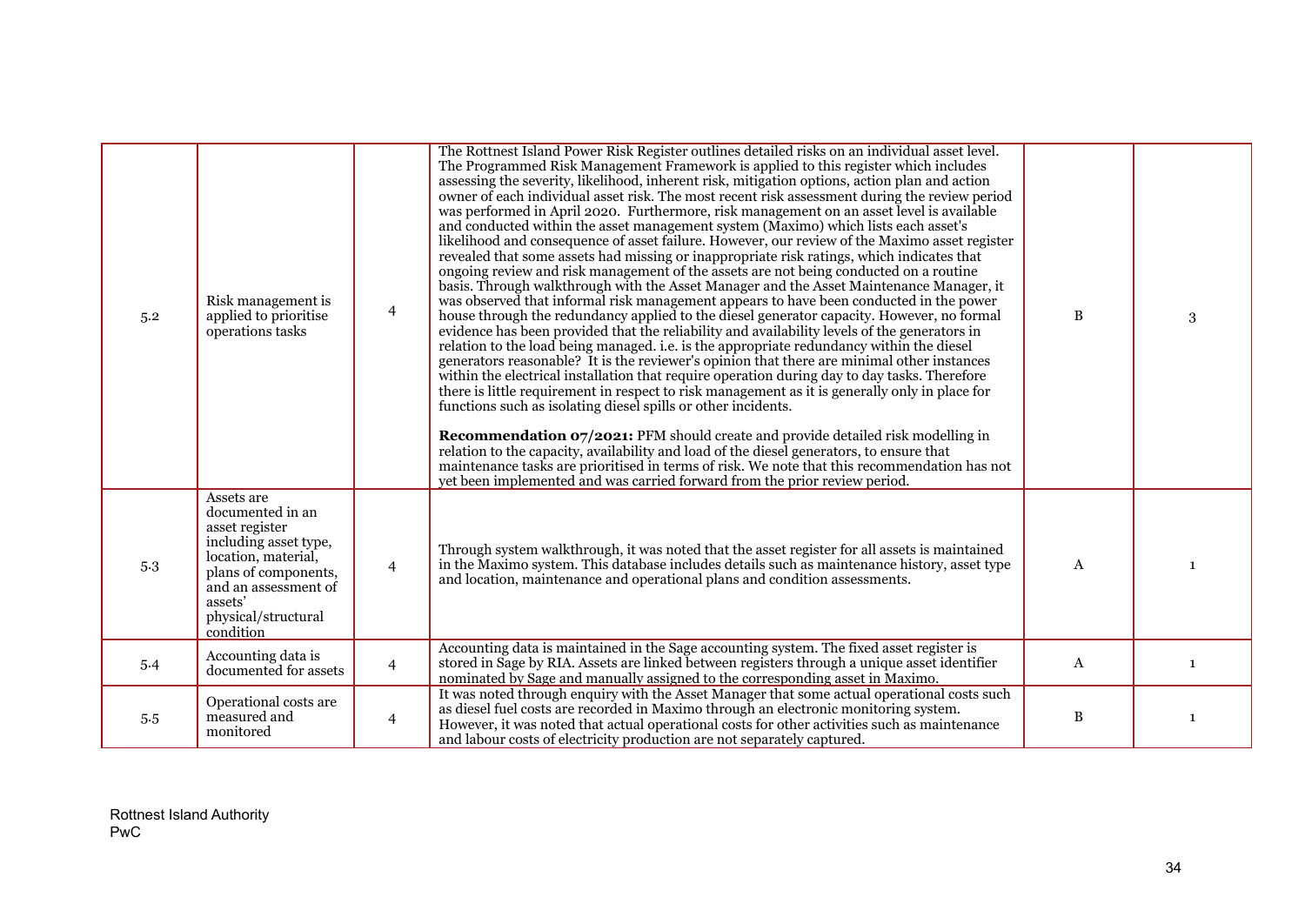| 5.6 | Staff resources are<br>adequate and staff<br>receive training<br>commensurate with<br>their responsibilities | $\overline{4}$ | PFM seems to be adequately resourced to operate the electricity network. The team consists<br>of:<br>• 1 Asset and Maintenance Manager;<br>• 1 Electrical Engineer;<br>• 2 Mechanics;<br>• 5 Electricians including 1 Specialist Operator; and<br>• 1 Fitter; and<br>• 1 Compliance Manager.<br>Services that cannot be provided by the team are outsourced to suitable third party suppliers<br>and managed by the Island Engineer. For example, Mechanical engineering support is<br>provided by PFMs external consultant (Mechanical engineer).<br>PFM maintains a Competency Matrix that details the training status of all staff members.<br>After examination of this competency matrix, we confirmed that all staff members have<br>received appropriate training.                                                                                                                                                                                                                                                                                                                                                                                                                        | $\mathsf{A}$ | $\mathbf{1}$   |
|-----|--------------------------------------------------------------------------------------------------------------|----------------|--------------------------------------------------------------------------------------------------------------------------------------------------------------------------------------------------------------------------------------------------------------------------------------------------------------------------------------------------------------------------------------------------------------------------------------------------------------------------------------------------------------------------------------------------------------------------------------------------------------------------------------------------------------------------------------------------------------------------------------------------------------------------------------------------------------------------------------------------------------------------------------------------------------------------------------------------------------------------------------------------------------------------------------------------------------------------------------------------------------------------------------------------------------------------------------------------|--------------|----------------|
| 6   | Asset maintenance                                                                                            | $\overline{4}$ |                                                                                                                                                                                                                                                                                                                                                                                                                                                                                                                                                                                                                                                                                                                                                                                                                                                                                                                                                                                                                                                                                                                                                                                                  | B            | $\overline{2}$ |
| 6.1 | Maintenance policies<br>and procedures are<br>documented and<br>linked to service levels<br>required         | $\overline{4}$ | The Rottnest Island Facilities Utilities and Support Services (FUSS) contract between RIA<br>and PFM defines service levels which are measured to KPI's and reported on a monthly basis<br>as required by the PFM KPI Performance Reporting Manual. Furthermore, the monthly<br>FUSS service report outlines utilities performance such as planned and unplanned outages,<br>trips, capacity, availability and outputs, updates, innovations and risk and opportunities. The<br>Multi Utility Asset Management Plan (MUAMP) and the Electrical Infrastructure Asset<br>Management Plan detail the maintenance strategy for key assets. As per Maximo system<br>walkthrough it was noted that a Preventative Maintenance Plan is assigned to each electrical<br>asset and a Job Plan created with a Work Order on the required maintenance frequency on<br>Maximo.                                                                                                                                                                                                                                                                                                                                | A            | $\mathbf{1}$   |
| 6.2 | Regular inspections<br>are undertaken of<br>asset performance and<br>condition                               | $\overline{4}$ | The frequency of the maintenance scheduled is determined by manufacturer's guidelines and<br>at a minimum key assets are inspected on a six monthly basis. Once an asset is created in<br>Maximo, the planned maintenance work order is scheduled through the Promap field<br>mobility tool. Maintenance operators have iPad that are refreshed daily where new work<br>orders will appear with a due date to complete. 95% of target due dates must be met as per<br>FUSS contract KPI requirements. For compliance work orders, a job form is also attached to<br>the work order as proof of completion. Asset inspections are performed on asset condition<br>and upon completion, a work log is submitted through Maximo with the asset condition<br>logged into the Maximo database. If any corrective actions need completing from the<br>maintenance inspection, a corrective work order is raised by the Island Office. Through<br>examination of the work schedule for the review period, we confirm that regular inspections<br>were completed for generation and distribution assets.<br>For external work orders outsourced to contractors a work order is raised within Maximo, the | A            | $\mathbf{1}$   |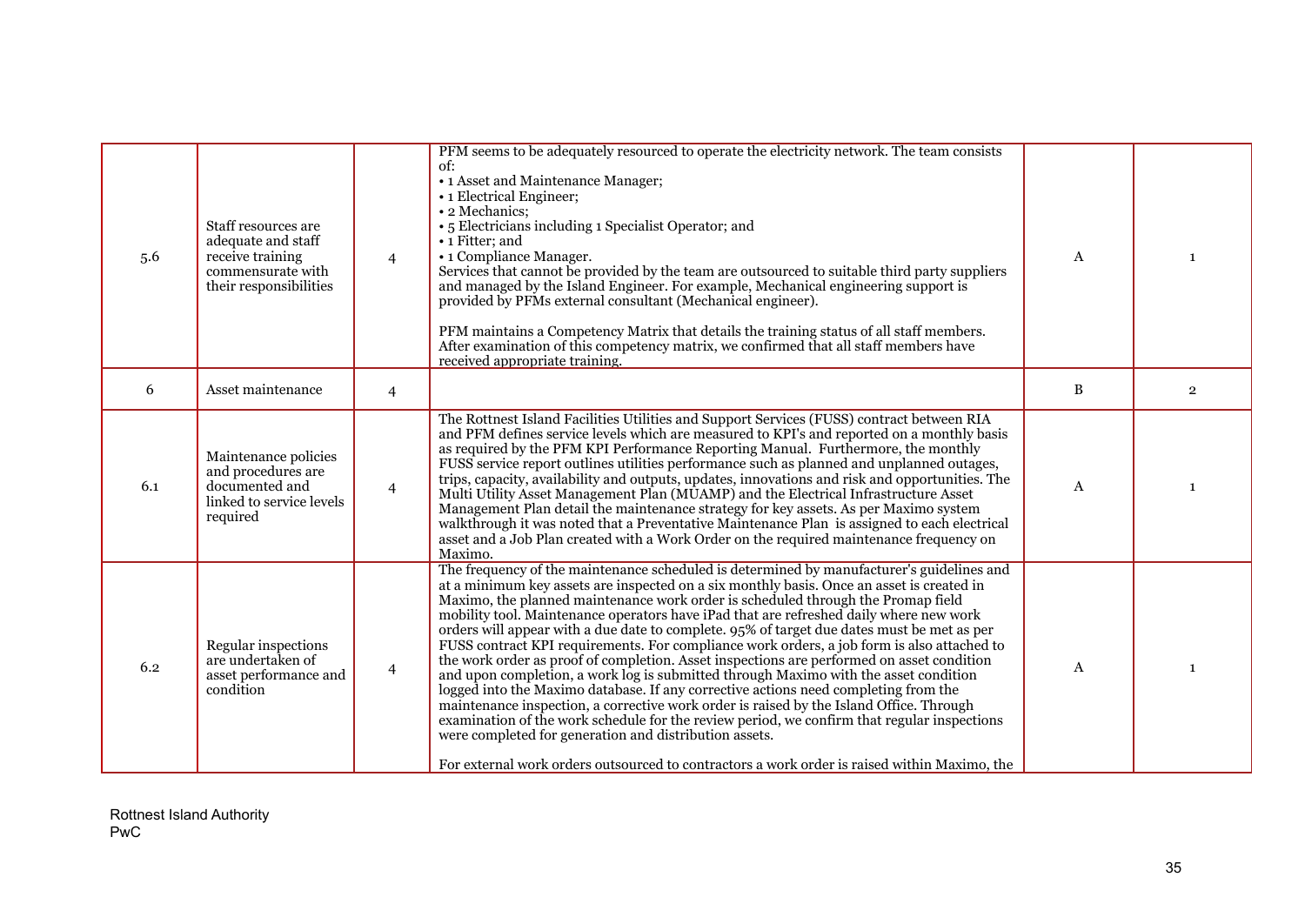|     |                                                                                                                       |                 | contract will lodge a service sheet upon completion, which will be attached to the work order<br>and get reviewed by the Trade Supervisor for further corrective action to be undertaken.                                                                                                                                                                                                                                                                                                                                                                                                                                                                                                                                                                                                                                                                                                                                                                                                                                                             |              |                |
|-----|-----------------------------------------------------------------------------------------------------------------------|-----------------|-------------------------------------------------------------------------------------------------------------------------------------------------------------------------------------------------------------------------------------------------------------------------------------------------------------------------------------------------------------------------------------------------------------------------------------------------------------------------------------------------------------------------------------------------------------------------------------------------------------------------------------------------------------------------------------------------------------------------------------------------------------------------------------------------------------------------------------------------------------------------------------------------------------------------------------------------------------------------------------------------------------------------------------------------------|--------------|----------------|
| 6.3 | Maintenance plans<br>(emergency,<br>corrective and<br>preventative) are<br>documented and<br>completed on<br>schedule | $\overline{4}$  | All assets are listed under Maximo, and a Power BI Dashboard identifies all the maintenance<br>tasks to be completed yearly (95% of maintenance priority one tasks are to be performed<br>within a given year as per FUSS contract). A priority rating is attributed to each job<br>determining the type and urgency of the work to be performed (reactive maintenance, capital<br>works, planned maintenance and corrective maintenance). Monthly, an update on<br>maintenance completion according to schedule is provided to the RIA through the issuance of<br>the FUSS report.<br>Weekly, the Office Island Manager monitors the completion of due jobs and reminds<br>maintenance staff of their time constraints. The Office Island Manager also is in charge of<br>producing the monthly KPI reports, which are generated through a BI report extracting data<br>from Maximo. The report details emergency maintenance (safety issue or outage),<br>preventative maintenance (planned maintenance and corrective maintenance (fixing faults). | $\mathbf{A}$ | $\mathbf{1}$   |
| 6.4 | Failures are analysed<br>and<br>operational/maintena<br>nce plans adjusted<br>where necessary                         | $\overline{4}$  | RIA has processes in place through Maximo to analyse failures and adjust<br>operational/maintenance plans where necessary. Where assets are deemed to be at point of<br>failure (e.g. Generator 6 failure) work orders are raised and the appropriate personnel<br>(maintenance providers, asset manufacturers, technicians/engineers) are engaged through<br>the Maximo work order to review and analyse the situation and provide recommendations.<br>This is then logged back into Maximo (e.g. changes to risk assessment and asset condition).<br>Reporting is provided to management and the decision making occurs and appropriate action<br>is taken. Notice of Works Procedure is in place which requires PFM to notify RIA when asset<br>has failed or is at end of life. Failures are also recorded in the Outage Register and incident<br>reports are completed for each failure, which is also reported to management. Accordingly,<br>failures are being analysed and maintenance plans adjusted.                                       | A            | $\mathbf{1}$   |
| 6.5 | Risk management is<br>applied to prioritise<br>maintenance tasks                                                      | $\overline{4}$  | Refer to observation 5.2.<br>Risk management on an asset level is conducted within the asset management system<br>(Maximo) which lists each asset's likelihood and consequence of asset failure and applied to<br>prioritise maintenance planning and scheduling. However, our review of the Maximo asset<br>register revealed that some assets had missing or inappropriate risk ratings, which indicates<br>that ongoing review and risk management of the assets are not being conducted on a routine<br>basis.<br><b>Recommendation 08/2021:</b> PFM should create and provide detailed risk modelling in<br>relation to the capacity, availability and load of the diesel generators, to ensure that<br>maintenance tasks are prioritised in terms of risk. We note that this recommendation has not<br>yet been implemented and was carried forward from the prior review period.                                                                                                                                                               | $\, {\bf B}$ | 3              |
| 6.6 | Maintenance costs are<br>measured and<br>monitored                                                                    | $5\phantom{.0}$ | Maintenance costs are reportable as a whole, however there is currently no ability to report<br>maintenance costs on a system (e.g. electrical, mechanical, generators) or asset (e.g.<br>Generator No 1) granular level as maintenance is outsourced to PFM by the RIA under the<br>outcome-based FUSS contract. From the RIA's perspective, maintenance costs (FUSS)                                                                                                                                                                                                                                                                                                                                                                                                                                                                                                                                                                                                                                                                                | ${\bf C}$    | $\overline{2}$ |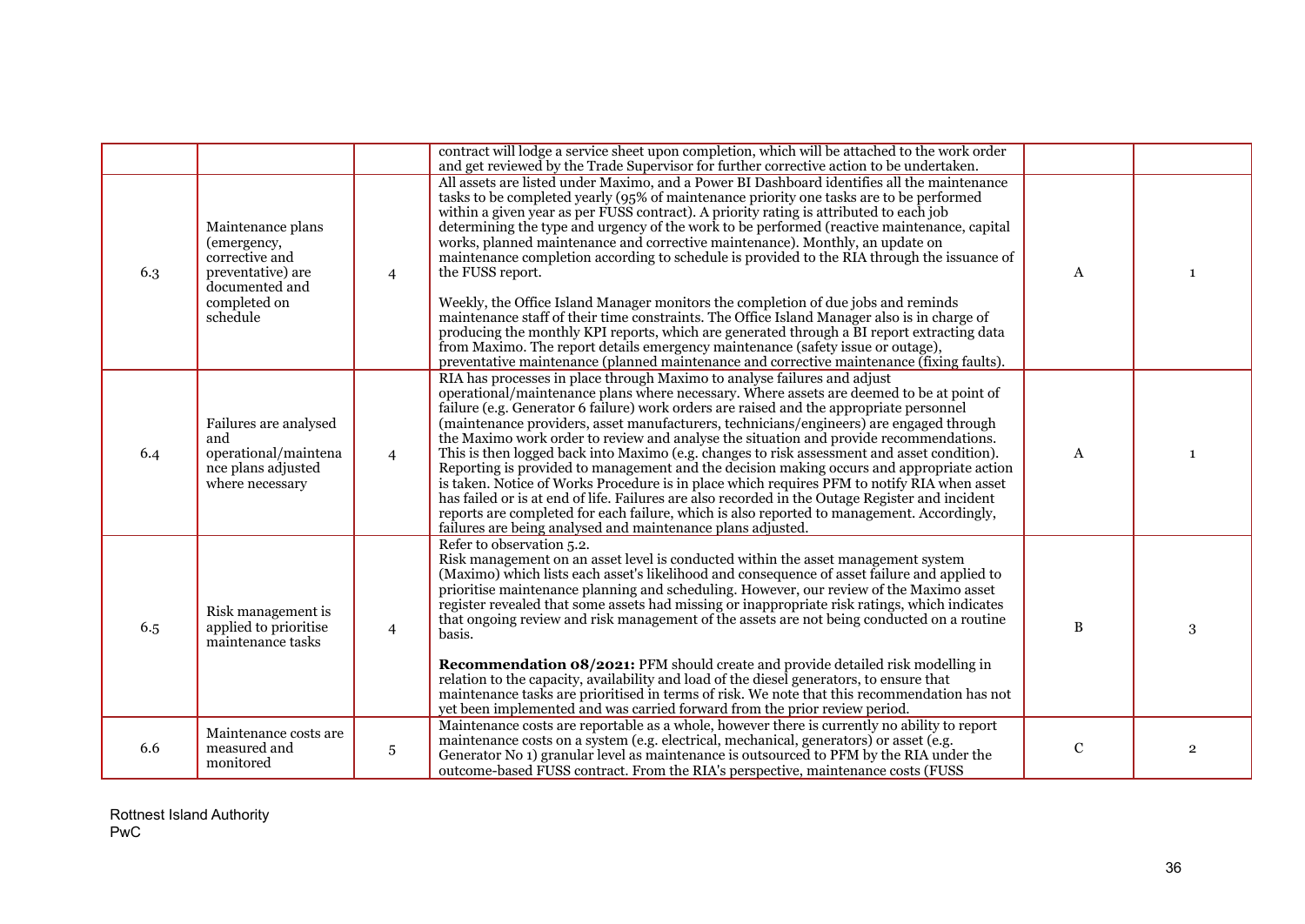|     |                                                                                                         |                | contract fees) are monitored by division (i.e. utilities) and monitored against the budget set<br>by RIA. Maintenance costs of electricity production are currently not being captured and<br>reported due to the outcome-based nature of the FUSS contract.<br>Recommendation 03/2021: Continue the development of the ASSETIC EAM system for<br>the purpose of key assets risk management and lifecycle costing modelling to be implemented<br>by the agreed due date (November 2021).                                                                                                                                                                                                                                                                                                                                         |   |   |
|-----|---------------------------------------------------------------------------------------------------------|----------------|----------------------------------------------------------------------------------------------------------------------------------------------------------------------------------------------------------------------------------------------------------------------------------------------------------------------------------------------------------------------------------------------------------------------------------------------------------------------------------------------------------------------------------------------------------------------------------------------------------------------------------------------------------------------------------------------------------------------------------------------------------------------------------------------------------------------------------|---|---|
| 7   | Asset management<br>information system                                                                  | $\overline{4}$ |                                                                                                                                                                                                                                                                                                                                                                                                                                                                                                                                                                                                                                                                                                                                                                                                                                  | A | 1 |
| 7.1 | Adequate system<br>documentation for<br>users and IT operators                                          | $\overline{4}$ | The two key asset management systems used at RIA are Maximo and Promap for asset<br>operations by PFM. There is sufficient documentation available at PFM for users and<br>operators of Maximo and Promap at PFM, with system support services also available<br>through PFM's ICT service desk. System documentation governing the use and access of IT<br>systems is available through RIA and these include:<br>Operational Procedure - Identity and access management<br>Operational Procedure - Information security management framework<br>Operational Procedure - Acceptable use of IT<br>Operational Procedure - Information security awareness<br>Operational Procedure – IT logging and monitoring<br>Operational Procedure - Group Information Security Policy<br>Operational Procedure - Password Policy Validation | A |   |
| 7.2 | Input controls include<br>suitable verification<br>and validation of data<br>entered into the<br>system | $\overline{4}$ | Key input controls on the Maximo Asset Management system include verification and<br>validation of manually entered data through fixed option fields (as opposed to open ended<br>fields) on key areas such as asset classification, maintenance plans and due dates. The PFM<br>Compliance Manager conducts data quality assurance checks every month and reviews a<br>sample of work orders for quality purposes.                                                                                                                                                                                                                                                                                                                                                                                                              | A |   |
| 7.3 | Security access<br>controls appear<br>adequate, such as<br>passwords                                    | 4              | Access to RIA and PFM ICT systems are controlled by user generated password security<br>systems. The ICT security system allows for tiered access depending on the individual's level<br>of authority. The depth of access is established when the employee is on-boarded and strictly<br>controlled through the ICT Access Request Form and Remote Access Request Form. PFM<br>protocol also requires users to update their login credentials monthly. This is highlighted in<br>the 'Password Policy'.                                                                                                                                                                                                                                                                                                                         | A |   |
| 7.4 | Physical security<br>access controls appear<br>adequate                                                 | $\overline{4}$ | Physical access controls around the PowerHouse and key electrical assets at Rottnest Island<br>appear adequate. General access to the Power House is strictly restricted to authorised<br>personnel only. PFM and RIA offices and warehouses are secured with locks or security<br>number pads. Key assets (e.g. LV switchgear) are secured by locks with keys held only by<br>authorised personnel. The gates to the powerhouse are secured by padlocks, with keys held<br>only by authorised personnel. All Maximo and Promap data is centralised and managed on<br>the PFM Cloud.                                                                                                                                                                                                                                             | A | 1 |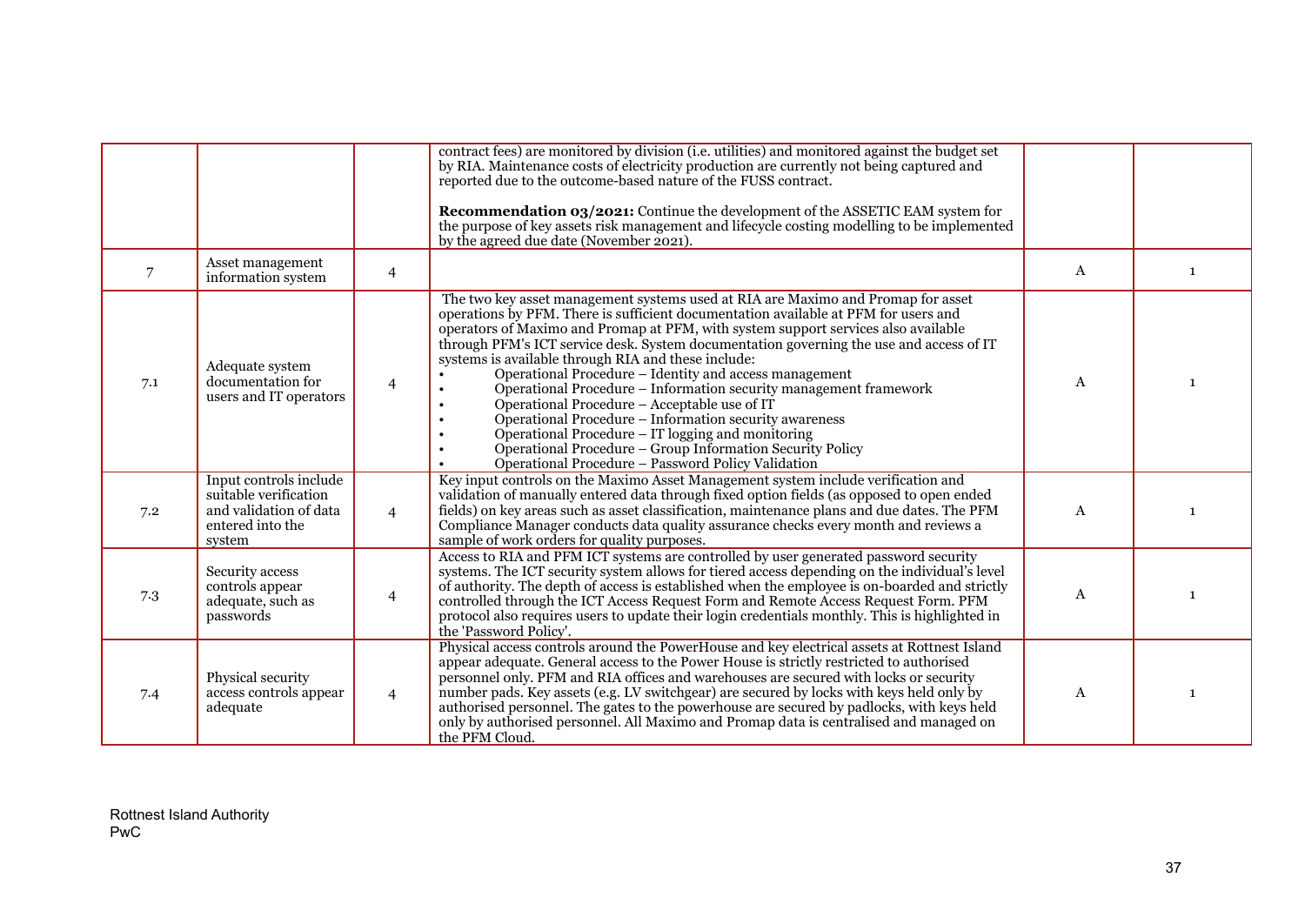| 7.5 | Data backup<br>procedures appear<br>adequate and backups<br>are tested                         | 3              | PFM operates two (2) external data centres. The primary one is located at Shenton Park (WA)<br>and the secondary centre is located at Malaga (WA). Complete disaster recovery tests were<br>successfully conducted in December 2020. Additionally, a series of tests are also performed<br>across backups, which involves testing the recovery of historical data; we note that there was<br>no full recovery testing conducted over Maximo backups involving RIA data during the audit<br>period. Backups from operational and maintenance activities from the Island (data stored at<br>the PowerHouse) are backed-up multiple times a day and data backup logs show that all<br>backups were successful. If a backup is unsuccessful a notification is sent to the relevant ICT<br>team member and the matter is investigated. There were no backup failures in the audit<br>period. Evidence was reviewed for scheduled backups and restoration testing on Maximo<br>database server and web server during the review period.                                                                                                                                                                                                                                                                                                                                                                                                                                                                                                                                                                                                             | A            | $\mathbf{1}$ |
|-----|------------------------------------------------------------------------------------------------|----------------|-----------------------------------------------------------------------------------------------------------------------------------------------------------------------------------------------------------------------------------------------------------------------------------------------------------------------------------------------------------------------------------------------------------------------------------------------------------------------------------------------------------------------------------------------------------------------------------------------------------------------------------------------------------------------------------------------------------------------------------------------------------------------------------------------------------------------------------------------------------------------------------------------------------------------------------------------------------------------------------------------------------------------------------------------------------------------------------------------------------------------------------------------------------------------------------------------------------------------------------------------------------------------------------------------------------------------------------------------------------------------------------------------------------------------------------------------------------------------------------------------------------------------------------------------------------------------------------------------------------------------------------------------|--------------|--------------|
| 7.6 | Computations for<br>licensee performance<br>reporting are accurate                             | $\overline{4}$ | The monthly FUSS service report issued by PFM to RIA outlines utilities performance such as<br>planned and unplanned outages, trips, capacity, availability and outputs, updates,<br>innovations and risk and opportunities. An independent Network Quality and Reliability of<br>Supply Report (1 July 2019 - 30 June 2020) is also prepared and published on the RIA<br>website annually. These reports rely on performance data on Maximo, which appears<br>adequately set up to report key performance data required for accurate and complete<br>reporting. Annual datasheets are also provided to the ERA (and uploaded on RIA website) for<br>the distribution system.                                                                                                                                                                                                                                                                                                                                                                                                                                                                                                                                                                                                                                                                                                                                                                                                                                                                                                                                                                 | $\mathbf{A}$ | $\mathbf{1}$ |
| 7.7 | Management reports<br>appear adequate for<br>the licensee to<br>monitor licence<br>obligations | $\overline{4}$ | RIA maintains an Electrical, Water, Gas Licence Compliance Register which lists high-level<br>compliance requirements and timing. The monthly FUSS service report issued by PFM to RIA<br>outlines utilities performance such as planned and unplanned outages, trips, capacity,<br>availability and outputs, updates, innovations and risk and opportunities. An independent<br>Network Quality and Reliability of Supply Report (1 July 2019 - 30 June 2020) is also<br>prepared and published on the RIA website annually.<br>Additionally, the RIA strategic and asset management plans overview legislative obligations<br>and link to the RIA Compliance Management System. The RIA also maintains a Compliance<br>Management System Register, which was implemented in 2018, in relation to ongoing legal,<br>environmental and safety obligations, which is directly linked to a live calendar to ensure<br>those obligations are met and related reporting deadlines are respected. This register<br>considers licence obligations, external agreements, WA legislation, federal Legislation,<br>international agreement and national policies, and also tracks changes applying to those<br>obligations.<br>Through our testing procedures, we selected a sample of 5 scheduled submissions from the<br>Compliance Management System Register in relation to EIRL3 reporting requirements as<br>prescribed by the ERA, and confirmed that all reports were submitted to the ERA within the<br>prescribed timeline. As such, no further recommendations were issued in relation to this<br>obligation for the current review period. | A            |              |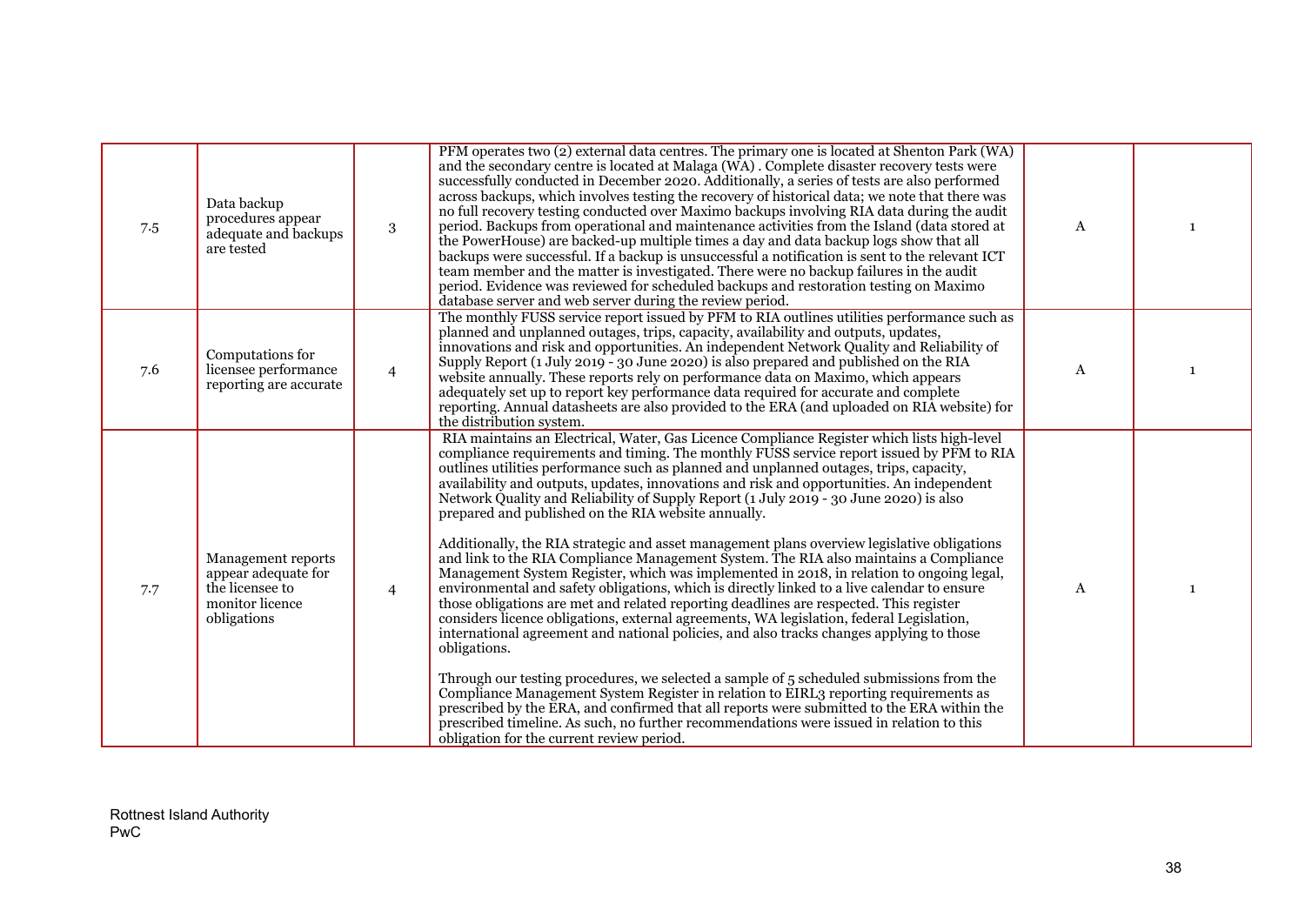| 7.8 | Adequate measures to<br>protect asset<br>management data<br>from unauthorised<br>access or theft by<br>persons outside the<br>organisation | $\overline{4}$ | Users need to request system access to RIA's ICT department and ICT reviews and approves<br>applications before granting access. All users require a username and password to access<br>systems such as Maximo and Promap. Ongoing monitoring and information security<br>management is performed through RIA ICT department in line with operational procedures<br>such as IT logging and monitoring and information security management. Furthermore,<br>policies and procedures are in place to govern information security and protect asset data<br>from unauthorised access by persons outside the organisation, such as:<br>Operational Procedure - Information security management framework<br>Operational Procedure - Information security awareness<br>Operational Procedure – Group Information Security Policy                                                                                                                                                                                                                                                                                                                                                                                                                                                                                                                                                                                                                                                                                                                                                               | $\mathbf{A}$ | $\mathbf{1}$   |
|-----|--------------------------------------------------------------------------------------------------------------------------------------------|----------------|-------------------------------------------------------------------------------------------------------------------------------------------------------------------------------------------------------------------------------------------------------------------------------------------------------------------------------------------------------------------------------------------------------------------------------------------------------------------------------------------------------------------------------------------------------------------------------------------------------------------------------------------------------------------------------------------------------------------------------------------------------------------------------------------------------------------------------------------------------------------------------------------------------------------------------------------------------------------------------------------------------------------------------------------------------------------------------------------------------------------------------------------------------------------------------------------------------------------------------------------------------------------------------------------------------------------------------------------------------------------------------------------------------------------------------------------------------------------------------------------------------------------------------------------------------------------------------------------|--------------|----------------|
| 8   | <b>Risk Management</b>                                                                                                                     | $\overline{4}$ |                                                                                                                                                                                                                                                                                                                                                                                                                                                                                                                                                                                                                                                                                                                                                                                                                                                                                                                                                                                                                                                                                                                                                                                                                                                                                                                                                                                                                                                                                                                                                                                           | B            | $\overline{2}$ |
| 8.1 | Risk management<br>policies and<br>procedures exist and<br>are applied to<br>minimise internal and<br>external risks                       | $\overline{4}$ | The Rottnest Island Authority Risk Register outlines detailed risks on an individual asset<br>level. The Programmed Risk Management Framework is applied to this register which<br>includes assessing the severity, likelihood, inherent risk, mitigation options, action plan and<br>responsible owners of each individual asset risk. The most recent risk assessment during the<br>review period was performed in April 2020. Furthermore, RIA have a Risk Management<br>Policy and a Risk Management Framework in place. PFM also has a detailed Risk<br>Management Plan and conducts operational risk assessments on key areas (e.g. power<br>house), which are documented in the operational risk register. Documents available include:<br>• PFM Risk Management Plan (2021)<br>• RIA Risk Register (2021)<br>• PFM Risk Management Procedure (2019)<br>• RIA Risk Management Policy (2020)<br>• RIA Risk Management Framework (2019)<br>• Operational Risk Register (2021)<br>However, we note that a detailed risk modelling in relation to the capacity, availability and<br>load of the diesel generators, is yet to be implemented to ensure that maintenance tasks are<br>prioritised in terms of risk.<br><b>Recommendation 09/2021:</b> PFM should create and provide detailed risk modelling in<br>relation to the capacity, availability and load of the diesel generators, to ensure that<br>maintenance tasks are prioritised in terms of risk. We note that this recommendation has not<br>yet been implemented and was carried forward from the prior review period. | B            | 3              |
| 8.2 | Risks are documented<br>in a risk register and<br>treatment plans are<br>implemented and<br>monitored                                      | 3              | The Rottnest Island Authority Risk Register outlines detailed risks on an individual asset<br>level. The PFM Risk Management Procedure is applied to this register which includes<br>assessing the severity, likelihood, inherent risk, mitigation options, action plan and<br>responsible owners of each individual asset risk. However, no evidence could be sighted on<br>the Power risk register of individual action owners being assigned and treatment plans being<br>implemented and monitored for a portion of the review period (from April 2019 to April                                                                                                                                                                                                                                                                                                                                                                                                                                                                                                                                                                                                                                                                                                                                                                                                                                                                                                                                                                                                                       | B            | $\overline{2}$ |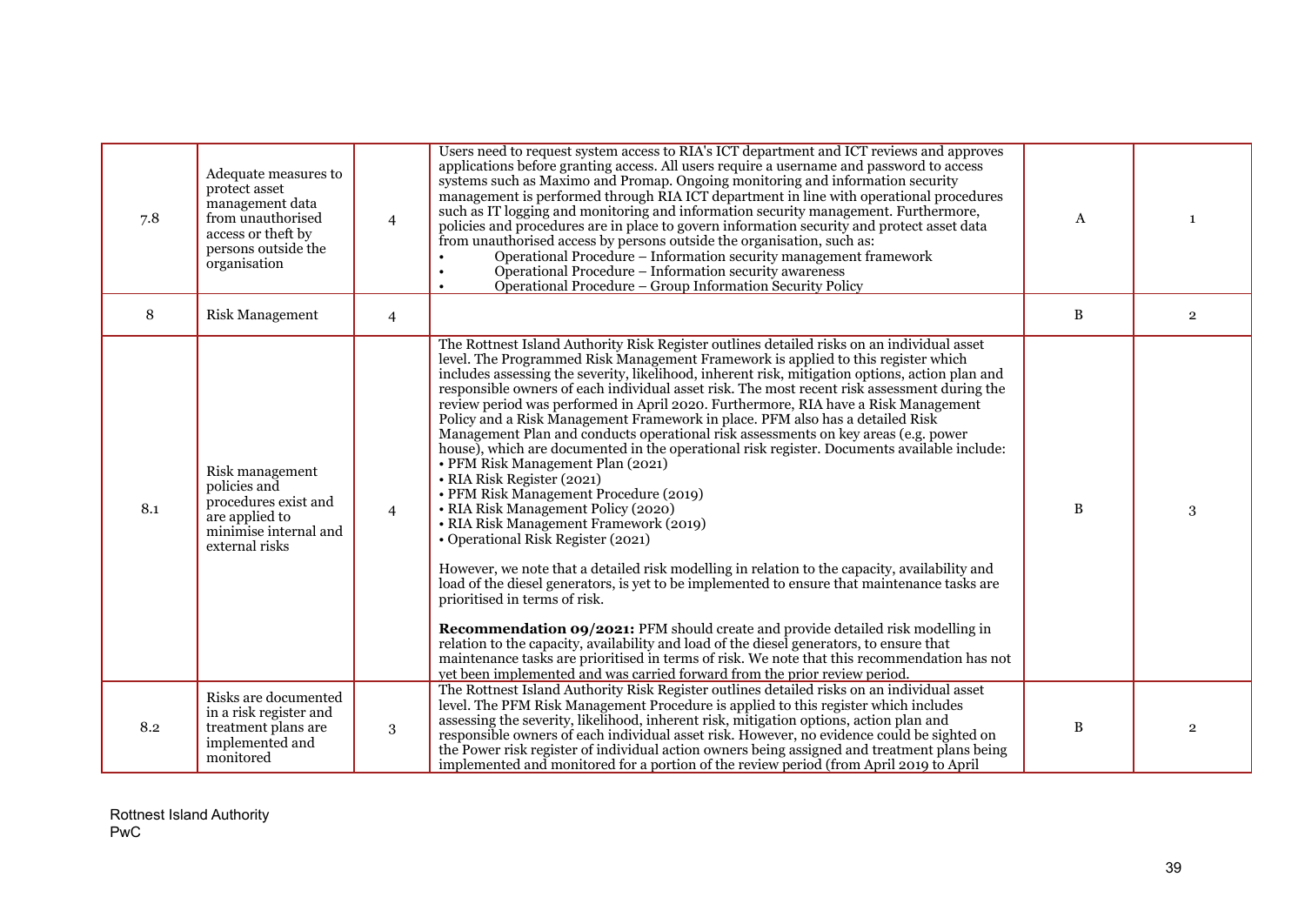|     |                                                                                                                               |                | 2020). We note that the RIA risk register was updated in April 2020 to include action<br>owners, specified tasks, due dates and updates on progress.<br>Additionally, the most recent risk assessment during the review period was performed in<br>April 2020. We have reviewed the RIA risk register and confirmed individual action owners<br>were assigned and tested one sample of treatment plans being implemented and monitored<br>from that risk register without exceptions. As such, no further recommendations were made<br>in relation to this obligation for the current review period.                                                                                                                                                                                                                                                                                                                                                                                                                                                                                                                                                                                                                                                                                                                                                                                                            |              |              |
|-----|-------------------------------------------------------------------------------------------------------------------------------|----------------|-----------------------------------------------------------------------------------------------------------------------------------------------------------------------------------------------------------------------------------------------------------------------------------------------------------------------------------------------------------------------------------------------------------------------------------------------------------------------------------------------------------------------------------------------------------------------------------------------------------------------------------------------------------------------------------------------------------------------------------------------------------------------------------------------------------------------------------------------------------------------------------------------------------------------------------------------------------------------------------------------------------------------------------------------------------------------------------------------------------------------------------------------------------------------------------------------------------------------------------------------------------------------------------------------------------------------------------------------------------------------------------------------------------------|--------------|--------------|
| 8.3 | Probability and<br>consequences of asset<br>failure are regularly<br>assessed                                                 | $\overline{4}$ | The RIA Risk Register outlines detailed risks on an individual asset level. The PFM Risk<br>Management Framework is applied to this register which includes assessing the severity,<br>likelihood, inherent risk, mitigation options, action plan and responsible owners of each<br>individual asset risk. The most recent risk assessment during the review period was<br>performed in April 2020. Furthermore, risk management on an asset level is available and<br>conducted within the asset management system (Maximo) which lists each asset's likelihood<br>and consequence of asset failure. However, it was confirmed with the PFM Compliance<br>Manager that ongoing review and risk management of the assets are not being conducted on<br>a routine basis as it was noted through our walkthrough and review of the Maximo Electrical<br>Assets Register that some assets had missing or inappropriate risk ratings. Nevertheless,<br>going forward it is our understanding that RIA is currently developing an in-house system<br>solution for the purpose of asset risk management and LCC modelling to be implemented in<br>2021, which will see the use of PFM's Maximo system being discontinued.<br>Refer to obligation 1.8.<br>Recommendation 10/2021: Continue the development of the ASSETIC EAM system for<br>the purpose of key assets risk management and lifecycle costing modelling. | $\mathbf C$  | 3            |
| 9   | Contingency planning                                                                                                          | $\overline{2}$ |                                                                                                                                                                                                                                                                                                                                                                                                                                                                                                                                                                                                                                                                                                                                                                                                                                                                                                                                                                                                                                                                                                                                                                                                                                                                                                                                                                                                                 | A            | $\mathbf{1}$ |
| 9.1 | Contingency plans are<br>documented,<br>understood and tested<br>to confirm their<br>operability and to<br>cover higher risks | $\overline{2}$ | The contingency plan is reviewed annually and updated on a need basis. Testing is conducted<br>quarterly following a work order being generated from Maximo.<br>The Electrical Service Recovery and Contingency Plan outlines 9 possible scenarios that can<br>result in significant power outages across the network and attempts to provide tested<br>solutions to limit outages (action plans and restoration time). Due to the size and switching<br>limitations of the network, solutions are mostly found by deploying emergency standby<br>generators in accordance with the Emergency Generator Installation Procedure.<br>It also includes a list of the principal components of RIA's power supply system and an annual schedule for electrical services recovery plan drills. A minimum of 4 scenarios must be<br>tested per licence year. The scenarios are chosen to address concerns in specific areas or<br>simply rotate from year to year.                                                                                                                                                                                                                                                                                                                                                                                                                                                     | $\mathbf{A}$ |              |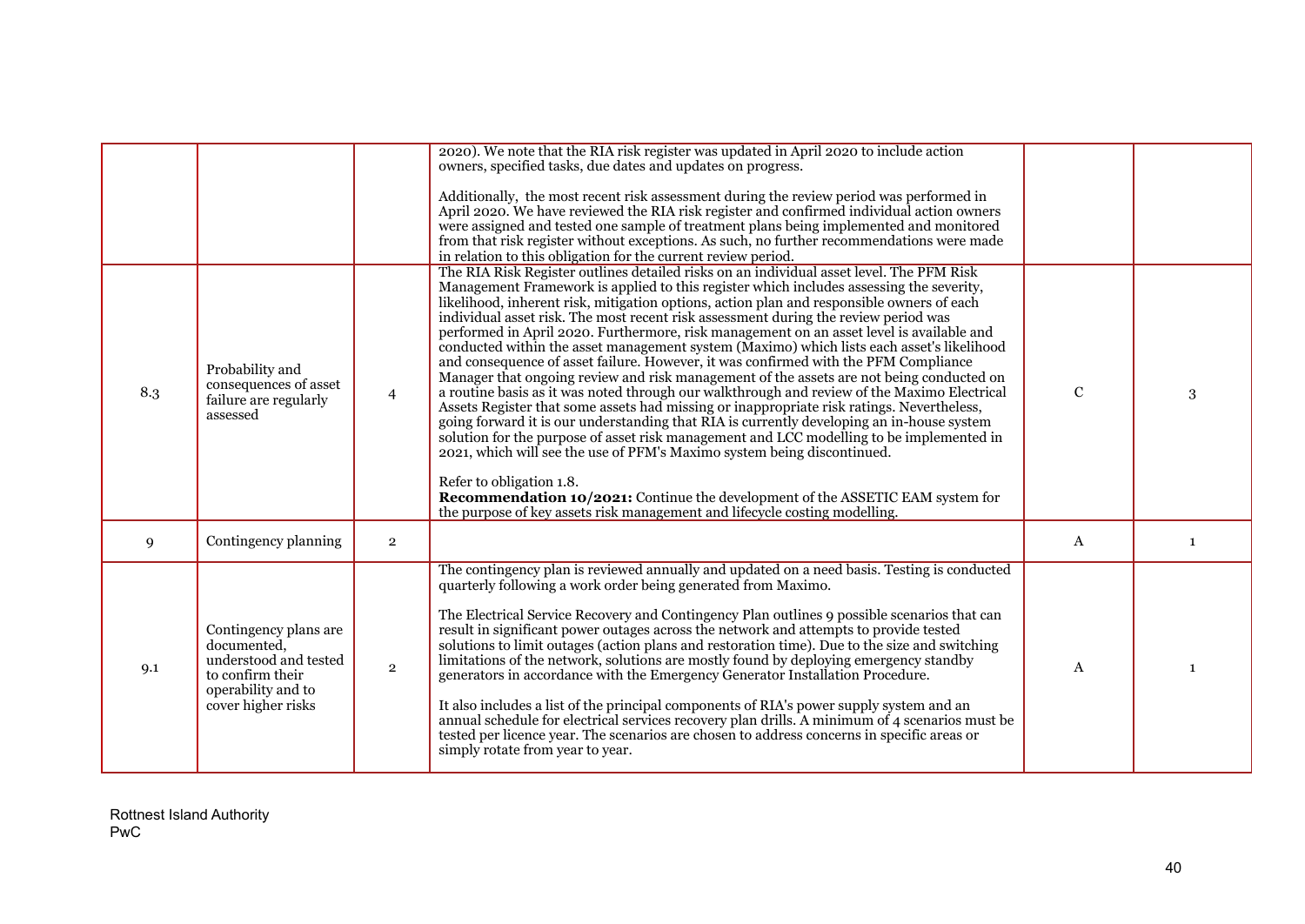|      |                                                                                                                          |                | In managing Rottnest Island's power generation system and associated infrastructure and<br>supply network, PFM has developed a restoration priority register for electrical services. In<br>the event of a catastrophic electrical system failure, power is to be supplied in accordance<br>with the restoration priority register. There are seven distribution feeders that provide power<br>to various areas and these can be isolated individually. In this event and when power cannot<br>be restored via the LV feeders, back-up power is to be supplied by mobile generators in<br>accordance with the generator restoration priority register. The Emergency generator<br>installation procedure outlines the implementation procedures.<br>As part of our testing procedures, we have obtained a listing of all electricity business<br>continuity drill testing which were scheduled during the review period and obtained testing<br>documentation as evidence of performance under the contingency plan for 3 sampled<br>quarters (Q2 2019, Q1 2020 and Q3 2020). No exceptions were found. |   |              |
|------|--------------------------------------------------------------------------------------------------------------------------|----------------|---------------------------------------------------------------------------------------------------------------------------------------------------------------------------------------------------------------------------------------------------------------------------------------------------------------------------------------------------------------------------------------------------------------------------------------------------------------------------------------------------------------------------------------------------------------------------------------------------------------------------------------------------------------------------------------------------------------------------------------------------------------------------------------------------------------------------------------------------------------------------------------------------------------------------------------------------------------------------------------------------------------------------------------------------------------------------------------------------------|---|--------------|
| 10   | Financial planning                                                                                                       | $\overline{4}$ |                                                                                                                                                                                                                                                                                                                                                                                                                                                                                                                                                                                                                                                                                                                                                                                                                                                                                                                                                                                                                                                                                                         | A | $\mathbf{1}$ |
| 10.1 | The financial plan<br>states the financial<br>objectives and<br>identifies strategies<br>and actions to achieve<br>those | 5              | RIA's Strategic Asset Management Plans (2019-2020 and 2021-2022) states the strategic<br>priorities/areas of focus as well as the investment and funding required. These priorities are<br>also included in the RIA Management Plan 2020-2024.<br>Budget papers for the Department of Biodiversity, Conservation and Attractions, of which<br>RIA is a component, were reviewed as the 'Financial Plan'. The Budget Statements - Part 10<br>Environment includes RIA's budgets/costs.<br>Financial objectives and strategies are stated in the plan and actions to achieve the objectives<br>are developed. Investment profiles have been prepared that summarise the required capital<br>expenditure over the next 10 years. The profiles identify funding sources.<br>RIA's energy related service objective and demand drivers are broadly consistent with the<br>WA government Energy Transformation Strategy, in particular, increased use of renewables<br>and reduction of greenhouse emissions (see Strategic Asset Management Plans 2020-2021,<br>page 17).                                    | A | $\mathbf{1}$ |
| 10.2 | The financial plan<br>identifies the source<br>of funds for capital<br>expenditure and<br>recurrent costs                | $\overline{4}$ | The Funding Source is included in the The Strategic Asset Plan (2019-2020 and 2021-2022)<br>and Strategic Asset Management Plan 2021-2022 for all investment proposals, capital<br>expenditure and costs per priority.<br>Investment profiles have been prepared that summarise the required capital expenditure over<br>the next 10 years. The profiles identify funding sources.                                                                                                                                                                                                                                                                                                                                                                                                                                                                                                                                                                                                                                                                                                                      | A |              |
| 10.3 | The financial plan<br>provides projections<br>of operating<br>statements (profit and                                     | $\overline{4}$ | The financial plan includes projections of operating costs. A financial statement is reported<br>yearly including variances (actual vs. estimate) and a monthly balance sheet maintained.<br>Monthly, the Finance Manager prepares the income statement and updates the balance sheet                                                                                                                                                                                                                                                                                                                                                                                                                                                                                                                                                                                                                                                                                                                                                                                                                   | A | 1            |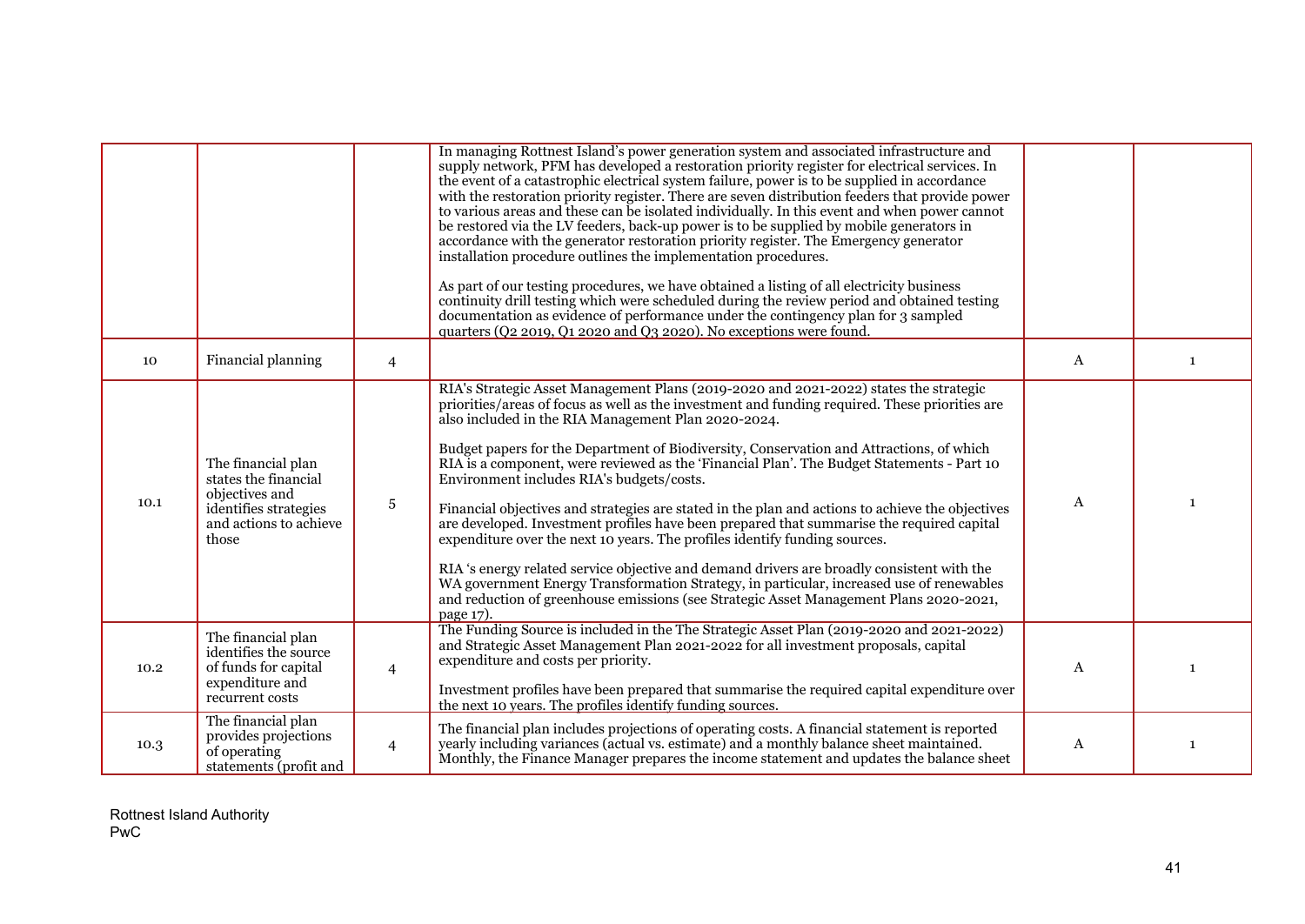|      | loss) and statement of<br>financial position<br>(balance sheets)                                                                                         |                | including actuals vs budgeted figures, which get presented to the Director of Infrastructure<br>for review. This information is then presented to the Board through the monthly CFO report.                                                                                                                                                                                                                                                                                   |   |                |
|------|----------------------------------------------------------------------------------------------------------------------------------------------------------|----------------|-------------------------------------------------------------------------------------------------------------------------------------------------------------------------------------------------------------------------------------------------------------------------------------------------------------------------------------------------------------------------------------------------------------------------------------------------------------------------------|---|----------------|
| 10.4 | The financial plan<br>provides firm<br>predictions on income<br>for the next five years<br>and reasonable<br>predictions beyond<br>this period           | $\overline{4}$ | The financial plan detailed in the Strategic Asset Plans includes firm predictions from<br>funding sources until 2026-2027 and reasonable predictions from funding sources until<br>2030-2031.                                                                                                                                                                                                                                                                                | A | 1              |
| 10.5 | The financial plan<br>provides for the<br>operations and<br>maintenance,<br>administration and<br>capital expenditure<br>requirements of the<br>services | $\overline{4}$ | The financial plan provides for the operational, maintenance, administration expenses and<br>capital expenditure requirements of the services as detailed in the approved infrastructure<br>budget.                                                                                                                                                                                                                                                                           | A | 1              |
| 10.6 | Large variances in<br>actual/budget income<br>and expenses are<br>identified and<br>corrective action<br>taken where necessary                           | $\overline{4}$ | Once the budget is set, actuals costs are tracked against forecasted costs monthly in the<br>balance sheet kept by the Finance Manager. A variance analysis is then performed to identify<br>all variances in the budget and recommendations are made in order to take corrective actions,<br>which get presented to the Board through the monthly CFO report.                                                                                                                | A |                |
| 11   | Capital expenditure<br>planning                                                                                                                          | $\overline{4}$ |                                                                                                                                                                                                                                                                                                                                                                                                                                                                               | B | $\overline{2}$ |
| 11.1 | There is a capital<br>expenditure plan<br>covering works to be<br>undertaken, actions<br>proposed,<br>responsibilities and<br>dates                      | $\overline{4}$ | The Strategic Asset Plan (2019-2020 and 2021-2022) which includes capital expenditure<br>requirements, projections and investment proposals was reviewed as the 'CAPEX plan'.<br>Investment profiles have been prepared (see Strategic Asset Plan 2021-2022) that<br>summarise the required capital expenditure over the next 10 years.<br>CAPEX plan is in place which covers works to be undertaken, actions proposed to current<br>issues, responsibilities and due dates. | A | 1              |
| 11.2 | The capital<br>expenditure plan<br>provides reasons for<br>capital expenditure<br>and timing of<br>expenditure                                           | 5              | Investment profiles have been prepared that summarise the required capital expenditure. The<br>profiles identify funding sources. Each profile the reasons/benefit and timing of capital<br>expenditure.                                                                                                                                                                                                                                                                      | A | 1              |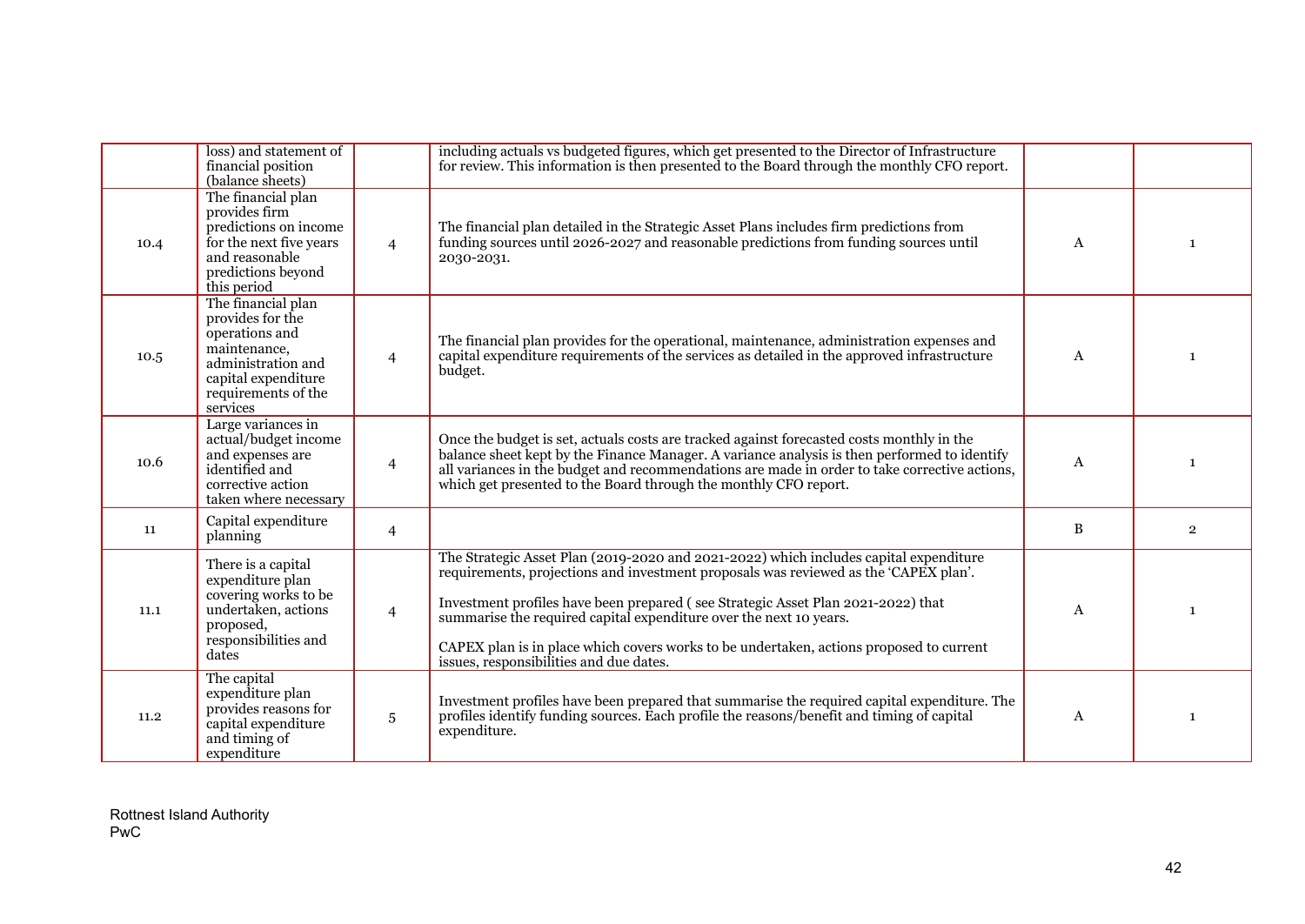| 11.3 | The capital<br>expenditure plan is<br>consistent with the<br>asset life and<br>condition identified in<br>the asset management<br>plan            | 3              | A Notification of Works Register is maintained by PFM and reported to the RIA monthly.<br>This register details asset information, risk assessment and serviceability on major assets e.g.<br>Generators, HV Power distribution, Wind Turbine. However, it was noted that no evidence<br>was obtained to confirm that a Life Cycle Costing (LLC) process was conducted during the<br>review period in order to provide detailed and actual life cycle costing to operate individual<br>assets to inform accurate CAPEX planning for the future years based on the asset age and<br>condition.<br><b>Recommendation 06/2021:</b> Continue the development of the ASSETIC EAM system for<br>the purpose of key assets risk management and lifecycle costing modelling.                                                                                          | $\mathbf C$  | 3              |
|------|---------------------------------------------------------------------------------------------------------------------------------------------------|----------------|---------------------------------------------------------------------------------------------------------------------------------------------------------------------------------------------------------------------------------------------------------------------------------------------------------------------------------------------------------------------------------------------------------------------------------------------------------------------------------------------------------------------------------------------------------------------------------------------------------------------------------------------------------------------------------------------------------------------------------------------------------------------------------------------------------------------------------------------------------------|--------------|----------------|
| 11.4 | There is an adequate<br>process to ensure the<br>capital expenditure<br>plan is regularly<br>updated and<br>implemented                           | $\overline{4}$ | The Strategic Asset Management Plan (reviewed as the CAPEX Plan) is reviewed, updated<br>and implemented annually. Each Plan identifies the priorities that will be pursued during the<br>upcoming years and this helps determine the CAPEX requirements and funding required.<br>The CAPEX plan is reviewed annually and submitted to the Department of Treasury. The<br>format of the plan is also mandated by the Department of Treasury.<br>It was noted that the Strategic Asset Management Plan, investment profiles have been<br>prepared that summarise the required capital expenditure over the next 10 years. The profiles<br>also identify funding sources.                                                                                                                                                                                       | A            | $\mathbf{1}$   |
| 12   | Review of AMS                                                                                                                                     | $\overline{4}$ |                                                                                                                                                                                                                                                                                                                                                                                                                                                                                                                                                                                                                                                                                                                                                                                                                                                               | $\, {\bf B}$ | $\overline{2}$ |
| 12.1 | A review process is in<br>place to ensure the<br>asset management<br>plan and the asset<br>management system<br>described in it remain<br>current | 3              | During our review, it was noted that the Multi Utility Asset Management Plan 2016-2020<br>(MUAP) and the Strategic Asset Plan 2019-2020 had not been reviewed during the review<br>period, nor did they present an expected frequency of review.<br>As of March 2021 the MUAP has been replaced by individual Asset Management Plans for<br>each class of assets on the island (eg: Electrical Infrastructure Asset Management Plan). We<br>also noted that a Strategic Asset Management Plan was developed for the period 2021-2030<br>and includes a next review date, which has not yet been reached as it was approved and<br>issued in Oct 2020. Additionally, the EIAMP also includes a review date which has not yet<br>been reached. As such, no further recommendations were issued in relation to this obligation<br>for the current review period. | $\, {\bf B}$ | 3              |
| 12.2 | Independent reviews<br>(e.g. internal audit)<br>are performed of the<br>asset management<br>system                                                | $\overline{4}$ | Internal reviews of AMS are performed by independent auditors every 24 months under the<br>ERA licence requirement. The last review was performed by PwC in 2019 and the current<br>review by PwC in 2021. There was also an independent internal audit performed on Asset<br>Management in November 2017 by KPMG on the FUSS Contract Compliance Performance.<br>The objective of this review was to assess the efficiency, effectiveness and accuracy of<br>Programmed Facility Management's ("PFM") and the Rottnest Island Authority's ("RIA")<br>processes in budgeting, managing and delivering the services and reporting obligations<br>within the Facilities, Utilities and Support Services ("FUSS") contract ("the Contract").                                                                                                                     | A            | 1              |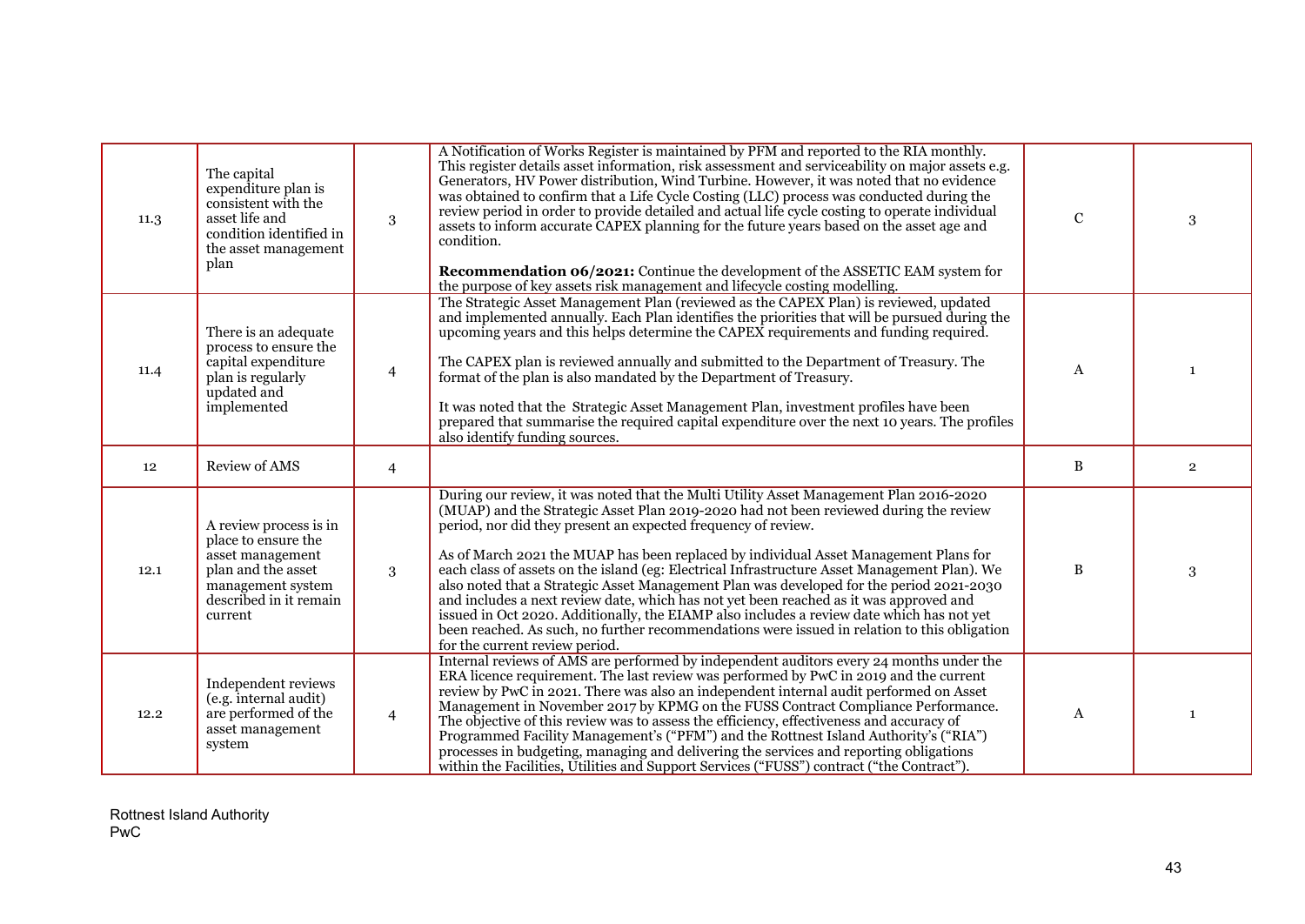# *7 Recommendations*

Table below outlines RIA's current status on review recommendations to address asset system deficiencies.

#### **Table 6: Status of recommendations**

<span id="page-43-0"></span>

| A. Resolved during current review period |                                                                                                                                                                                                                                                                                                                                                                                                                                                                                                                                                                         |                                                                                                                                                                                                                                                                                                                                         |                                      |
|------------------------------------------|-------------------------------------------------------------------------------------------------------------------------------------------------------------------------------------------------------------------------------------------------------------------------------------------------------------------------------------------------------------------------------------------------------------------------------------------------------------------------------------------------------------------------------------------------------------------------|-----------------------------------------------------------------------------------------------------------------------------------------------------------------------------------------------------------------------------------------------------------------------------------------------------------------------------------------|--------------------------------------|
| <b>Recommendation</b><br>reference       | Process and policy deficiency / Performance deficiency                                                                                                                                                                                                                                                                                                                                                                                                                                                                                                                  | Date resolved and action taken by licensee                                                                                                                                                                                                                                                                                              | <b>Reviewer's comments</b>           |
| 20/2019                                  | B <sub>3</sub> (3.3) Asset Disposal - Disposal alternatives are evaluated<br>PFM's Asset Disposal Procedure outlines the options available to<br>dispose of assets, including sale by tender, auction or direct sale,<br>salvage parts to use as spares, scrapping or donations. Professional<br>valuation is performed to determine market value of an item before<br>disposal. However, based on inquiries with the Asset Manager, it was<br>noted that disposal alternatives are assessed on an ad-hoc, as needs<br>basis by PFM staff, depending on the asset type. | Completed March 2021:<br>Complete. There is no authority under the FUSS<br>Contract for PFM to dispose of RIA assets without<br>permission or direction from RIA which would need<br>to be documented, including the disposal method.<br>Any RIA asset that is to be disposed must complete<br>the appropriate RIA asset disposal form. | <b>No Further Action</b><br>required |
| 24/2019                                  | B <sub>3</sub> (12.1) AMS Review - A review process is in place to<br>ensure the asset management plan and the asset<br>management system described in it remain current.<br>MUAMP 2016-2020 was last updated in December 2016. SAMP was<br>last updated in July 2016.                                                                                                                                                                                                                                                                                                  | Completed March 2021:<br>An Electricity Infrastructure Asset Management Plan<br>has been developed along with a long term Strategic<br>Asset Management plan which both include next<br>review dates and frequency of review.                                                                                                           | <b>No Further Action</b><br>required |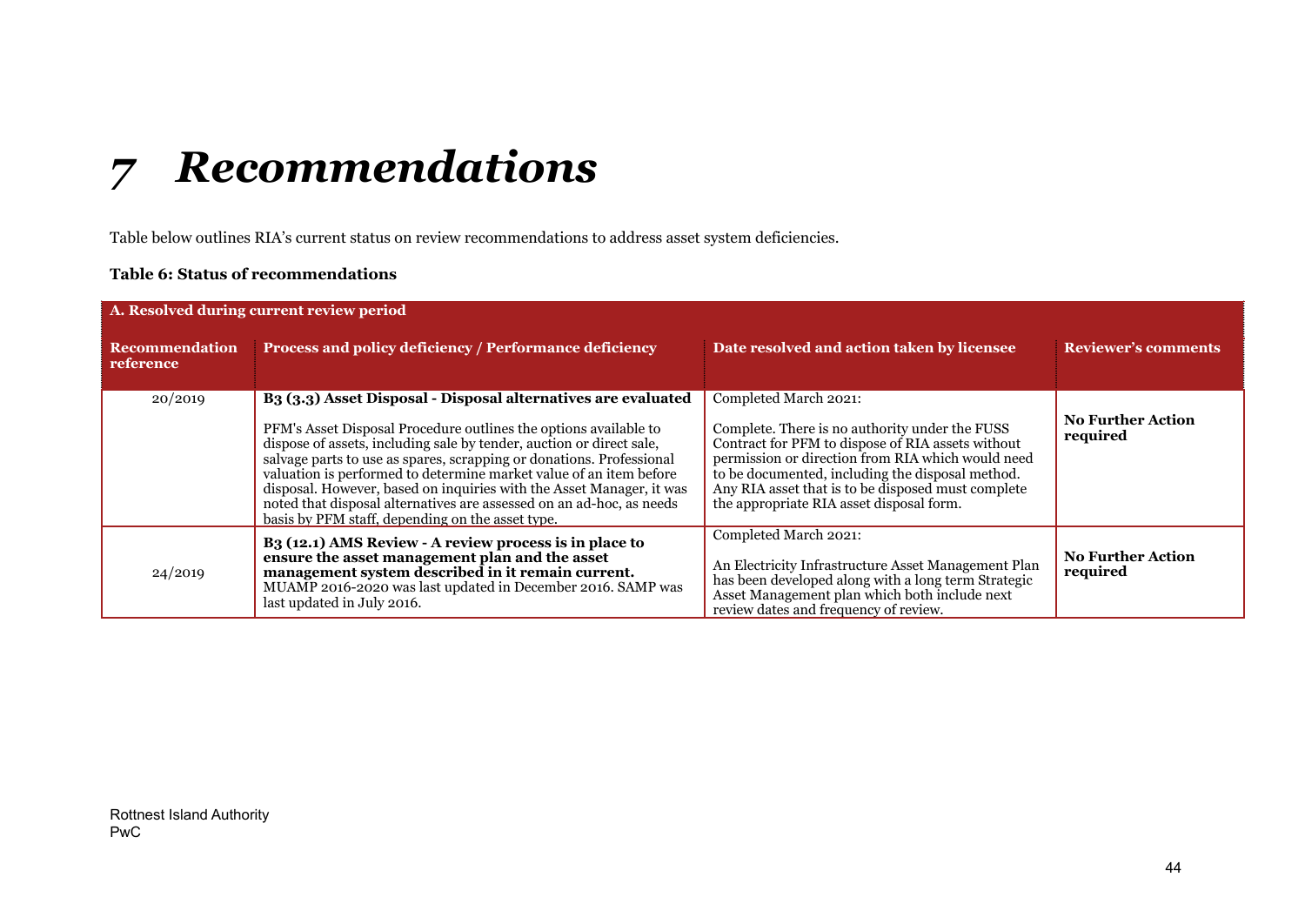| B. Unresolved at end of current review period |                                                                                                                                                                                                                                                                                                                                                                                                                               |                                                                                                                                                                                                     |                                                                                                                                                                                                                                                                                                                                                                                                                                                                                                                                                                                                                                                                                      |  |
|-----------------------------------------------|-------------------------------------------------------------------------------------------------------------------------------------------------------------------------------------------------------------------------------------------------------------------------------------------------------------------------------------------------------------------------------------------------------------------------------|-----------------------------------------------------------------------------------------------------------------------------------------------------------------------------------------------------|--------------------------------------------------------------------------------------------------------------------------------------------------------------------------------------------------------------------------------------------------------------------------------------------------------------------------------------------------------------------------------------------------------------------------------------------------------------------------------------------------------------------------------------------------------------------------------------------------------------------------------------------------------------------------------------|--|
| <b>Recommendation</b><br>reference            | Process and policy deficiency / Performance deficiency                                                                                                                                                                                                                                                                                                                                                                        | <b>Reviewer's recommendation</b>                                                                                                                                                                    | <b>Action taken by the</b><br>licensee by end of review<br>period                                                                                                                                                                                                                                                                                                                                                                                                                                                                                                                                                                                                                    |  |
| 01/2021                                       | B <sub>3</sub><br>(1.2) Asset Planning - Have the lifecycle costs of owning and<br>operating assets been assessed to plan according to<br>stakeholder needs?<br>The lack of detailed lifecycle costing on an asset level and key asset risk<br>modelling to prioritise maintenance tasks is not performed. This leads<br>to the risk that planning processes and objectives may not reflect the<br>needs of all stakeholders. | Continue the development of the ASSETIC EAM<br>system for the purpose of key assets risk management<br>and lifecycle costing modelling to be implemented by<br>the agreed due date (November 2021). | In progress:<br>Status remains in progress as<br>of July 2021, with an<br>implementation date of May<br>2022.<br>The RIA have reached a<br>milestone in the Asset<br>management system.<br>The RIA are in the process of<br>the development of an Asset<br>Management System -<br>ASSETIC will be capable of<br>performing this function.<br>The following are complete:<br>-mapped infrastructure,<br>developed an asset listing.<br>-costs being tracked at granular<br>level with new Financial BU<br>categories established.<br>The next stage is to model<br>costing (based on assumptions)<br>and disposal.<br>RIA note that life cycle costing<br>will be developed with some |  |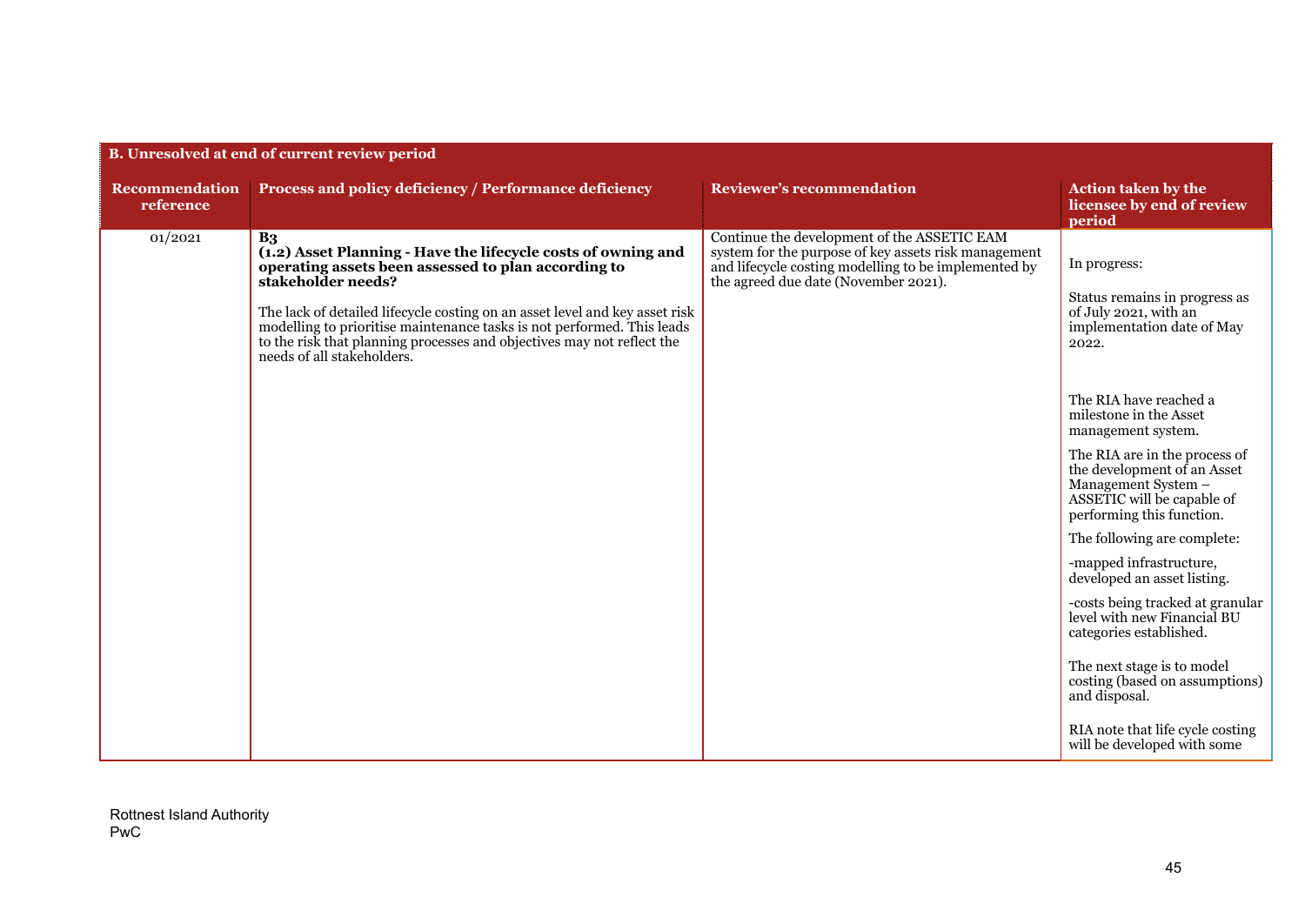|         |                                                                                                                                                                                                                                     |                                                                                                                                                                                                     | assumptions and will not be<br>detailed costs.                                                                                                 |
|---------|-------------------------------------------------------------------------------------------------------------------------------------------------------------------------------------------------------------------------------------|-----------------------------------------------------------------------------------------------------------------------------------------------------------------------------------------------------|------------------------------------------------------------------------------------------------------------------------------------------------|
| 02/2021 | B <sub>3</sub><br>(1.8) Asset Planning - Have the likelihood and<br>consequences of asset failure been predicted?<br>The Enterprise Risk Management Plan (ERMP) does not report<br>residual risk after the application of controls. | Continue the development of the ASSETIC EAM<br>system for the purpose of key assets risk management<br>and lifecycle costing modelling to be implemented by<br>the agreed due date (November 2021). | In progress:<br>Status remains in progress as<br>of July 2021, with an<br>implementation date of May<br>2022.<br>The RIA have reached a        |
|         |                                                                                                                                                                                                                                     |                                                                                                                                                                                                     | milestone in the Asset<br>management system.                                                                                                   |
|         |                                                                                                                                                                                                                                     |                                                                                                                                                                                                     | The RIA are in the process of<br>the development of an Asset<br>Management System -<br>ASSETIC will be capable of<br>performing this function. |
|         |                                                                                                                                                                                                                                     |                                                                                                                                                                                                     | The following are complete:                                                                                                                    |
|         |                                                                                                                                                                                                                                     |                                                                                                                                                                                                     | -mapped infrastructure,<br>developed an asset listing.                                                                                         |
|         |                                                                                                                                                                                                                                     |                                                                                                                                                                                                     | -costs being tracked at granular<br>level with new Financial BU<br>categories established.                                                     |
|         |                                                                                                                                                                                                                                     |                                                                                                                                                                                                     | The next stage is to model<br>costing (based on assumptions)<br>and disposal.                                                                  |
|         |                                                                                                                                                                                                                                     |                                                                                                                                                                                                     | RIA note that life cycle costing<br>will be developed with some<br>assumptions and will not be<br>detailed costs.                              |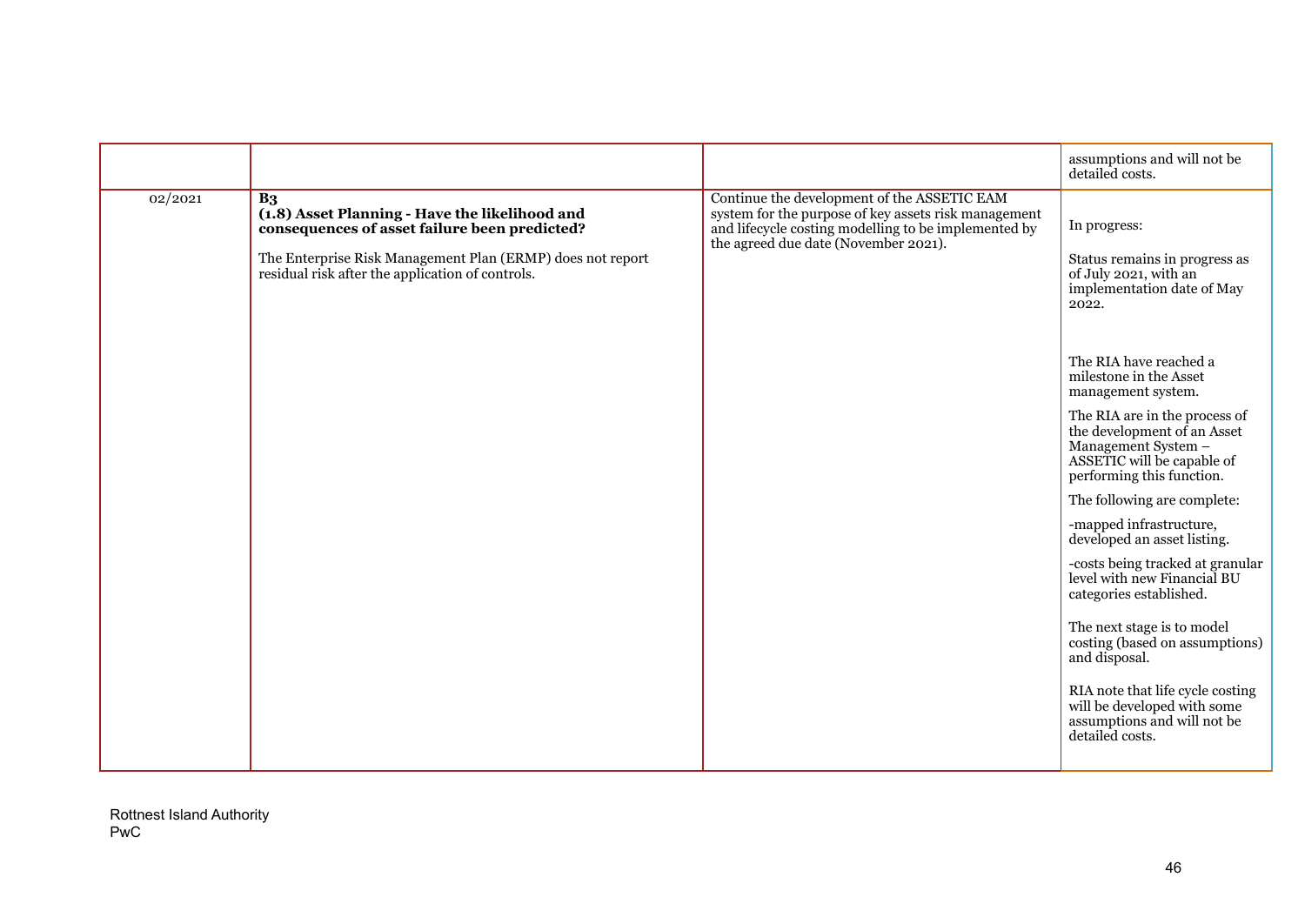| 03/2021 | C <sub>2</sub><br>(6.6) Asset Maintenance - Are the maintenance costs<br>measured and monitored?<br>Some maintenance costs are captured and noted in a separate<br>spreadsheet. Information on labour hours and parts is entered into<br>Navision, a system that is separate from Maximo | Continue the development of the ASSETIC EAM<br>system for the purpose of key assets risk management<br>and lifecycle costing modelling to be implemented by<br>the agreed due date (November 2021). | In progress:<br>Status remains in progress as<br>of July 2021, with an<br>implementation date of May<br>2022.                                  |
|---------|------------------------------------------------------------------------------------------------------------------------------------------------------------------------------------------------------------------------------------------------------------------------------------------|-----------------------------------------------------------------------------------------------------------------------------------------------------------------------------------------------------|------------------------------------------------------------------------------------------------------------------------------------------------|
|         |                                                                                                                                                                                                                                                                                          |                                                                                                                                                                                                     | The RIA have reached a<br>milestone in the Asset<br>management system.                                                                         |
|         |                                                                                                                                                                                                                                                                                          |                                                                                                                                                                                                     | The RIA are in the process of<br>the development of an Asset<br>Management System -<br>ASSETIC will be capable of<br>performing this function. |
|         |                                                                                                                                                                                                                                                                                          |                                                                                                                                                                                                     | The following are complete:                                                                                                                    |
|         |                                                                                                                                                                                                                                                                                          |                                                                                                                                                                                                     | -mapped infrastructure,<br>developed an asset listing.                                                                                         |
|         |                                                                                                                                                                                                                                                                                          |                                                                                                                                                                                                     | -costs being tracked at granular<br>level with new Financial BU<br>categories established.                                                     |
|         |                                                                                                                                                                                                                                                                                          |                                                                                                                                                                                                     | The next stage is to model<br>costing (based on assumptions)<br>and disposal.                                                                  |
|         |                                                                                                                                                                                                                                                                                          |                                                                                                                                                                                                     | RIA note that life cycle costing<br>will be developed with some<br>assumptions and will not be<br>detailed costs.                              |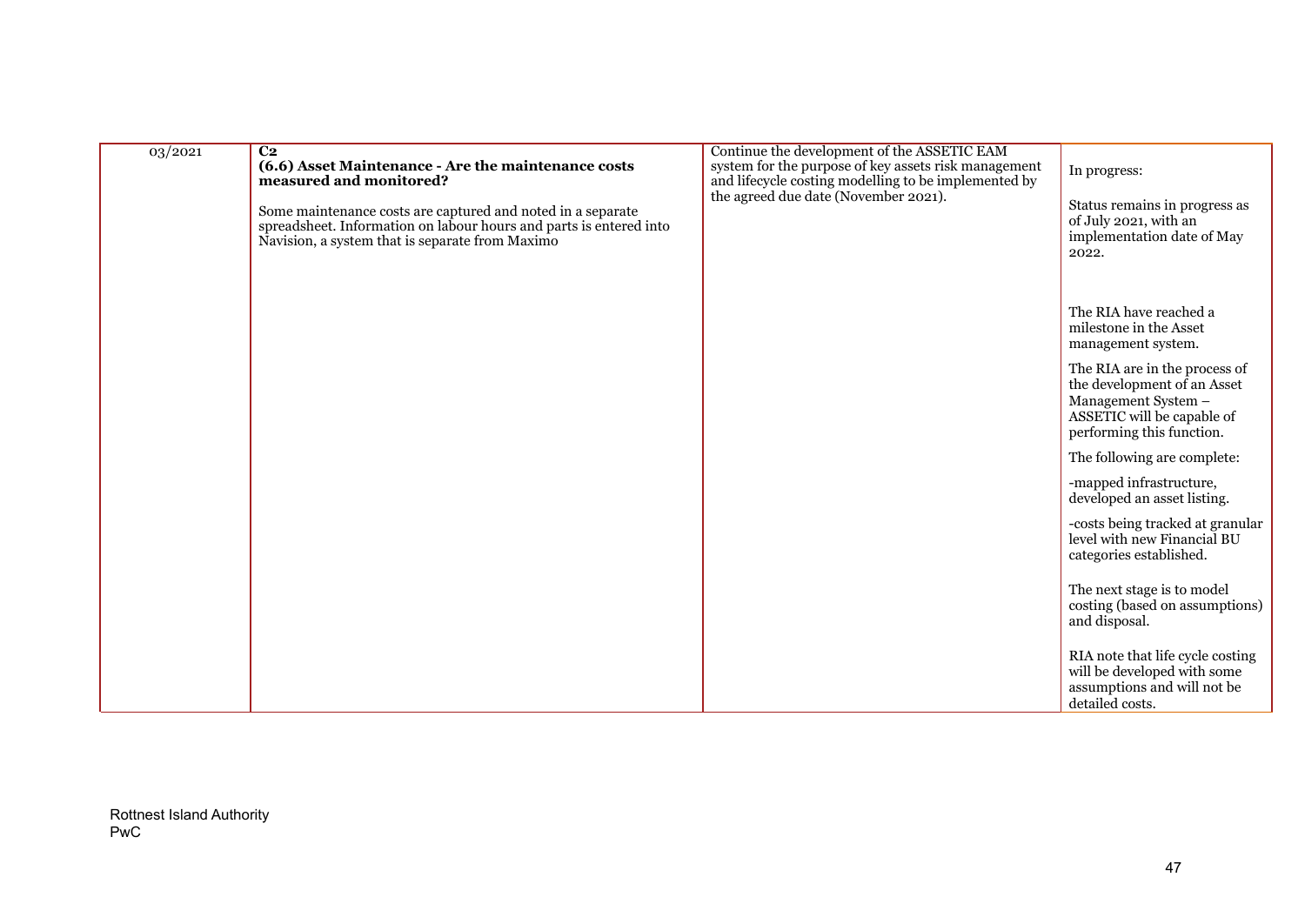| 04/2021 |                                                                                                                                                                                                                                                                                                                                                                                                                                                                                                           | 1. Continue the development of the ASSETIC EAM                                                                                                                                                                                                            |                                                                                                                                                |
|---------|-----------------------------------------------------------------------------------------------------------------------------------------------------------------------------------------------------------------------------------------------------------------------------------------------------------------------------------------------------------------------------------------------------------------------------------------------------------------------------------------------------------|-----------------------------------------------------------------------------------------------------------------------------------------------------------------------------------------------------------------------------------------------------------|------------------------------------------------------------------------------------------------------------------------------------------------|
|         | $C_3$<br>(1.5) Asset Planning - Lifecycle costs of owning and<br>operating assets are assessed<br>A Life cycle costing (LCC) model is maintained by PFM and reviewed<br>on a quarterly basis. This model details asset information, risk<br>assessment and serviceability on major assets e.g. Generators, HV<br>Power distribution, Wind Turbine. However, it was noted that the LCC<br>does not provide detailed and actual life cycle costing to operate<br>individual assets at an engineering level. | system for the purpose of key assets risk management<br>and lifecycle costing modelling.<br>2. Develop and implement a formal handover process<br>upon termination of an employee to ensure business<br>continuity and the passing of critical knowledge. | In progress:<br>Status remains in progress as<br>of July 2021, with an<br>implementation date of May<br>2022.                                  |
|         |                                                                                                                                                                                                                                                                                                                                                                                                                                                                                                           |                                                                                                                                                                                                                                                           | The RIA have reached a<br>milestone in the Asset<br>management system.                                                                         |
|         |                                                                                                                                                                                                                                                                                                                                                                                                                                                                                                           |                                                                                                                                                                                                                                                           | The RIA are in the process of<br>the development of an Asset<br>Management System -<br>ASSETIC will be capable of<br>performing this function. |
|         |                                                                                                                                                                                                                                                                                                                                                                                                                                                                                                           |                                                                                                                                                                                                                                                           | The following are complete:                                                                                                                    |
|         |                                                                                                                                                                                                                                                                                                                                                                                                                                                                                                           |                                                                                                                                                                                                                                                           | -mapped infrastructure,<br>developed an asset listing.                                                                                         |
|         |                                                                                                                                                                                                                                                                                                                                                                                                                                                                                                           |                                                                                                                                                                                                                                                           | -costs being tracked at granular<br>level with new Financial BU<br>categories established.                                                     |
|         |                                                                                                                                                                                                                                                                                                                                                                                                                                                                                                           |                                                                                                                                                                                                                                                           | The next stage is to model<br>costing (based on assumptions)<br>and disposal.                                                                  |
|         |                                                                                                                                                                                                                                                                                                                                                                                                                                                                                                           |                                                                                                                                                                                                                                                           | RIA note that life cycle costing<br>will be developed with some<br>assumptions and will not be<br>detailed costs.                              |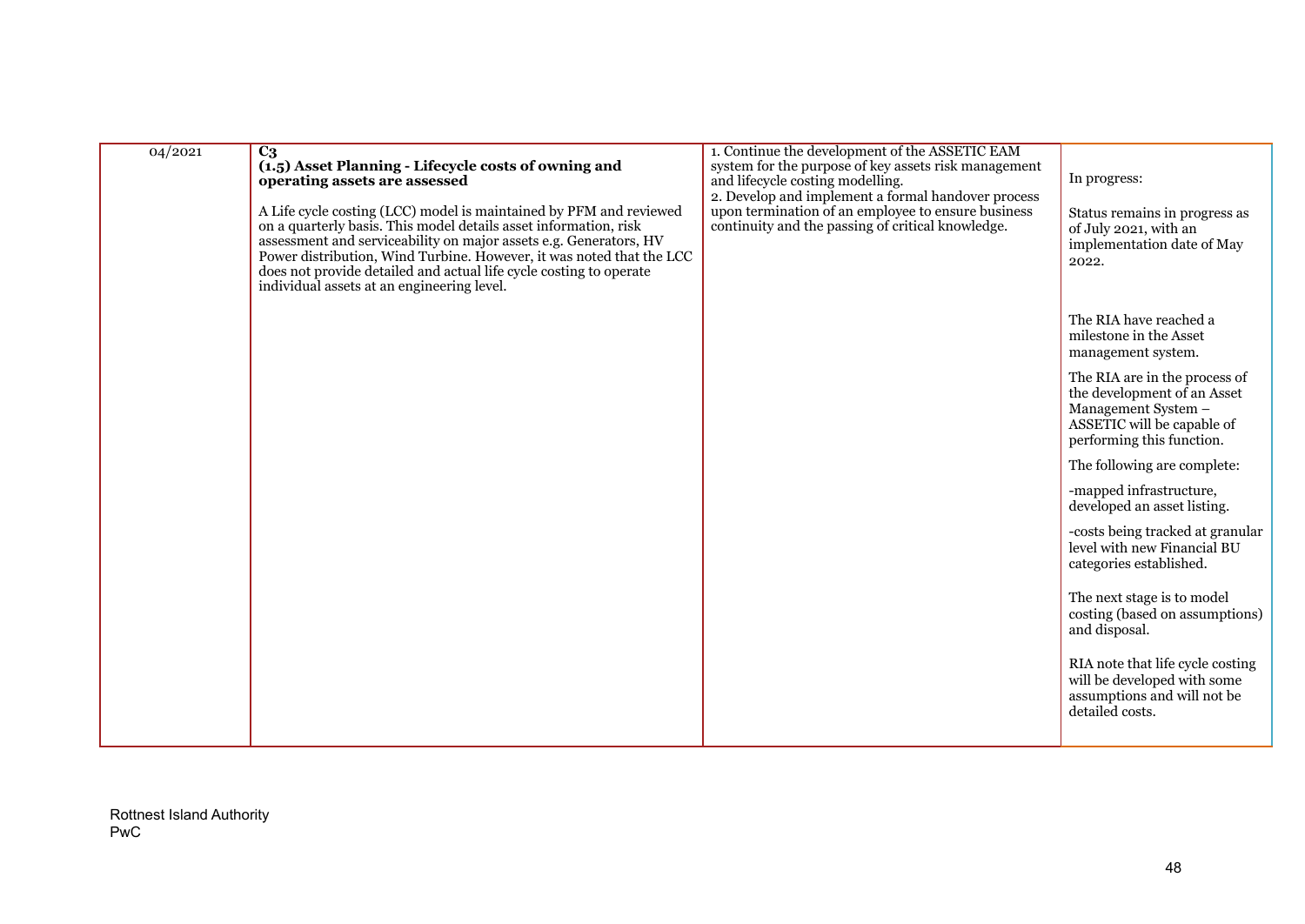|         |                                                                                                                                                                                                                                                                                                                                                                                                                                                                                                                             |                                                                                                                                                                                                     | In progress:<br>Status remains in progress as<br>of July 2021, with an<br>implementation date of May<br>2022.                                                                                                                                                                                                                                                                                                                                                                                                                                                                                                         |
|---------|-----------------------------------------------------------------------------------------------------------------------------------------------------------------------------------------------------------------------------------------------------------------------------------------------------------------------------------------------------------------------------------------------------------------------------------------------------------------------------------------------------------------------------|-----------------------------------------------------------------------------------------------------------------------------------------------------------------------------------------------------|-----------------------------------------------------------------------------------------------------------------------------------------------------------------------------------------------------------------------------------------------------------------------------------------------------------------------------------------------------------------------------------------------------------------------------------------------------------------------------------------------------------------------------------------------------------------------------------------------------------------------|
| 05/2021 | B <sub>3</sub><br>(2.2) Asset creation and acquisition - Evaluations include<br>all life-cycle costs<br>Two RIA Business Case templates are available for use; Project short<br>form $(\$50k = \$250k)$ and Project long form (over $\$250k$ ). The two<br>Business Cases sighted include areas such as investment proposal,<br>scope (including cost benefit analysis) and a finance plan. However,<br>no evidence was sighted on consideration of detailed breakdown of<br>lifecycle costs on operations and maintenance. | Continue the development of the ASSETIC EAM<br>system for the purpose of key assets risk management<br>and lifecycle costing modelling to be implemented by<br>the agreed due date (November 2021). | The RIA have reached a<br>milestone in the Asset<br>management system.<br>The RIA are in the process of<br>the development of an Asset<br>Management System -<br>ASSETIC will be capable of<br>performing this function.<br>The following are complete:<br>-mapped infrastructure,<br>developed an asset listing.<br>-costs being tracked at granular<br>level with new Financial BU<br>categories established.<br>The next stage is to model<br>costing (based on assumptions)<br>and disposal.<br>RIA note that life cycle costing<br>will be developed with some<br>assumptions and will not be<br>detailed costs. |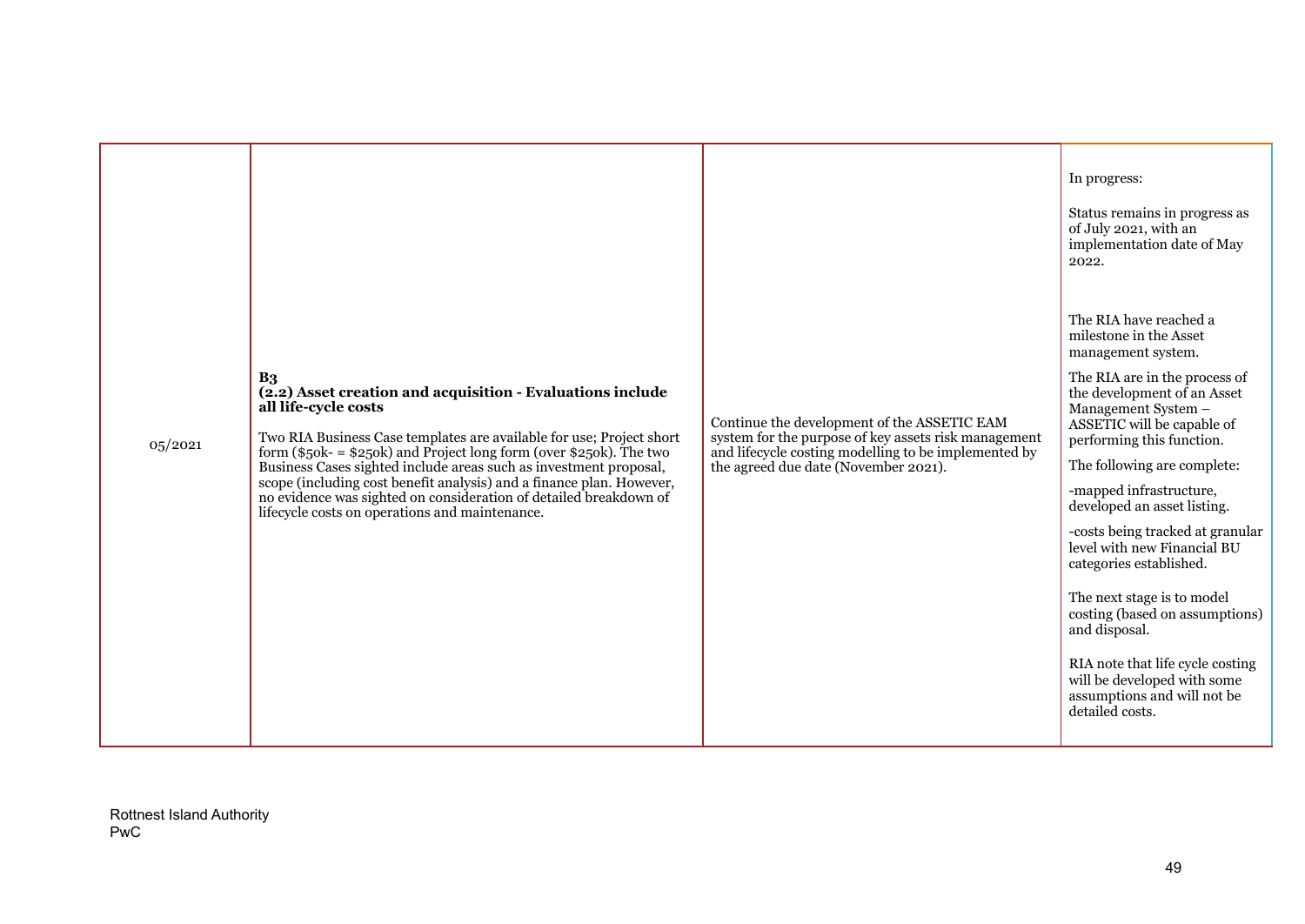|         |                                                                                                                                                                                                                                                                                                                                                                                                                                                                                                                                                                                                                                                                    |                                                                                                                                                                                                                | In progress:<br>Status remains in progress as<br>of July 2021, with an<br>implementation date of May<br>2022.                                                                                                                                                                                                                                                                                                                                                                                                                                                                                                         |
|---------|--------------------------------------------------------------------------------------------------------------------------------------------------------------------------------------------------------------------------------------------------------------------------------------------------------------------------------------------------------------------------------------------------------------------------------------------------------------------------------------------------------------------------------------------------------------------------------------------------------------------------------------------------------------------|----------------------------------------------------------------------------------------------------------------------------------------------------------------------------------------------------------------|-----------------------------------------------------------------------------------------------------------------------------------------------------------------------------------------------------------------------------------------------------------------------------------------------------------------------------------------------------------------------------------------------------------------------------------------------------------------------------------------------------------------------------------------------------------------------------------------------------------------------|
| 06/2021 | C <sub>3</sub><br>(11.3) Capital expenditure planning-The capital<br>expenditure plan is consistent with the asset life and<br>condition identified in the asset management plan<br>A Life cycle costing (LCC) model is maintained by PFM and reviewed<br>on a quarterly basis. This model details asset information, risk<br>assessment and serviceability on major assets e.g. Generators, HV<br>Power distribution, Wind Turbine. However, it was noted that the<br>LCC does not provide detailed and actual life cycle costing to operate<br>individual assets to inform accurate CAPEX planning for the future<br>years based on the asset age and condition. | Continue the development of the ASSETIC EAM<br>system for the purpose of key assets risk management<br>and lifecycle costing modelling to be implemented by<br>the agreed due date (November 2021).            | The RIA have reached a<br>milestone in the Asset<br>management system.<br>The RIA are in the process of<br>the development of an Asset<br>Management System -<br>ASSETIC will be capable of<br>performing this function.<br>The following are complete:<br>-mapped infrastructure,<br>developed an asset listing.<br>-costs being tracked at granular<br>level with new Financial BU<br>categories established.<br>The next stage is to model<br>costing (based on assumptions)<br>and disposal.<br>RIA note that life cycle costing<br>will be developed with some<br>assumptions and will not be<br>detailed costs. |
| 07/2021 | B <sub>3</sub><br>(5.2) Asset Operations - Risk management is applied to<br>prioritise operations tasks                                                                                                                                                                                                                                                                                                                                                                                                                                                                                                                                                            | PFM should create and provide detailed risk modelling<br>in relation to the capacity, availability and load of the<br>diesel generators, to ensure that maintenance tasks<br>are prioritised in terms of risk. | The RIA is to leverage from the<br>development of ASSETIC to<br>perform risk based<br>maintenance tasks.                                                                                                                                                                                                                                                                                                                                                                                                                                                                                                              |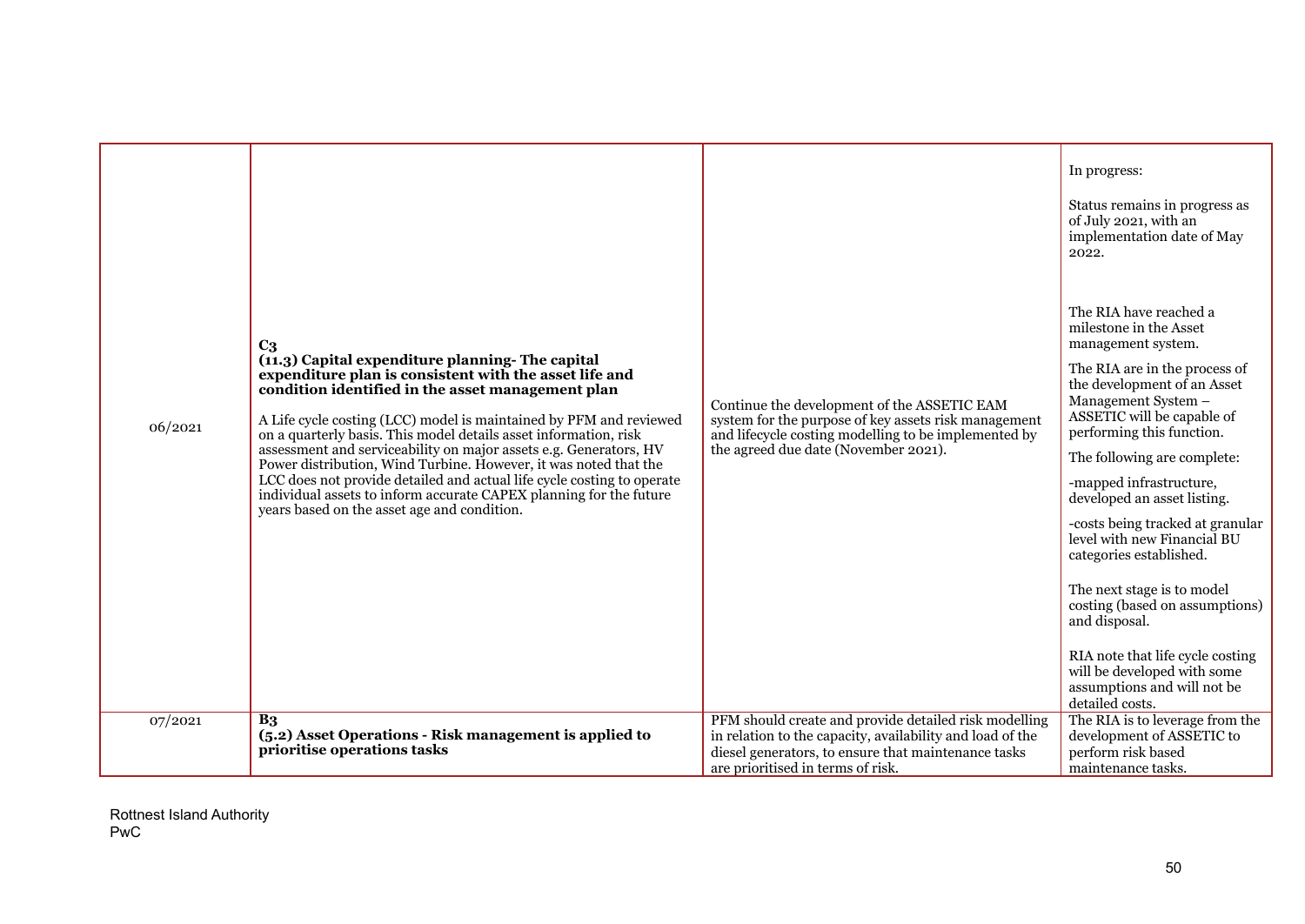|         | Our review of the Maximo asset register revealed that some assets had<br>missing or inappropriate risk ratings, which indicates that ongoing<br>review and risk management of the assets are not being conducted on<br>a routine basis. Through walkthrough with the Asset Manager and the<br>Asset Maintenance Manager, it was observed that informal risk<br>management appears to have been conducted in the power house<br>through the redundancy applied to the diesel generator capacity.<br>However, no formal evidence has been provided that the reliability<br>and availability levels of the generators in relation to the load being<br>managed.                                                                                                                                                            |                                                                                                                                                                                                                |                                                                                                          |
|---------|-------------------------------------------------------------------------------------------------------------------------------------------------------------------------------------------------------------------------------------------------------------------------------------------------------------------------------------------------------------------------------------------------------------------------------------------------------------------------------------------------------------------------------------------------------------------------------------------------------------------------------------------------------------------------------------------------------------------------------------------------------------------------------------------------------------------------|----------------------------------------------------------------------------------------------------------------------------------------------------------------------------------------------------------------|----------------------------------------------------------------------------------------------------------|
| 08/2021 | B <sub>3</sub><br>(6.5) Asset Maintenance - Risk management is applied to<br>prioritise maintenance tasks<br>Our review of the Maximo asset register revealed that some assets had<br>missing or inappropriate risk ratings, which indicates that ongoing<br>review and risk management of the assets are not being conducted on<br>a routine basis. Through walkthrough with the Asset Manager and the<br>Asset Maintenance Manager, it was observed that informal risk<br>management appears to have been conducted in the power house<br>through the redundancy applied to the diesel generator capacity.<br>However, no formal evidence has been provided that the reliability<br>and availability levels of the generators in relation to the load being<br>managed.                                               | PFM should create and provide detailed risk modelling<br>in relation to the capacity, availability and load of the<br>diesel generators, to ensure that maintenance tasks<br>are prioritised in terms of risk. | The RIA is to leverage from the<br>development of ASSETIC to<br>perform risk based<br>maintenance tasks. |
| 09/2021 | B <sub>3</sub><br>(8.1) Asset Maintenance - Risk management policies and<br>procedures exist and are applied to minimise<br>internal and external risks<br>Our review of the Maximo asset register revealed that some assets had<br>missing or inappropriate risk ratings, which indicates that ongoing<br>review and risk management of the assets are not being conducted on<br>a routine basis. Through walkthrough with the Asset Manager and the<br>Asset Maintenance Manager, it was observed that informal risk<br>management appears to have been conducted in the power house<br>through the redundancy applied to the diesel generator capacity.<br>However, no formal evidence has been provided that the reliability<br>and availability levels of the generators in relation to the load being<br>managed. | PFM should create and provide detailed risk modelling<br>in relation to the capacity, availability and load of the<br>diesel generators, to ensure that maintenance tasks<br>are prioritised in terms of risk. | The RIA is to leverage from the<br>development of ASSETIC to<br>perform risk based<br>maintenance tasks. |